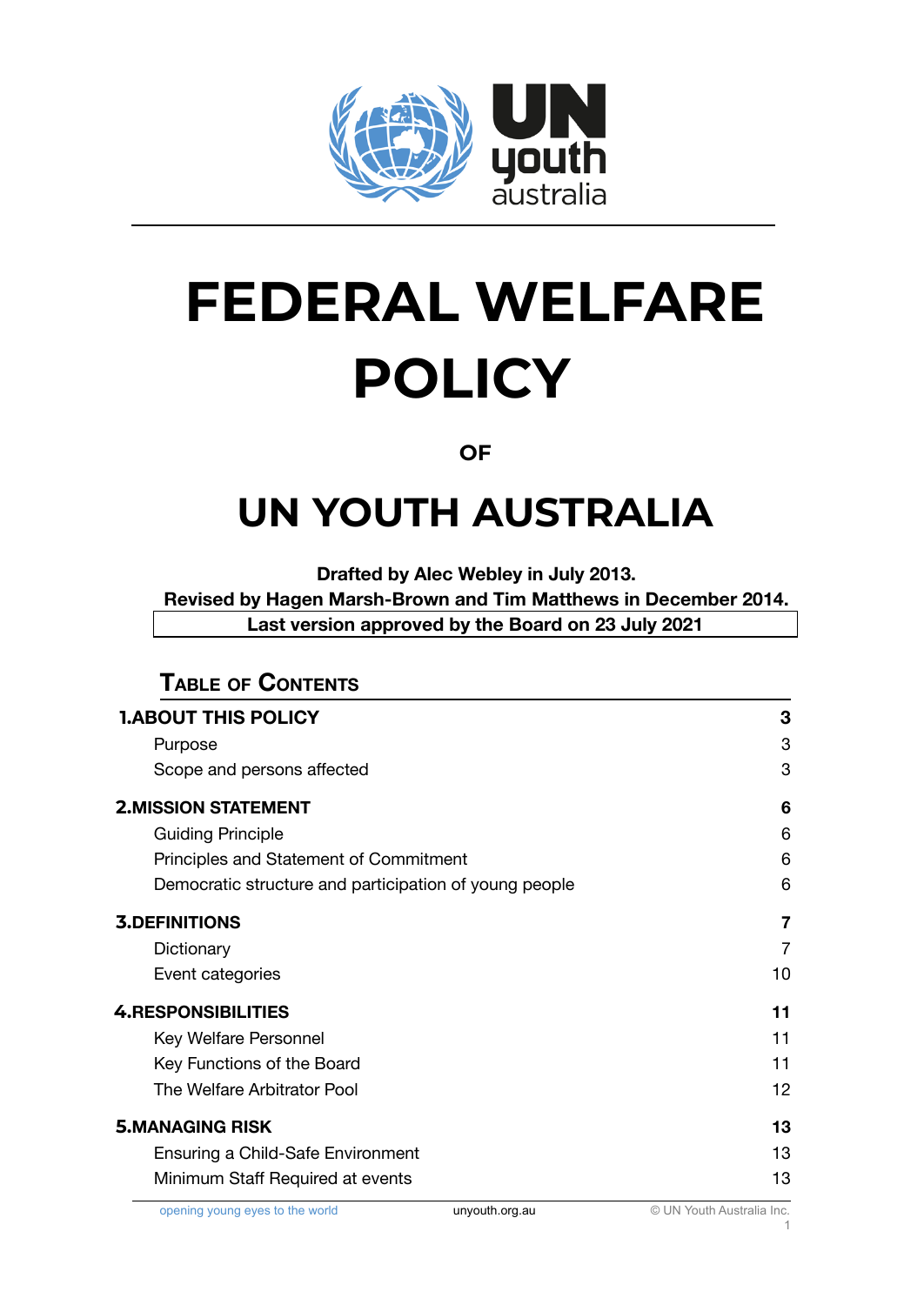| Before a UN Youth event: Risk Management Plans                       | 14 |
|----------------------------------------------------------------------|----|
| Special provisions                                                   | 15 |
| During a UN Youth event: creating a child-safe environment           | 15 |
| During a UN Youth event: photography                                 | 16 |
| <b>6.CODE OF CONDUCT</b>                                             | 18 |
| Code of Conduct for all Members and Participants                     | 18 |
| Code of Conduct for Delegates at Events                              | 19 |
| Code of Conduct for National Council Stated Meeting                  | 19 |
| Code of Conduct for Volunteers                                       | 19 |
| <b>7. RECRUITMENT, SELECTION AND TRAINING</b>                        | 23 |
| <b>Recruiting and Supervising Staff</b>                              | 23 |
| Training                                                             | 24 |
| <b>8.MISCONDUCT AND COMPLAINTS</b>                                   | 26 |
| What is Misconduct                                                   | 26 |
| <b>General Principles</b>                                            | 26 |
| Investigation of Misconduct at an Event                              | 28 |
| Investigation of Misconduct outside an Event                         | 29 |
| <b>Sanctions</b>                                                     | 32 |
| <b>Reviews and Appeals</b>                                           | 33 |
| Board oversight of the Misconduct and Complaint Handling Process     | 36 |
| <b>Conflict of Interest</b>                                          | 37 |
| <b>9. REPORTING OF WELFARE INCIDENTS AND INVESTIGATION</b>           | 40 |
| Welfare Incident Report Form                                         | 40 |
| <b>10.RESPONDING TO DISCLOSURES</b>                                  | 42 |
| Principle                                                            | 42 |
| <b>Mandatory Reporting</b>                                           | 42 |
| <b>11.RECORD-KEEPING AND PRIVACY</b>                                 | 45 |
| Reporting and Record-Keeping                                         | 45 |
| <b>Privacy Policy</b>                                                | 45 |
| <b>12. CONTINUOUS IMPROVEMENT</b>                                    | 49 |
| Review                                                               | 49 |
| <b>13.APPENDICES</b>                                                 | 50 |
| Appendix 1 – List of Required Items in a First Aid Kit               | 50 |
| Appendix 2 - Conditions of Participation - DIVISIONAL ACTIVITY       | 52 |
| Appendix 3 - Conditions of Participation - NATIONAL ACTIVITY         | 54 |
| Appendix 4 - Conditions of Participation - INTERNATIONAL ACTIVITY    | 56 |
| Appendix 5 - National Prescribed Conditions for Associate Membership | 59 |
|                                                                      |    |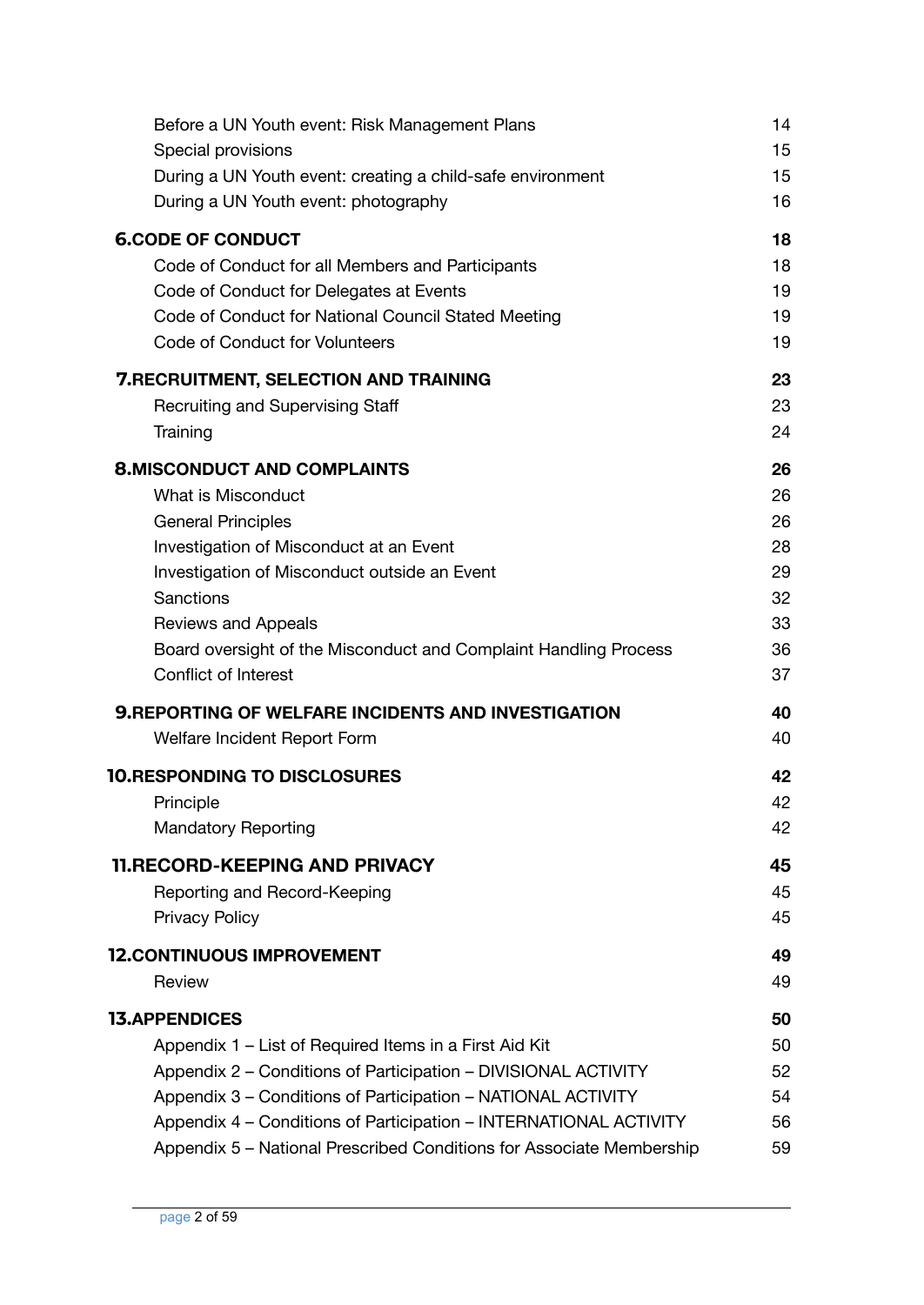### <span id="page-2-0"></span>**14. ABOUT THIS POLICY**

#### <span id="page-2-1"></span>**Purpose**

- 14.1. The purpose of this policy is to provide a framework for managing and reducing the risk of harm to any person involved in UN Youth Australia, to define the acceptable standards of behaviour in the organisation, and to promote the health and well-being of all young people who interact with us.
- 14.2. This policy is:
	- 14.2.1. A By-Law of UN Youth Australia, and is adopted and amended only by a vote of the Board of Directors;
	- 14.2.2. The policy adopted by Divisions for the purposes of clause 3.12.8 of the Constitution of UN Youth Australia and the policy of all Divisions of UN Youth Australia separate and apart from UN Youth Australia itself;
	- 14.2.3. UN Youth Australia and UN Youth Queensland Inc.'s Child and Youth Risk Management Strategy under the *Commission for Children and Young People and Child Guardian Act 2000* (QLD);
	- 14.2.4. UN Youth Australia and UN Youth South Australia Inc.'s Child Safe Environment Policy under the *Children's Protection Act 1993* (SA); and,
	- 14.2.5. The Child Protection Policy required by Department of Foreign Affairs and Trade of all civil society organisations with whom it partners.
- 14.3. This policy shall be interpreted in compliance with the principles of the United Nations Convention on the Rights of the Child.
- 14.4. This policy will be made available:
	- 14.4.1. on the UN Youth Australia website,
	- 14.4.2. to all participants in UN Youth events and their legal guardians before and after registration for the event, and,
	- 14.4.3. at all UN Youth events.

#### <span id="page-2-2"></span>**Scope and persons affected**

- 14.5. This Policy applies to:
	- 14.5.1. All volunteers of UN Youth Australia; and,
	- 14.5.2. All participants in any UN Youth event; and,
	- 14.5.3. Any organisation working in partnership with UN Youth Australia to deliver an event.
- 14.6. Members are bound by this Policy at all times except when the Policy otherwise provides.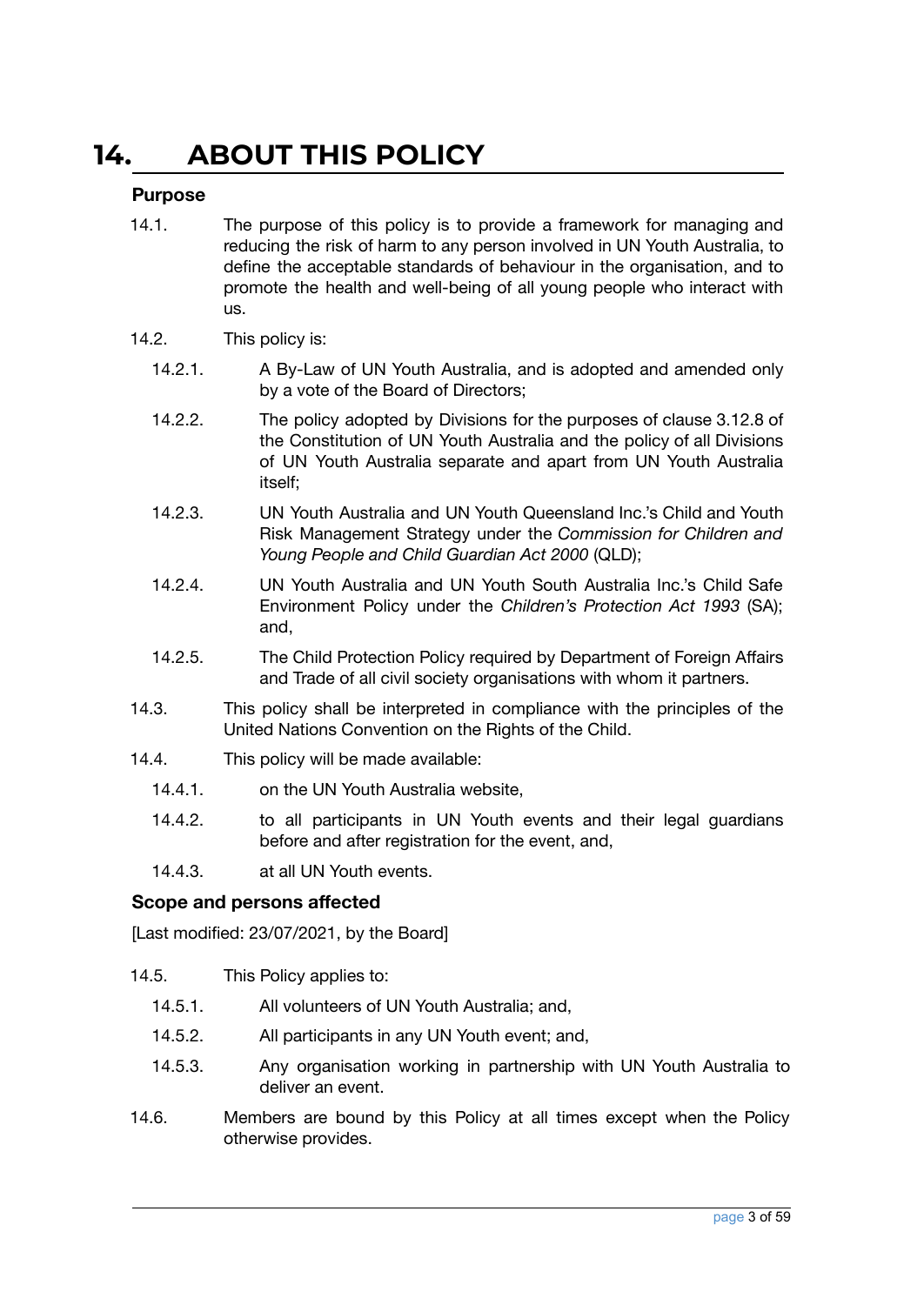- 14.6.1. For the avoidance of doubt, sections of this Policy regarding the conduct of "delegates", "volunteers", and "facilitators" apply to members only when they hold a "delegate", "volunteer" or "facilitator" role, as defined by the Policy.
- 14.6.2. The responsible entity must determine whether a member's behaviour out of their volunteering role has a sufficient impact on their, or other's UN Youth volunteering work to merit a response.
- 14.6.3. The responsible entity shall take appropriate action against a member on the basis of behaviour unbecoming to the reputation of the organisation or commitments in this Welfare Policy.
- 14.7. The Federal Welfare Policy applies to all online interactions when communicating:
	- 14.7.1. Through an official UN Youth channel;
	- 14.7.2. About an official UN Youth event;
	- 14.7.3. In the capacity of an official UN Youth Australia role (e.g. Executive member, International Activity Convenor, etc.);
	- 14.7.4. In all communications that were initiated through or sustained by a UN Youth event (e.g. volunteer and delegate conversations).
- 14.8. In determining whether a Division or National is the responsible body for the purposes of a particular event, or other matter discussed in this policy:
	- 14.8.1. If the matter relates to a Divisional Event, the responsible body is that Division;
	- 14.8.2. If the matter relates to a National Event, the responsible body is National;
	- 14.8.3. If the matter relates to something occuring outside an event, the responsible body is National, if
		- 14.8.3.1. It involves members of the Board, National Officers, or National Staff, unless they are acting solely in their capacity as a divisional member or office bearer;
		- 14.8.3.2. It involves members of multiple Divisions;
		- 14.8.3.3. The relevant divisional Welfare Supervisor or the National Welfare Supervisor deem that multiple members of the relevant divisional executive have conflicts of interest.
		- 14.8.3.4. If the complainant, victim or the person alleged to have committed the misconduct are on the divisional executive that would otherwise have jurisdiction over the arbitration.
	- 14.8.4. For all other matters relating to something occuring outside an event, the responsible body is the relevant Division.
	- 14.8.5. The Board of Directors shall determine any disputes and ambiguities arising from this section, with the advice of the Governance Committee.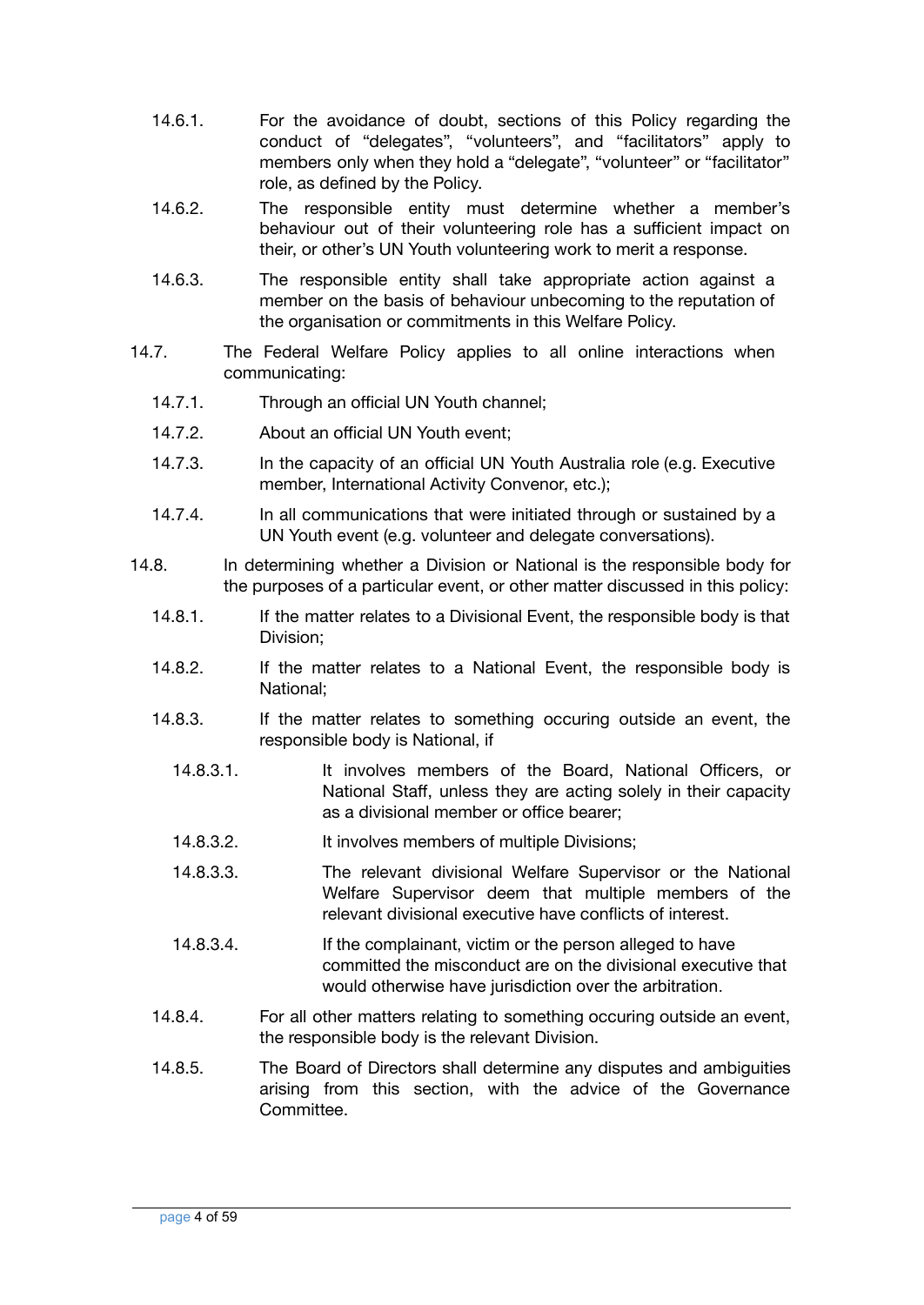### <span id="page-4-0"></span>**15. MISSION STATEMENT**

#### <span id="page-4-1"></span>**Guiding Principle**

15.1. The safety and wellbeing of all people, including children, involved in UN Youth is our paramount concern.

#### <span id="page-4-2"></span>**Principles and Statement of Commitment**

- 15.2. UN Youth is committed to the protection of all young people from all forms of harm.
- 15.3. UN Youth has a zero-tolerance for any form of child abuse. This Policy aims to prevent any abuse of children in our care.
- 15.4. UN Youth supports the rights and welfare of all volunteers and encourages their participation in creating safe places to volunteer.
- 15.5. UN Youth owes a moral and legal duty of care to do everything possible to ensure facilitators placed to work with delegates are safe and suitable, and have appropriate depth of awareness of child protection issues.
- 15.6. All members of UN Youth Australia are expected to operate in accordance with Australian Commonwealth Laws (including extraterritorial laws) and relevant local laws at all times.

#### <span id="page-4-3"></span>**Democratic structure and participation of young people**

- 15.7. UN Youth Australia is a youth-led organisation, and will always be governed with full participation of young people, including children.
- 15.8. All concerns expressed by young people, including children, will be listened to and acted on promptly.
- 15.9. All leaders of the organisation must take active steps to promote and preserve the active participation of young people, including children, in our free and open governance structure relating to welfare.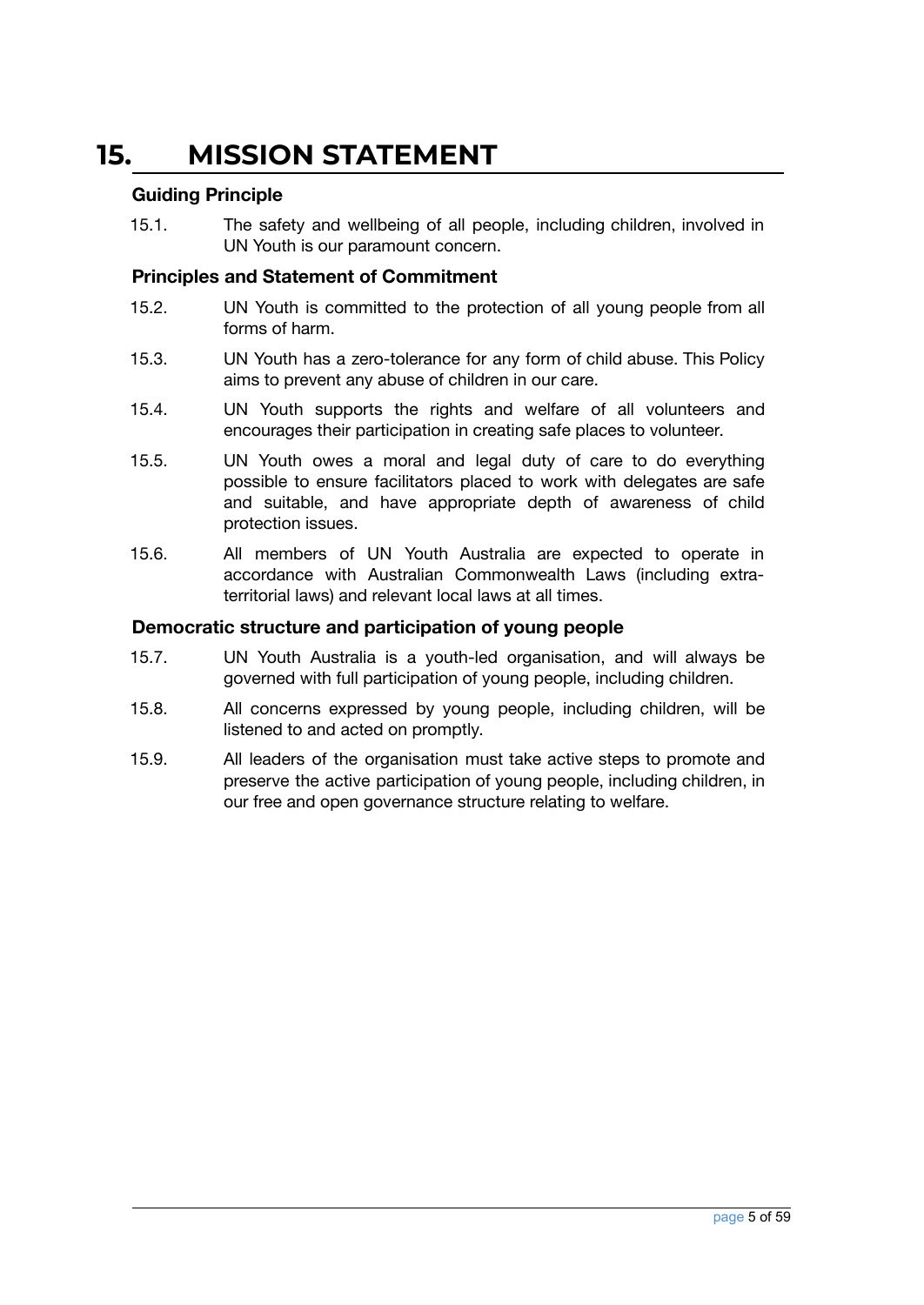### <span id="page-5-0"></span>**16. DEFINITIONS**

#### <span id="page-5-1"></span>**Dictionary**

- 16.1. When used in this Policy:
	- 16.1.1. "**Abuse**" or "**Neglect**" in relation to a child, means:
		- 16.1.1.1. sexual abuse of the child; or
		- 16.1.1.2. physical or emotional abuse of the child, or neglect of the child, to the extent that:
		- 16.1.1.3. the child has suffered or is likely to suffer, physical or psychological injury detrimental to the child's wellbeing; or
		- 16.1.1.4. the child's physical or psychological development is in jeopardy;
	- 16.1.2. "**Child**" or "**Children**" means a person under the age of eighteen (18) years;
	- 16.1.3. "**Child Safeguarding**" means the process of protecting children from abuse or neglect, preventing impairment of their health and development, and ensuring that they are growing up in circumstances consistent with the provision of safe and effective care that enables children to have optimum life chances;
	- 16.1.4. "**Child Protection Agency**" means the New South Wales Department of Family and Community Services; the Victorian Department of Health and Human Services; the Queensland Department of Child Safety, Youth and Women; the South Australian Department for Child Protection; the Western Australian Department for Child Protection; the Tasmanian Child Safety Service; the Australian Capital Territory Child and Youth Protection Service and/or the Northern Territory Territory Families;
	- 16.1.5. A "**Convenor**" of an event means the person with primary responsibility for the execution of the event, in contrast to the responsible entity, which supervises it, and members of the event's organising committee (or "**OC**"), who assist the Convenor. A "Convenor" used without context is taken to refer to the Convenor of the event to which the section in question relates;
	- 16.1.6. "**Delegates**" are all active participants in UN Youth Programs who are not facilitators; an observer or a guest is not an active participant;
	- 16.1.7. the **"Directors**" used without context means Directors of UN Youth Australia (referred to otherwise as "**Board of Directors**") and all voting members of all management committees (i.e. executives) of all Divisions (referred to otherwise as **"Divisional Directors"**);
	- 16.1.8. "**Divisions**" means the Voting Members of UN Youth Australia;
	- 16.1.9. An **"event**" means any activity of any member in UN Youth Australia that is open to non-members and organised by Associate members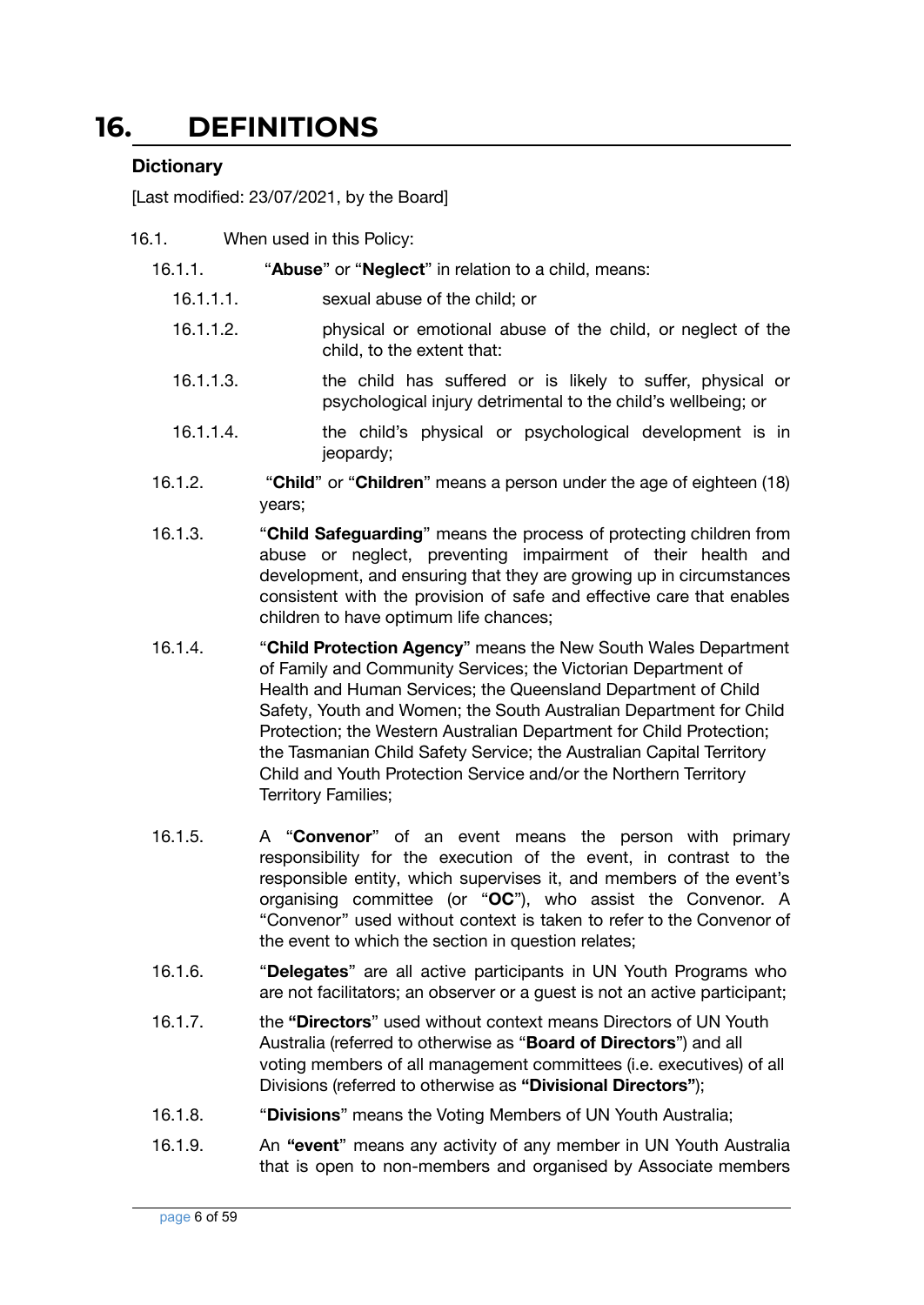on behalf of UN Youth Australia or one of UN Youth Australia's Voting Members.

- 16.1.9.1. A sequence of days of identical activities with different delegates is considered a sequence of separate events for the purposes of calculating delegate numbers.
- 16.1.9.2. An **event begins and concludes** at a time determined by the Convenor, advertised to attendees in advance, provided that no event may formally concluded unless no delegate is, or ought to be, under the care, supervision, or authority of a facilitator by virtue of that facilitator's position at the event.
- 16.1.9.3. Without otherwise limiting this definition, the following are not considered events for the purpose of this policy:
	- 16.1.9.3.1. an occasion that is purely social in character for which no financial responsibility is held by a Division or UN Youth Australia;
	- 16.1.9.3.2. an internal meeting of a responsible entity or one of its committees, or a gathering of officers or members only for the purposes of organisational review or governance;
- 16.1.9.4. For the avoidance of doubt, a National Council Stated Meeting, including all socials associated with it, is considered as an event;
- 16.1.10. "**Facilitators"** are Associate Members involved in the organising, running, convening, supervising, directing, facilitating or otherwise supporting the execution of a UN Youth Program. The term only applies in relation to an event, and is used in this policy to distinguish requirements for roles which may bring volunteers into direct contact with children;
- 16.1.11. "**Facilitator-Designate**" means a person, other than an Associate Member, who is so designated by the Convenor or the responsible entity. A facilitator-designate has the same length of service, from the date of their designation, as a facilitator.
- 16.1.12. a person is "**intoxicated**" if:
	- 16.1.12.1. the person has consumed alcohol or recreational drugs in the past twelve hours; or
	- 16.1.12.2. their speech, balance, coordination or behaviour is noticeably affected and it is reasonable in the circumstances to believe that this is the result of the consumption of alcohol or recreational drugs.
- 16.1.13. "**male**" and "**female**" when used in this Policy mean persons who self-identify as "male" and "female" respectively;
- 16.1.14. "**Misconduct**" occurs when any person affiliated with or involved with any body in UN Youth violates any provision of the Federal Welfare Policy, regardless of whether the breach was intentional or accidental.
	- 16.1.14.1. Misconduct can be "victimless" or result in victims unable or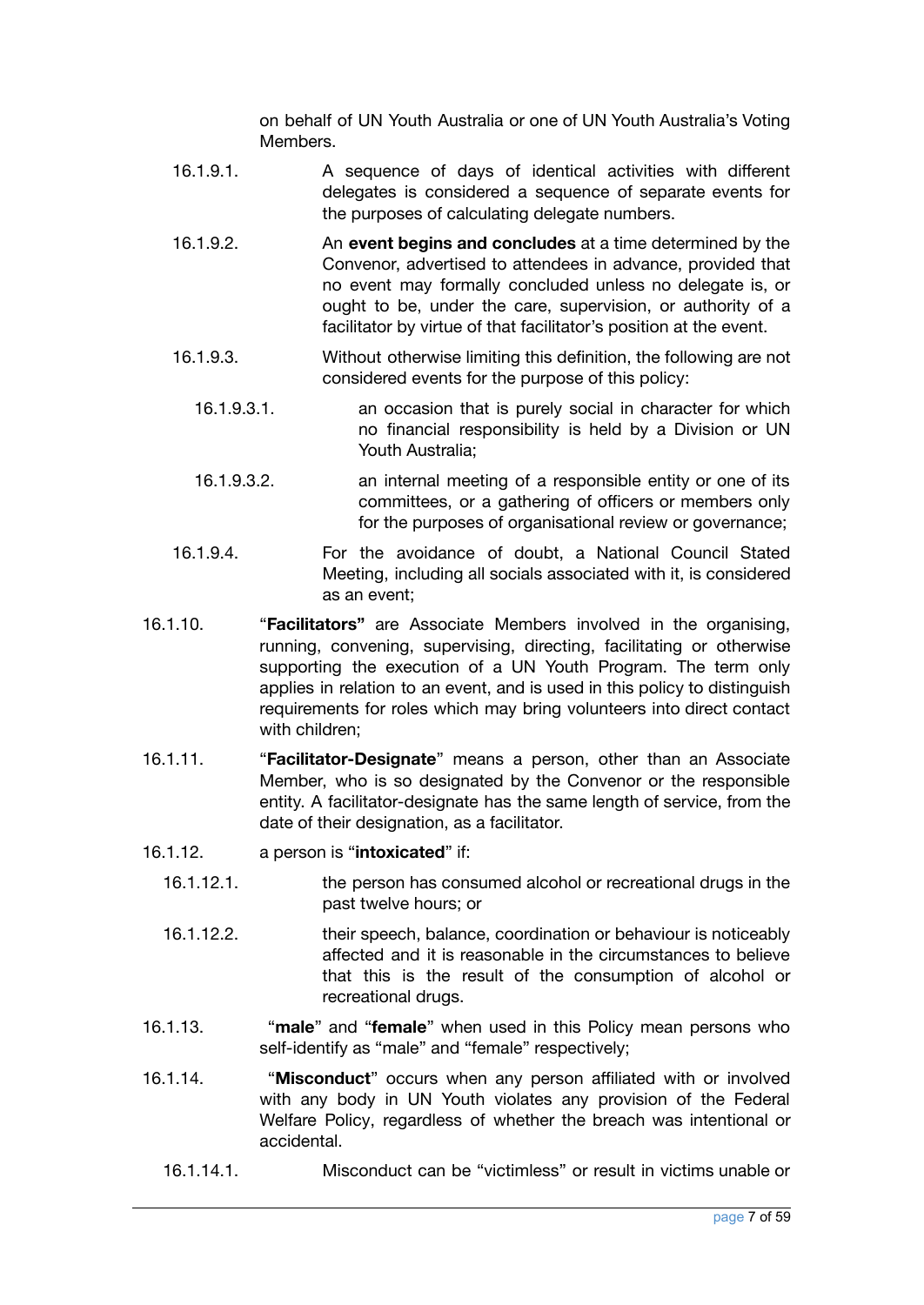unwilling to come forward.

- 16.1.14.2. Serious Misconduct occurs in any case where the relevant Welfare Arbitrator determines that Misconduct is serious, at their discretion.
- 16.1.15. A "**member**" means all classes of members in National; a Voting Member is referred to as a "Division"; while "Associate Members" are individuals under the National Constitution;
- 16.1.16. "**National**" means the company limited by guarantee called United Nations Youth Australia Limited ACN 165 080 795;
- 16.1.17. "**National Constitution**" means the Constitution of National; in contrast to "**divisional constitutions**" which are the constitutions of the Divisions;
- 16.1.18. "**Participants**" means all delegates and facilitators (but not spectators) at a particular event;
- 16.1.19. "**this policy**" means the Welfare Policy of UN Youth Australia
- 16.1.20. "**responsible entity**" means the legal person, either National or one of the Divisions, with responsibility over a matter under the terms of this Policy; unless expressly stated otherwise, the body within the responsible entity (other than a member's meeting/the membership as a whole) generally responsible for the governance of the entity is required to ensure that the entity complies with its duties under this Policy.
	- 16.1.20.1. For avoidance of doubt, where this Policy provides for a decision to be made by the responsible entity, that decision will be made by the relevant Divisional Executive for a Division and the Board of Directors for National.
- 16.1.21. "a **section**" means an individual point or points of this policy. Hence, this particular provision is section 3.1.21 of this policy; a reference to section 3, however, would encompass all sections whose numbers commence with 3;
- 16.1.22. "**Sensitive Information"** about a person means information about an individual's race or ethnic origins; political opinions; membership of a political association; religious beliefs or affiliations; philosophical beliefs; membership of a professional or trade association; membership of a trade union; sexual orientation or practices; criminal record; health; genetic information; biometric information; or biometric templates.
- 16.1.23. "**Spectators**" means people who attend an event who are not delegates or facilitators (such as audience members, invited guests, teachers, etc);
- 16.1.24. "**UN Youth**" used without context means both National and all of the Divisions;
- 16.1.25. A **"Volunteer"** refers to any person who is an Associate member of UN Youth Australia, National Staff, National Officer, and/or a National Director who is acting in such a capacity or in relation to UN Youth;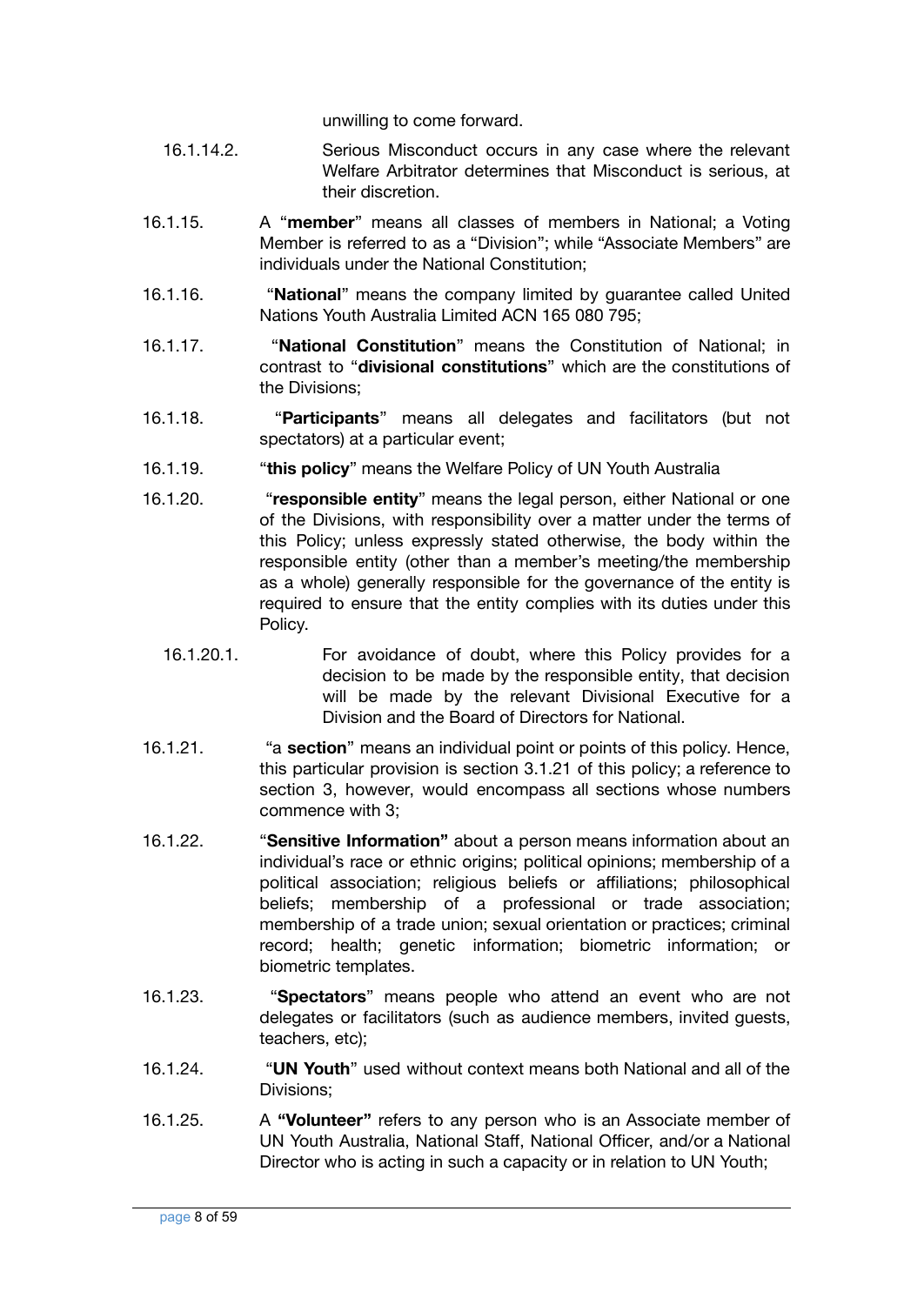- 16.1.26. A "**Working with Children Check**" is a Working with Vulnerable People Registration Card in the ACT, an Ochre Card in the Northern Territory, a Working with Vulnerable People Card in Tasmania, a Working with Children Check in New South Wales, Victoria, South Australia, and Western Australia, and a Blue Card in Queensland;
- 16.1.27. The "**Working with Children Check Officer**" means the 'contact person' for Working With Children Checks appointed by the Divisional Executive;
- 16.1.28. "**Welfare"** comprises any action taken by a participant in an activity of UN Youth to further the physical, mental or emotional wellbeing of themselves or another participant; and,
- 16.1.29. The "**Welfare Supervisor**" when not otherwise specified, means the particular Divisional Welfare Supervisor of the responsible body if that responsible body is a Division, or the Chief Human Resources Officer in all other cases.

#### <span id="page-8-0"></span>**Event categories**

- 16.2. Regardless of whether an event is Divisional or National, all events fall into at least one of these categories:
	- 16.2.1. a **school event** is a single-day event held entirely on the premises of a school, supervised by qualified school teachers;
	- 16.2.2. a **social event** is a self-contained event that is wholly social in character organised for the primary purpose of enriching the experience of members and close associates, and which, if it includes alcohol, does not include any minors as participants,
	- 16.2.3. A **large day event** is an event that:
		- 16.2.3.1. Is not a school or social event, includes more than 120 delegates and takes place for longer than four hours on a single day, or;
		- 16.2.3.2. An event, not meeting these criteria, which is so designated by the responsible entity.
	- 16.2.4. An **overnight event** is any event in which any delegates attend the event for two or more consecutive days, sleeping over in accommodation supervised by facilitators;
	- 16.2.5. An **international event** is any overnight event that primarily occurs outside Australia;
	- 16.2.6. A **National Council stated meeting** is any general meeting of the members of UN Youth Australia and any social activities organised in connection to that meeting (which are not considered social events for the purposes of this policy);
	- 16.2.7. A **small event** is any event which does not fall into any of the other categories of event.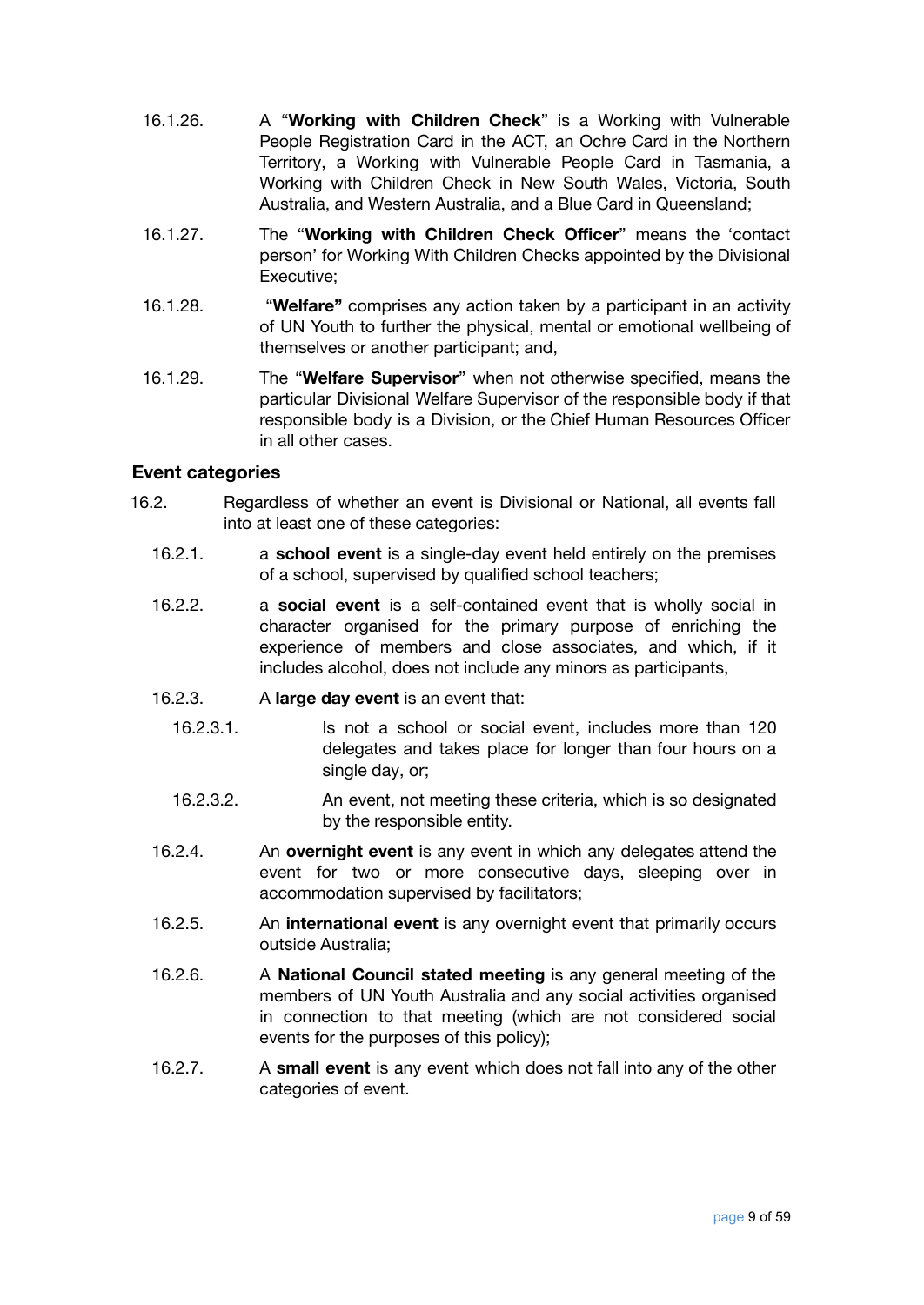### <span id="page-9-0"></span>**17. RESPONSIBILITIES**

#### <span id="page-9-1"></span>**Key Welfare Personnel**

- 17.1. While welfare is everyone's responsibility, particular officers in UN Youth have special responsibility for promoting and advancing our welfare objectives. These are:
	- 17.1.1. A **Welfare Officer**, a facilitator with up to date Provide First Aid Training (also known as 'Apply First Aid', 'Senior First Aid' or 'Level 2 Workplace First Aid');
	- 17.1.2. A **Head of Welfare**, a Welfare Officer who coordinates and manages Welfare Officers for an event;
		- 17.1.2.1. Priority in the selection of a Head of Welfare should be given to those who have experience as a Welfare Officer at an event of the same category and, if it's for a National Event, at another event run by National;
	- 17.1.3. A **Welfare Arbitrator**, a person who is given responsibility under this Policy to handle alleged breaches of the Federal Welfare Policy;
	- 17.1.4. The **Divisional Welfare Supervisor**, a Divisional Director who is assigned *ex officio* by a Division's Bylaws to oversee the implementation of this policy in their division;
	- 17.1.5. The **Working With Children Check Officer** is the person responsible for checking the validity of Working with Children Checks in each division, and;
	- 17.1.6. The **National Welfare Supervisor**, a National Officer who is assigned the position *ex officio* in the National Bylaws.

#### <span id="page-9-2"></span>**Key Functions of the Board**

- 17.2. National's welfare system is overseen, and the Welfare Policy interpreted, by the Board.
- 17.3. One National Director shall be designated as the Welfare Advisor, and shall supervise the work of any ad hoc committees, ensure that the Board fulfils its obligations under this Policy, and represent National's welfare system to UN Youth and the public.
- 17.4. This Welfare Policy is interpreted and amended by the Board, on the advice of its Governance Committee.
- 17.5. Risk Management Plans submitted under this Policy shall be reviewed by the Audit & Risk Committee of the Board.
- 17.6. Misconduct investigations shall be conducted by an ad hoc committee of the Board, ordinarily comprising three National Directors and the Chief Human Resources Officer, appointed at the beginning of each misconduct investigation and serving until it is reviewed and appeals completed.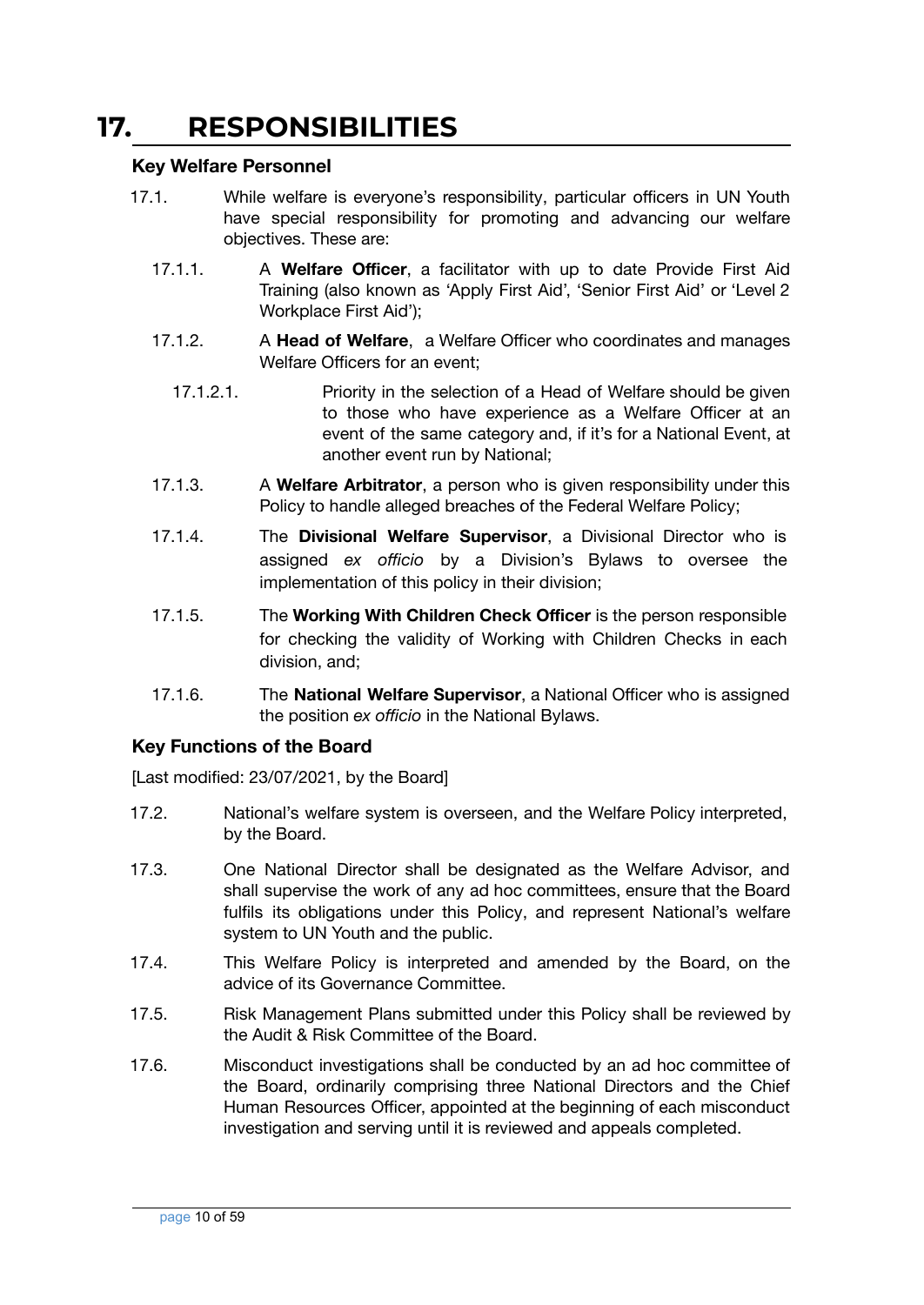- 17.7. No one shall be appointed to the ad hoc committee to participate in a misconduct investigation, or shall recuse themselves from the committee, when:
	- 17.7.1. They have a material personal interest in the case,
	- 17.7.2. They were party to an investigation, or
	- 17.7.3. A majority of other currently voting Directors finds them to have a conflict of interest in a case.

#### <span id="page-10-0"></span>**The Welfare Arbitrator Pool**

[Last modified: 23/07/2021, by the Board]

- 17.8. The Welfare Arbitrator Pool is a standing group of persons who may be appointed as a Welfare Arbitrator:
	- 17.8.1. For a National or International Activity;
	- 17.8.2. In relation to Misconduct occurring outside an Event in National; or
	- 17.8.3. Any other Misconduct, where the ad hoc committee reviewing that misconduct investigation has determined as a result of a Review or Appeal that that a member of the Welfare Arbitrator Pool should re-conduct some or all of an Investigation.
- 17.9. The Chief Human Resources Officer is responsible for allocating Investigations to individual members of the Welfare Arbitrator Pool.

**Note:** The Chief Human Resources Officer is the National Welfare Supervisor, in accordance with Bylaw 11.16.9.

- 17.10. Members of the Welfare Arbitrator Pool must be:
	- 17.10.1. Appointed by the Board;
	- 17.10.2. Compliant with all requirements stated in Section 7.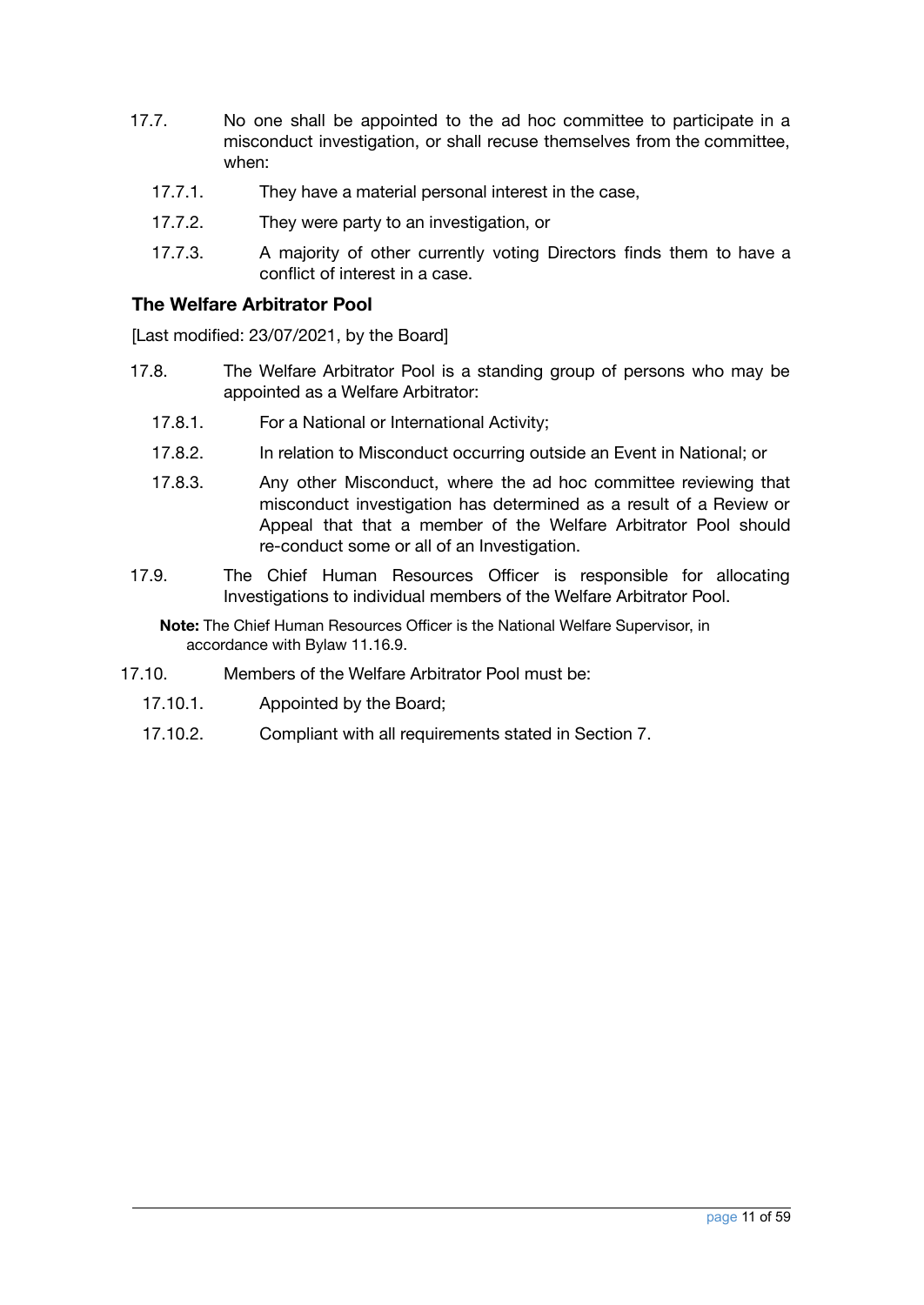### <span id="page-11-0"></span>**18. MANAGING RISK**

#### <span id="page-11-1"></span>**Ensuring a Child-Safe Environment**

18.1. The first objective of all UN Youth events, and the first responsibility of a responsible entity, is the creation of a child-safe environment. The responsible entity should never permit an event to go forward that would be unsafe or does not follow the provisions in this policy.

#### <span id="page-11-2"></span>**Minimum Staff Required at events**

- 18.2. Each kind of event (**except a solely school event or solely social event**) has specialist welfare staff appointed, with the advice and consent of the Welfare Supervisor, as follows:
	- 18.2.1. For a **small event**, the Convenor must appoint at least one Welfare Officer who shall serve as Welfare Arbitrator; and additional Welfare Officers for the event such that the number of present, willing and available first-aid trained staff at the venue is not less than one for every 40 participants.
	- 18.2.2. For a **large day event, or overnight event**, the Convenor must appoint:
		- 18.2.2.1. at least one male and one female Welfare Officer; and,
		- 18.2.2.2. at least one Welfare Officer per 40 participants after the first 80 participants; and<sup>1</sup>
		- 18.2.2.3. of the Welfare Officers, at least one Welfare Officer with a current mental health first aid or youth mental health first aid certificate, and,
		- 18.2.2.4. of the Welfare Officers, a Head of Welfare; and,
		- 18.2.2.5. one facilitator who is (a) not a welfare officer and (b) not required to look after specific delegates to be the Welfare Arbitrator; in a National Council Stated Meeting this person must be a member of the Board or the National Executive.
		- 18.2.2.6. Facilitators sufficient to ensure that there is at least one facilitator 18 years of age or older for every 15 delegates.
	- 18.2.3. For an **international event**, the Convenors and Deputy Convenors serve as Welfare Officers, and Convenors and Deputy Convenors shall:
		- 18.2.3.1. have the same qualifications as a Welfare Officer at a small event; and,
		- 18.2.3.2. include in their number at least one facilitator with a current mental health first aid certificate; and,

 $1$  Explanatory note: This means 2 Welfare officers from 0-80 participants, then 3 welfare officers for 80-120 participants, 4 officers for 120-160 participants, and so on. An event with 100 delegates and 40 facilitators has 140 participants.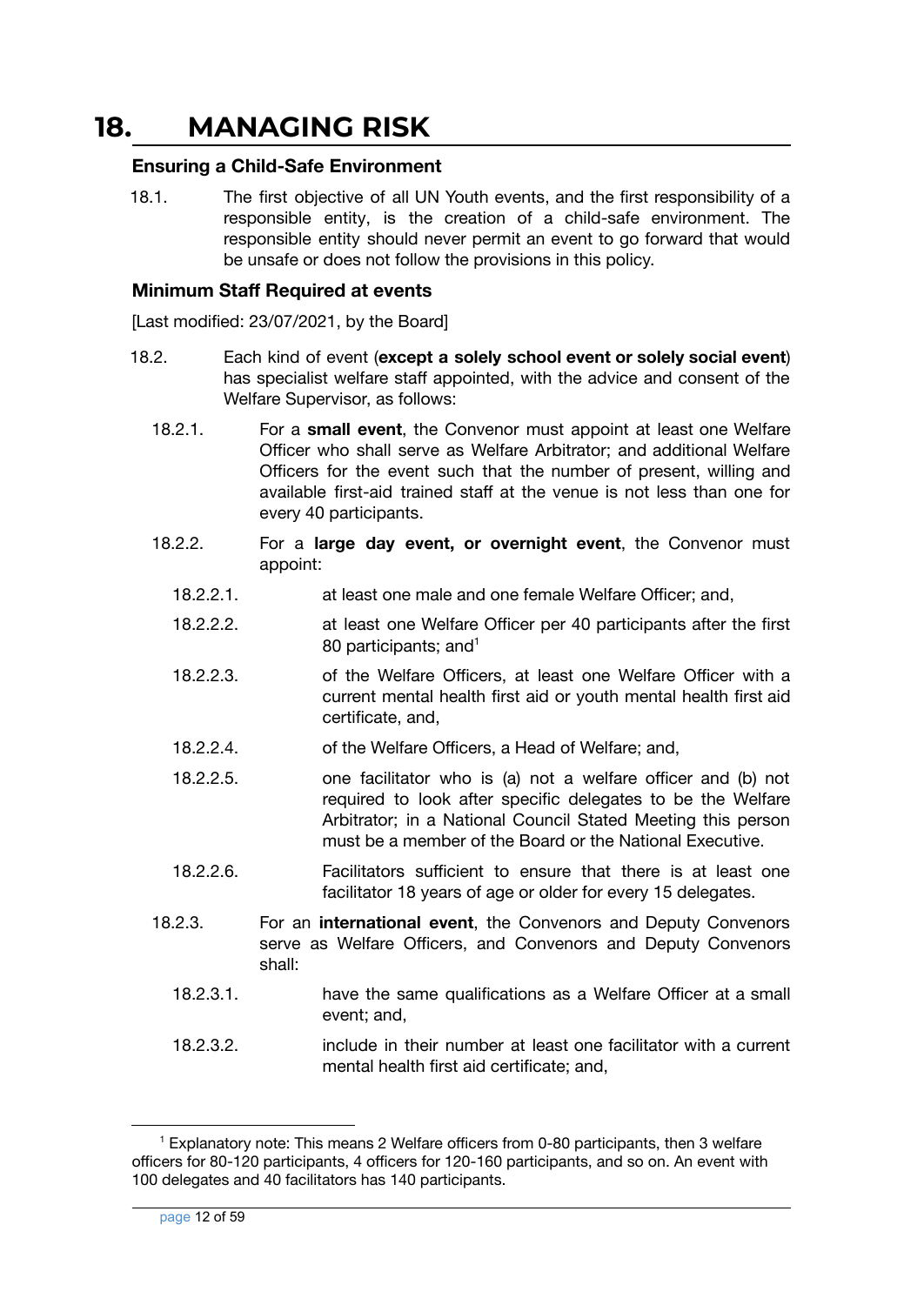- 18.2.3.3. include in their number at least one male and one female facilitator; and,
- 18.2.3.4. work with one facilitator external to their team who is designated by the responsible entity to serve as the Welfare Arbitrator.
- 18.2.4. For a **National Council Stated Meeting**, the National Executive must appoint:
	- 18.2.4.1. At least four Welfare Officers, or at least six Welfare Officers if there are more than 60 participants at the National Council stated meeting;
	- 18.2.4.2. Of the Welfare Officers, at least one male and one female;
	- 18.2.4.3. Of the Welfare Officers, at least one Welfare Officer with a current mental health first aid certificate; and,
	- 18.2.4.4. From the Welfare Officers, a Head of Welfare; and,
	- 18.2.4.5. From the National Directors or National Executive officers personally present, a Welfare Arbitrator.

#### <span id="page-12-0"></span>**Before a UN Youth event: Risk Management Plans**

- 18.3. The Convenor of a **large day event, overnight event, international event, or National Council Stated Meeting,** must provide the Welfare Supervisor (or, if the event is run by National, the Audit & Risk Committee), with a risk management plan at least two months before their event.
	- 18.3.1. Convenors of school, social or small events are encouraged, but not required, to develop risk management plans consistent with this section.
	- 18.3.2. The responsible entity must approve this plan before the event can take place.
	- 18.3.3. The risk management plan must at minimum:
		- 18.3.3.1. identify risks to the physical and emotional health of participants, the event's budget, the smooth running of the event, the venue or environment, the event's compliance with legislation and UN Youth policies, and to UN Youth's external relationships or reputation,
		- 18.3.3.2. classify any high-risk activities;
		- 18.3.3.3. document steps being taken to reduce or remove those risks;
		- 18.3.3.4. identify the location of the nearest hospital with an emergency room to the location(s) across which the event takes place;
		- 18.3.3.5. for International events, list the conduct details of consular emergency, and medical services for each location;
		- 18.3.3.6. provide evidence, in the form of a separate accessibility plan, that the risk of an event or its physical facilities being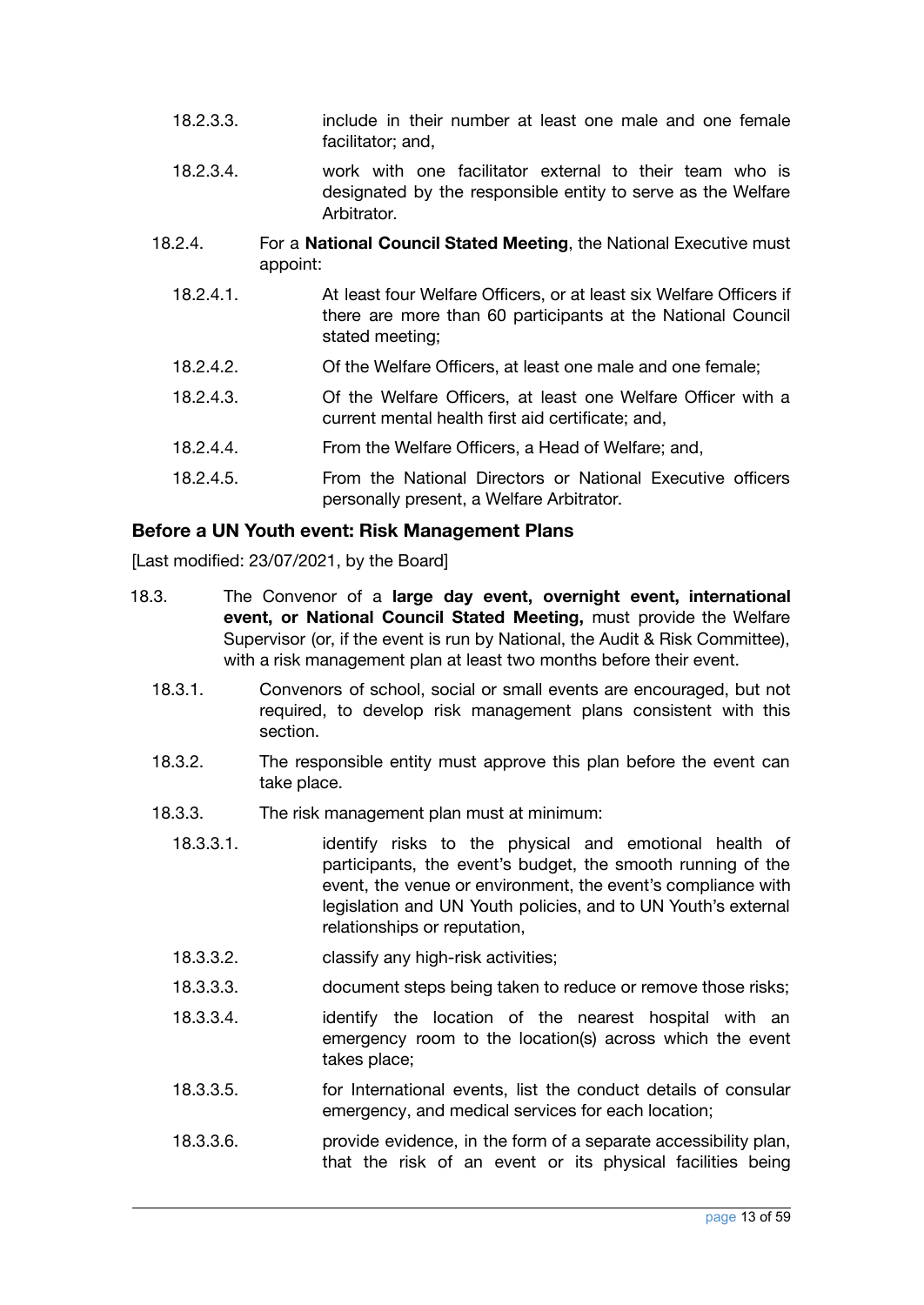inaccessible to participants has been considered and mitigated.

- 18.3.3.6.1. It is expected that this plan is tailored to the event's participants once registration processes are completed.
- 18.3.4. For **large** and **overnight** events run by Divisions, after the plan has been approved by the responsible entity but at least one month before the event takes place, the plan and the general welfare preparedness of the event will be audited by a member of the Audit & Risk Committee:
	- 18.3.4.1. After they audit the plan, the Committee member, Welfare Supervisor, and Convenor will work together to make and execute any necessary revisions to the plan.
	- 18.3.4.2. The responsible entity shall settle any disputes on plan revisions.
- 18.3.5. A risk management plan, once approved, is considered a part of this policy (binding that event only) and breaches of the plan shall be considered breaches of this policy.

#### <span id="page-13-0"></span>**Special provisions**

[Last modified: 29/10/2019, by the Board]

- 18.4. For the Timor Leste Project, Emerging Leaders Program and Middle East Experience only the following provisions shall apply:
	- 18.4.1. Delegates and facilitators must be immunised for the following diseases: Hepatitis A, Hepatitis B, Typhoid, Tetanus and Diphtheria, Whooping Cough, Polio, Measles, Mumps and Rubella, and Chicken Pox.
	- 18.4.2. Delegates and facilitators may apply, in writing, to the Chief International Operations Officer for a waiver from the immunisation requirement of this section 5.4 for medical reasons, and should accompany this request with pertinent medical documentation. The Board of Directors may grant a waiver if the Chief International Operations Officer refuses to do so.

#### <span id="page-13-1"></span>**During a UN Youth event: creating a child-safe environment**

- 18.5. The Convenor of a UN Youth event must, in addition to implementing their risk management plan:
	- 18.5.1. In **all events** if applicable**:**
		- 18.5.1.1. Gain the signed consent of parents or carers before communicating by phone with any delegate under the age of 18 in connection with the event;
		- 18.5.1.2. Ensure the Welfare officers, if appointed, are equipped with a fully stocked first aid kit (see Appendix 1);
		- 18.5.1.3. Ensure that underaged facilitators are never placed in a position where they are alone with delegates without an overage facilitator supervising those delegates;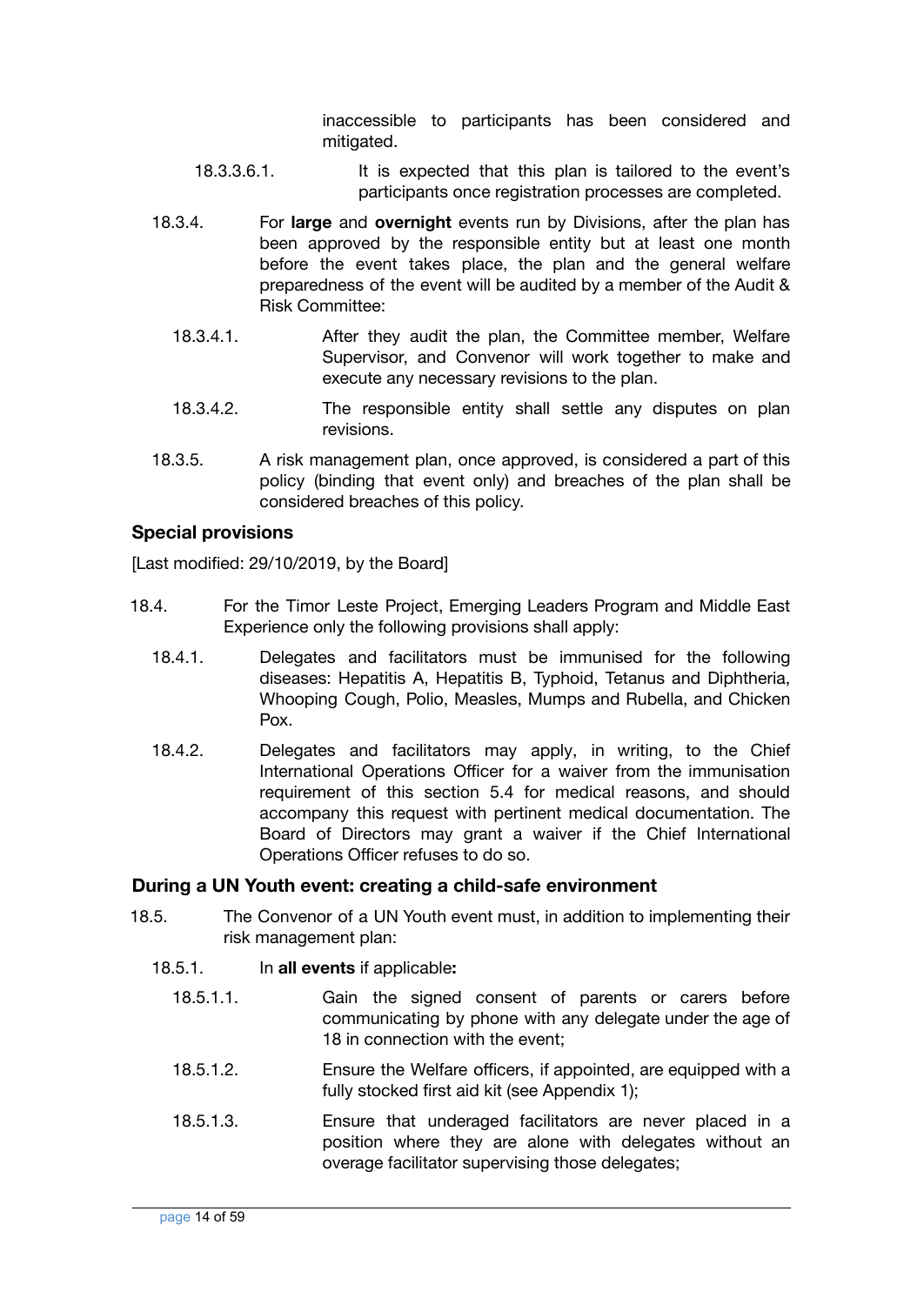- 18.5.1.4. Not count underaged facilitators towards satisfying any delegate:facilitator ratios.
- 18.5.1.5. Never place any person with a welfare role at an event (whether a Welfare Officer or Arbitrator) in any role at the event itself in the selection of delegates for any prizes, awards, or positions in subsequent events.
- 18.5.1.6. Not permit any facilitator without the relevant full (non-probationary) license to drive a car or bus in which one or more delegates are transported, including to and from the event, unless:
	- 18.5.1.6.1. An emergency requires it, or,
	- 18.5.1.6.2. Such transportation is an operational necessity, and is expressly consented to by the delegate or their parents/guardians if the delegate is a minor.

#### 18.5.2. In an **overnight event**:

- 18.5.2.1. Assign mixed-gender shared rooms as a default only if individuals so assigned are able, upon their request, to be reassigned to a single-gender shared room at no extra cost;
- 18.5.2.2. Ensure that each building or complex of buildings in which delegates sleep has at least one Welfare Officer in residence, in a prominent and well-signed location;

#### 18.5.3. In an **international event**:

- 18.5.3.1. Ensure that all delegates are and remain in the direct care of at least one facilitator (or a home stay family, consistent with the Volunteer Code of Conduct) until they have been accompanied to their final transit point outside Australia;
- 18.5.3.2. Ensure that no-one other than the duly appointed facilitators or tour guides/guests given permission by the Convenor accompany the tour at any time,
- 18.5.3.3. Ensure that no travel is planned to or through areas designated by the Australian Department of Foreign Affairs and Trade as 'reconsider your need to travel' or 'do not travel', and that where such warnings become current, they immediately take action to remove participants from those areas or cancel any planned travel to or through them.

#### 18.5.4. In a **National Council Stated Meeting**:

- 18.5.4.1. Ensure that at least three non-intoxicated Welfare Officers attend each scheduled social event at that meeting, and,
- 18.5.4.2. Ensure that at least two Welfare Officers stay in the official Stated Meeting accommodation.

#### <span id="page-14-0"></span>**During a UN Youth event: photography**

18.6. In all events, facilitators and the Convenor must: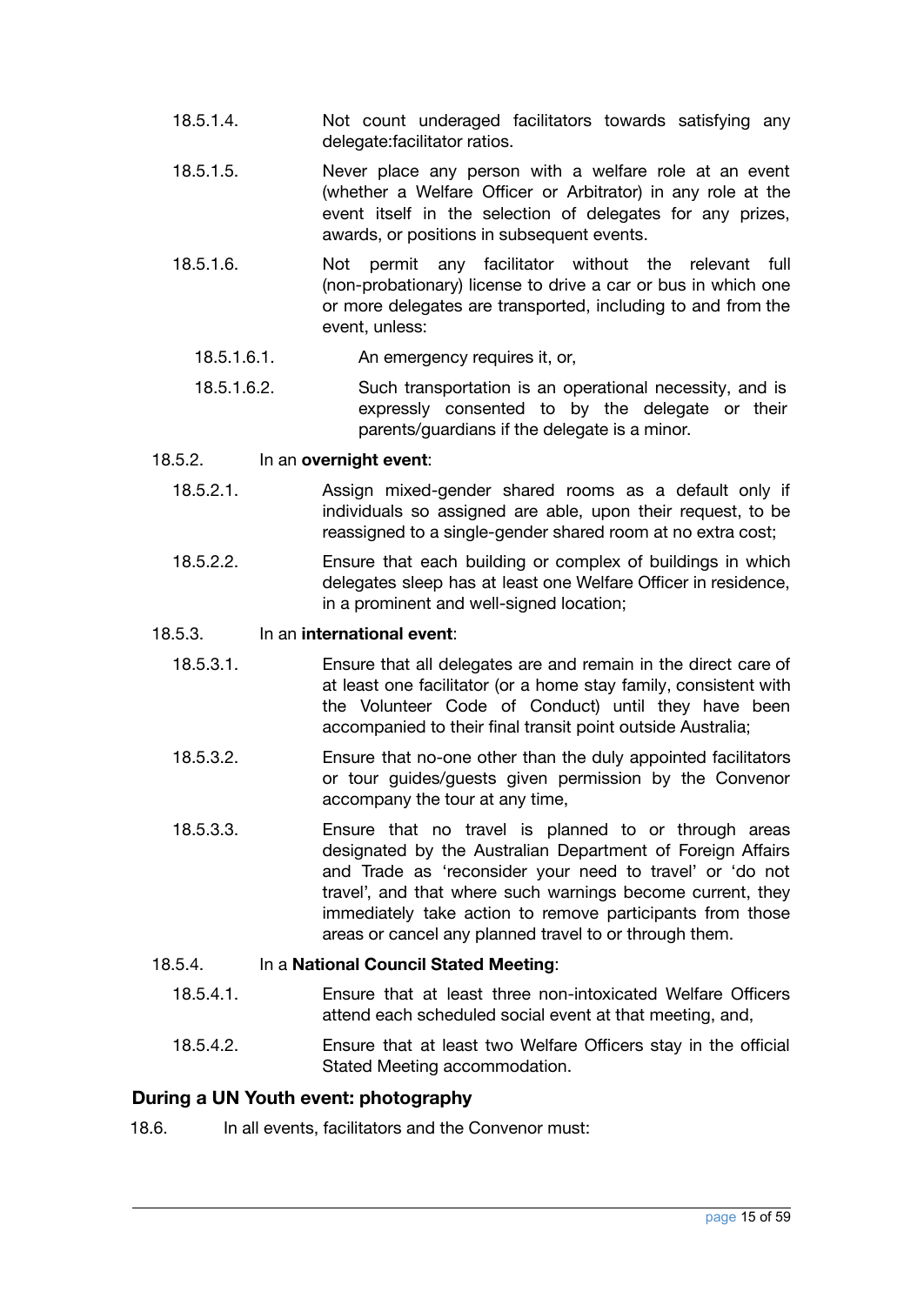- 18.6.1. assess and endeavour to comply with local traditions or restrictions for reproducing personal images before photographing or filming a participant,
- 18.6.2. obtain informed consent from the participant before photographing or filming the participant; as part of this they must explain how the photograph or film will be used;
- 18.6.3. obtain informed consent from the parent or guardian of a delegate who is a child before photographing or filming a child; as part of this they must explain how the photograph or film will be used;
- 18.6.4. ensure photographs, films, videos and DVDs present children in an honest, dignified and respectful manner and not in a vulnerable or submissive manner. Children should be adequately clothed and not in poses that could be seen as sexually suggestive;
- 18.6.5. ensure file labels, meta data or text descriptions do not reveal identifying information about a child when sending images electronically or publishing images in any form except with the express consent of the child and their legal guardian.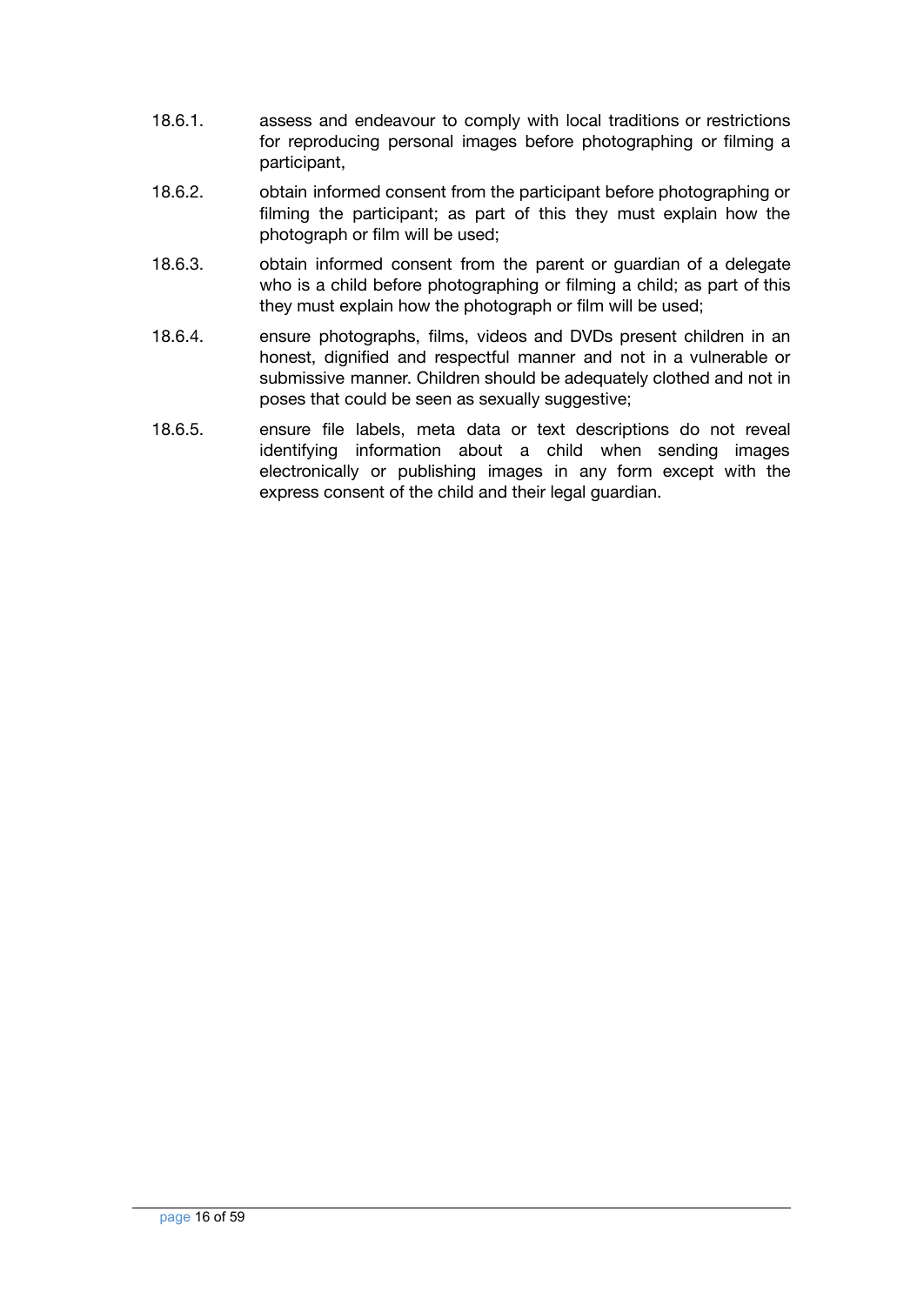### <span id="page-16-0"></span>**19. CODE OF CONDUCT**

#### <span id="page-16-1"></span>**Code of Conduct for all Members and Participants**

- 19.1. At all times, all Associate members of UN Youth Australia, and all participants in any event, agree that they will:
	- 19.1.1. Respect the health and safety of others. This precludes acts or threats of violence, or conduct reasonably likely to endanger the physical or mental health of other persons;
	- 19.1.2. Never engage in harassment or sexual harassment in any medium (including in person, in writing, or online). Harassment is defined as any unwanted action, and sexual harassment any unwanted sexual action, that:
		- 19.1.2.1. Involves a stated or implicit threat to the victim's membership, office, selection or employment status; or
		- 19.1.2.2. Has the purpose or effect of interfering with an individual's participation in activities or performance of their duties; or,
		- 19.1.2.3. Creates an intimidating or offensive living or work environment;
	- 19.1.3. Never engage in any form of sexual assault. Sexual assault is defined as occurring when a person is forced, coerced or tricked into sexual acts against their will or without their consent.
	- 19.1.4. Never engage in behaviour to shame, humiliate, belittle or degrade others, or otherwise emotionally abuse others;
	- 19.1.5. Never, if they are over the age of 18, initiate or continue a sexual relationship (broadly defined), or place themselves in a sexual context, with any other person under the age of 18 over whom the overage person has care, supervision, or authority;
	- 19.1.6. Refrain from discriminating against a member or participant on the basis of race, ethnicity, national origin, sex, gender, sexual orientation, gender identity or expression, creed, or disability;
	- 19.1.7. Treat others with dignity and respect regardless of race, colour, sex, gender, age, language, religion, political or other opinion, national, ethnic or social origin, property, disability, sexual orientation, gender identity, birth or other status, and accordingly refrain from language or behaviour that is abusive, demeaning, or culturally inappropriate;
	- 19.1.8. Refrain from stealing, damaging, defacing, or misusing the property or facilities of UN Youth or of others;
	- 19.1.9. Be honest and truthful in dealings with UN Youth;
	- 19.1.10. Cooperate fully and honestly with this policy, complying with all sanctions thereby imposed.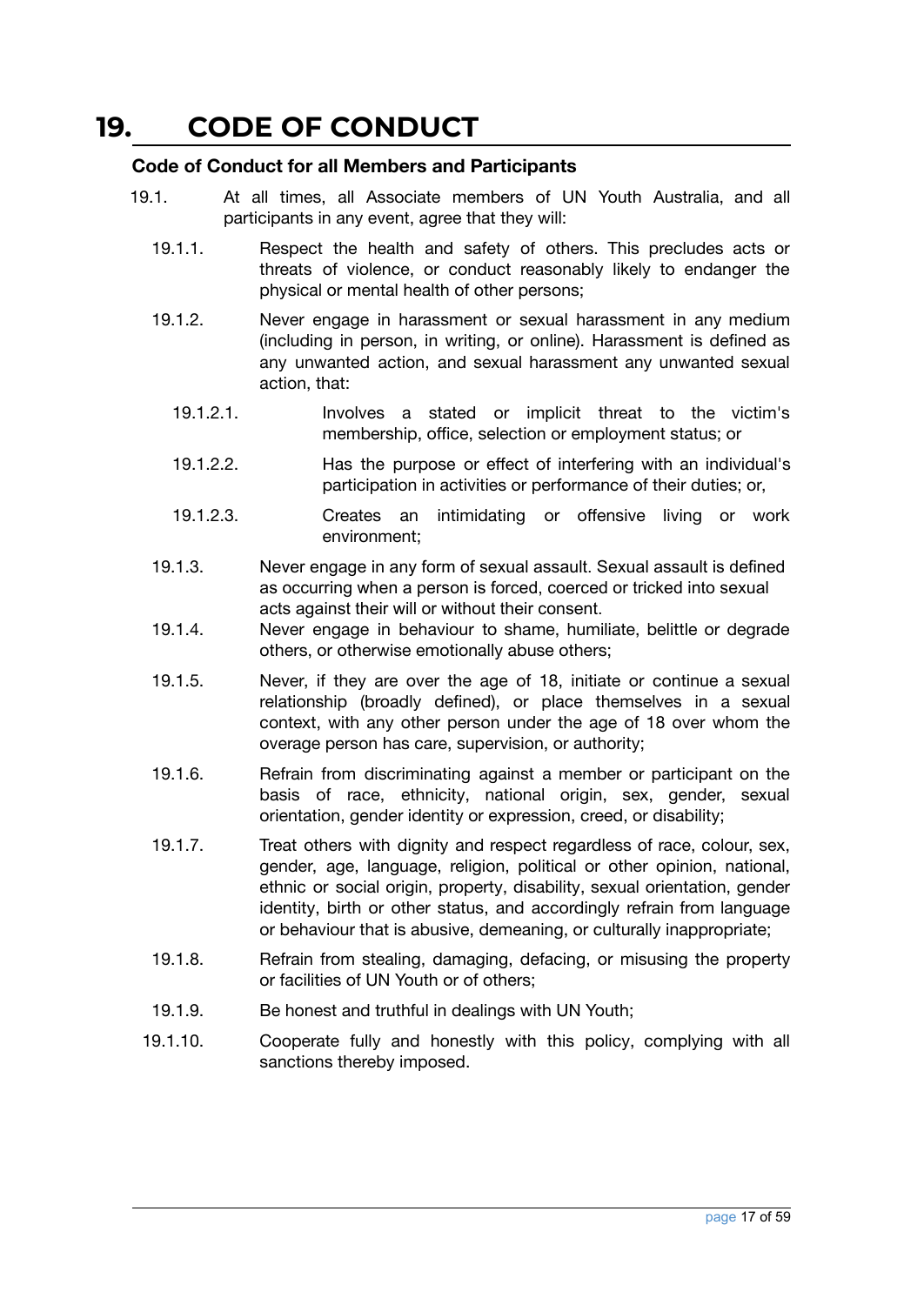#### <span id="page-17-0"></span>**Code of Conduct for Delegates at Events**

- 19.2. In addition to the general code of conduct outlined in section 6.1, all delegates at an event (and if they are children, their legal guardians) must agree to:
	- 19.2.1. Not be intoxicated at any time during the event with the exception of caffeine and bona fide medicine consumed with the knowledge of a Welfare Officer;
	- 19.2.2. Inform a Welfare Officer of all medical conditions, and any medication that is to be taken during the event;
	- 19.2.3. Consent to the general Code of Conduct and this Code before taking part in the event;
	- 19.2.4. If they are at an overnight event, supply the Welfare Officers with all pertinent details of the medication they are presently taking, if any;
	- 19.2.5. Follow all reasonable instructions of facilitators at the Activity;
	- 19.2.6. Attend all event programming unless they receive permission to leave granted either by the Convenor or a Welfare Officer and, if they are a minor, the permission of their parents/guardians;
	- 19.2.7. Agree that all selection decisions both for a place in an event or a place in a subsequent event, or decisions of prizes and awards, are final and may not be appealed

#### <span id="page-17-1"></span>**Code of Conduct for National Council Stated Meeting**

- 19.3. The Delegate and Volunteer Codes of Conduct shall not apply to a National Council stated meeting or social event.
- 19.4. Participants at a National Council Stated meeting must:
	- 19.4.1. Not coerce any participant by any means to consume alcohol, tobacco, or any other substance, or be physically excluded from a larger group of participants by their choice or otherwise to not consume drugs, alcohol, tobacco, or any other substance;
	- 19.4.2. Obey the instructions given by welfare officers concerning alcohol consumption;
	- 19.4.3. Consent to the general Code of Conduct and this Code before taking part in the event;
	- 19.4.4. Supply the Welfare Officers with all pertinent details of the medication they are presently taking, if any;
	- 19.4.5. Follow all reasonable instructions of facilitators at the Activity;
	- 19.4.6. Only leave the event having provided written notice to the Convenor;

#### <span id="page-17-2"></span>**Code of Conduct for Volunteers**

- 19.5. Every volunteer bears particular responsibility for protecting the health, safety, and wellbeing of delegates. This duty comes before all others, including protecting the reputation of the Association.
- 19.6. Volunteers must agree they **will**: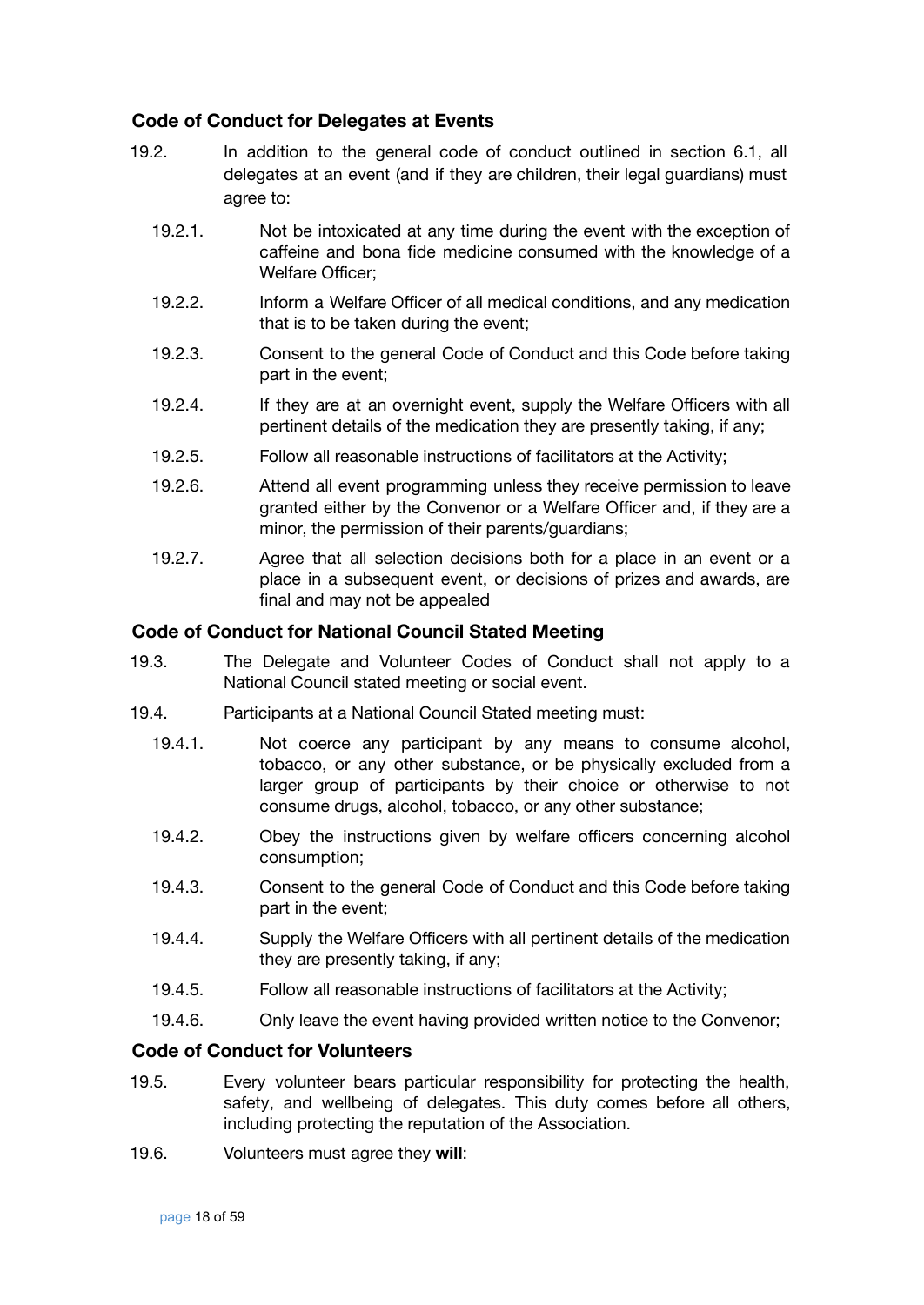- 19.6.1. Immediately disclose all charges, convictions, and other outcomes of an offense, which occurred before or occurs during that facilitator's association with UN Youth that relate to child exploitation and abuse;
- 19.6.2. Advise the responsible entity of that volunteer's involvement (not necessarily participation) in any situation likely to bring UN Youth or any part of UN Youth into disrepute (in defining likelihood, a volunteer must err on the side of disclosure);
- 19.6.3. Conduct themselves in a manner consistent with being a positive role model to delegates and a representative of UN Youth;
- 19.6.4. Immediately report concerns or allegations of child exploitation and abuse and policy non-compliance in accordance with the procedures outlined in this policy and the law;
- 19.6.5. Remain visible when working with children, and, whenever possible, ensure another adult facilitator is present when working in the proximity of children;
- 19.6.6. Use any computers, mobile phones, video cameras, cameras, or social media appropriately and in accordance with this policy, and never to exploit or harass children or access child exploitation material through any medium,
- 19.6.7. Follow the reasonable instructions of the event's Convenor, Organising Committee, oversight and Welfare team;
- 19.6.8. If they are a facilitator at an overnight event, supply the Welfare Officers with all pertinent details of the medication they are presently taking, if any;
- 19.6.9. Ensure the delegates for which they are responsible are properly supervised at all times;
- 19.6.10. Respect their obligations to keep sensitive information about delegates and other volunteers private, except as required under their mandatory reporting duties;
- 19.6.11. Accept the authority of the responsible entity to dismiss them from any volunteer position or event without appeal or recourse if the volunteer is found in breach of the Volunteer Code of Conduct or if, in the responsible entity's judgment, they would otherwise pose a risk to children. This acceptance extends to being sent home at the volunteer's own expense.
- 19.7. Volunteers must agree that they will **not**:
	- 19.7.1. At an Event with delegates, be intoxicated at any time during the event, or smoke within the vicinity or visibility of any delegate;
	- 19.7.2. Take medication at an event without the knowledge of a Welfare Officer;
	- 19.7.3. Engage delegates in any form of sexual intercourse or sexual activity, or engage in any conduct involving a delegate that is inappropriate, sexually provocative, or from which a reasonable inference of a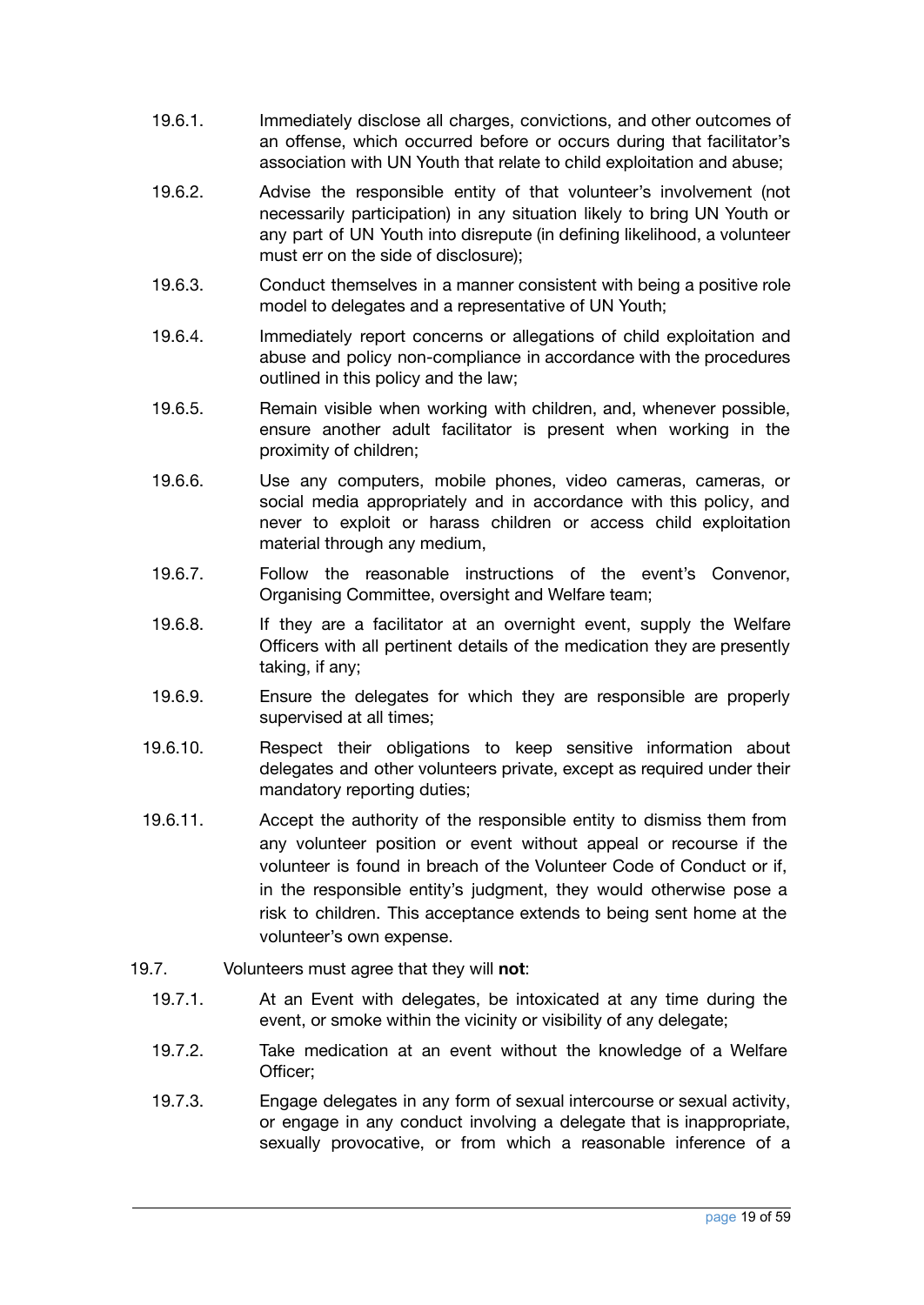sexual relationship (broadly defined) or a sexual context could be drawn;

- 19.7.4. Invite a delegate into their home unless the delegate is at immediate risk of injury or physical danger or the delegate is a member of their immediate family;
- 19.7.5. Sleep close to children unless absolutely necessary, in which case they must obtain the responsible entity's or Welfare Supervisor's permission (preferably in advance through the risk management plan) and, in all cases, ensure that another adult is present;
- 19.7.6. Condone or participate in delegate behaviour that is illegal, unsafe, or abusive;
- 19.7.7. Use physical punishment of any kind on anyone;
- 19.7.8. Hire children for domestic or other labour;
- 19.7.9. Absent themselves at any time from the event, or activities connected with the event they have been asked to attend, without the permission of the Convenor or a Welfare Officer;
- 19.7.10. Leave a child in UN Youth's care unsupervised by a facilitator for any appreciable period of time (except times in which the delegate is participating in a home stay arrangement with a host family, and this arrangement has been approved in writing by that delegates' parents/guardians);
- 19.7.11. Do things for delegates of a personal nature that they can do for themselves;
- 19.7.12. Access or create sexually abusive images of minors;
- 19.7.13. Use inappropriate language whether of an offensive, discriminatory, demeaning, abusive or sexual nature – when speaking with or whilst in the presence of a minor;
- 19.7.14. Discriminate against or in favour of particular delegates to the exclusion of others, or create a perception of favouritism or a "special relationship" towards another delegate.
- 19.7.15. Engage in behaviour that could be described as grooming, or predatory conduct undertaken online or in-person to prepare a child for sexual activity at a later time.

#### **Code of Conduct – Volunteers Online**

- 19.7.16. Facilitators must agree to:
	- 19.7.16.1. Conduct their personal online presence in such a way that does not constitute an unreasonable risk to the reputation of the organisation.
		- **Note:** For example, refraining from posting a photo of someone who is drinking
	- 19.7.16.2. Endeavour to prevent their digital personal information from being accessed by delegates, such as by adjusting privacy settings or using UN Youth specific accounts for delegate engagement.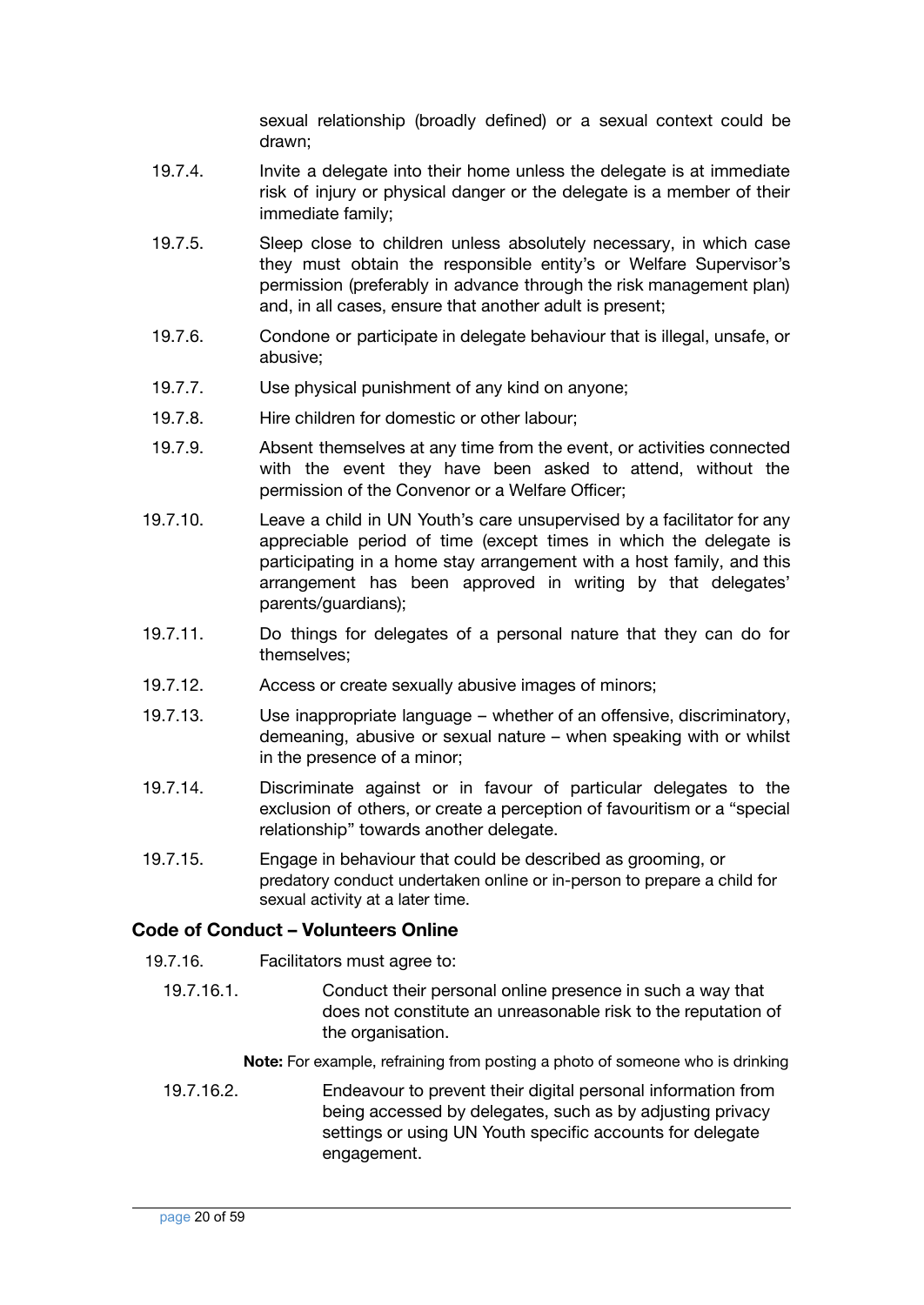- 19.7.16.3. Keep any event-specific social media account private.
- 19.7.17. Facilitators must agree not to:
	- 19.7.17.1. Use their personal profiles to access dating websites or applications during UN Youth Australia events, as delegates may be found on them.
	- 19.7.17.2. Use images which include depictions of the UN Youth Australia brand as profile pictures on dating websites or apps.

**Note:** For example, a picture of a facilitator wearing a UN Youth branded t-shirt or an image with a UN Youth watermark.

- 19.7.17.3. Communicate with delegates on websites or applications that do not retain a conversation history.
- 19.7.17.4. Communicate with delegates through private 1-on-1 channels where other viable group-based options alternatives are available.
	- 19.7.17.4.1. Private conversations concerning UN Youth Australia matters such as specific event logistics or conversations about welfare concerns are permissible where there are no viable group based options.
- 19.7.17.5. Connect with delegates on social networks, except to manage:
	- 19.7.17.5.1. Relationships made outside of UN Youth Australia.
	- 19.7.17.5.2. Relationships that started when both parties were delegates.
- 19.7.17.5.3. Communications regarding UN Youth Australia matters.
- 19.7.17.6. Participate in personal calls or messages with delegates after events, except to manage:
	- 19.7.17.6.1. Relationships made outside of UN Youth Australia.
	- 19.7.17.6.2. Relationships that started when both parties were delegates.
	- 19.7.17.6.3. Communications regarding UN Youth Australia matters.
	- 19.7.17.6.4. Communications in group messages following National or International activities, provided at least 2 facilitators are present.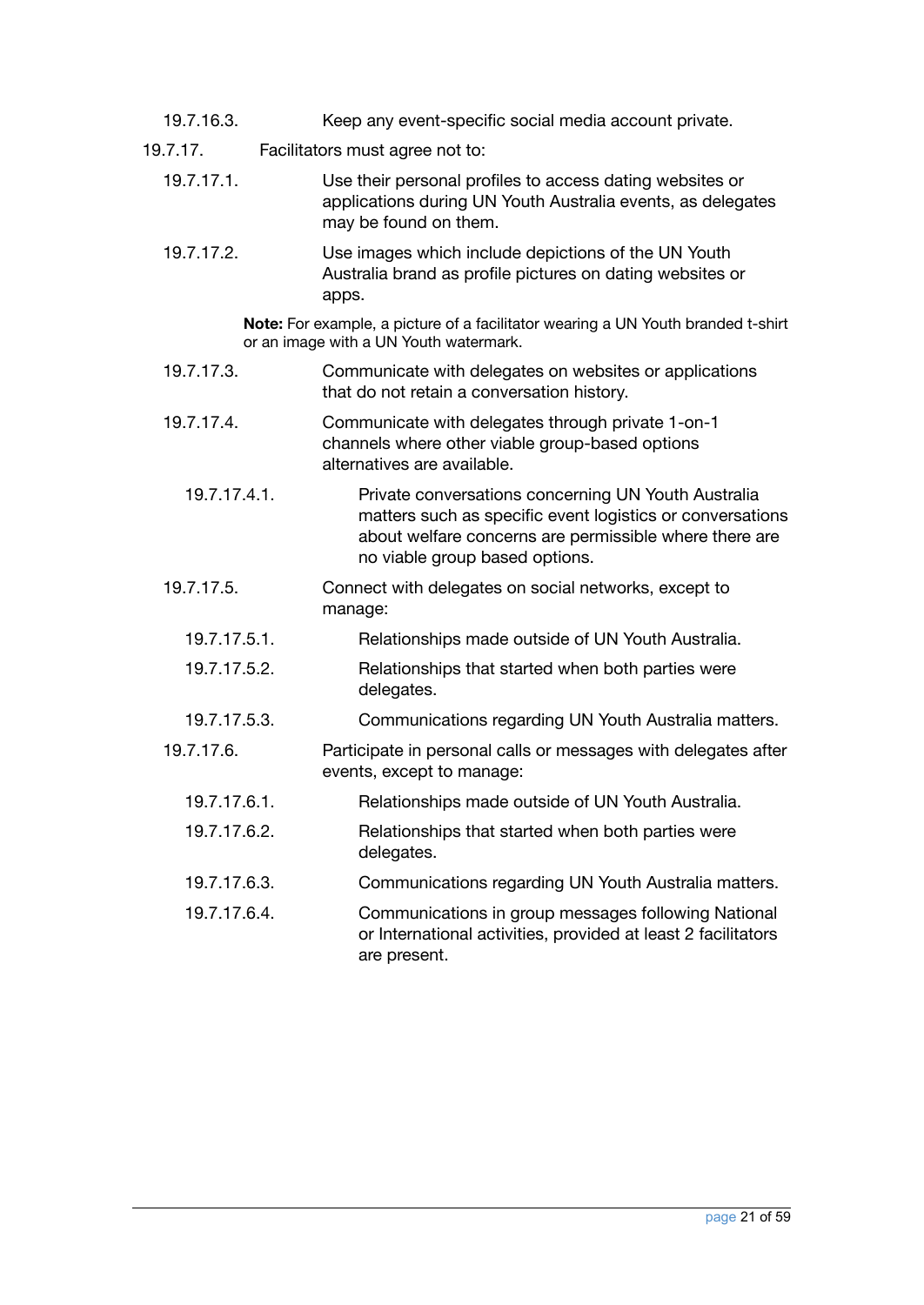### **20. RECRUITMENT, SELECTION AND TRAINING**

#### <span id="page-21-1"></span><span id="page-21-0"></span>**Recruiting and Supervising Staff**

- 20.1. UN Youth will be vigilant in its recruitment and selection of volunteers. Accordingly, **all facilitators other than facilitators-designate** must be recruited and appointed by processes determined by the responsible entity that includes:
	- 20.1.1. clear and comprehensive position descriptions;
	- 20.1.2. clear selection criteria, including a commitment to attract and select positive role models;
	- 20.1.3. three rigorous verbal reference checks;
	- 20.1.4. interview plans that incorporate behavioural-based interview questions; and,
	- 20.1.5. a clear commitment to preventing a person from working with delegates if they pose those delegates an unacceptable risk.
- 20.2. All candidates for a facilitator position, and all facilitators-designate, must, before taking up that position:
	- 20.2.1. Deposit a true and accurate copy of their valid Working with Children Check with the Working With Children Check Officer, unless, by virtue only of the fact that the laws of the jurisdiction of the event prevent individuals under the age of eighteen (18) years from receiving a Working With Children Check, the facilitator is unable to obtain a Working With Children Check.
	- 20.2.2. Provide at least two forms of identification and evidence of credentials relied upon in their application,
	- 20.2.3. Consent to a criminal record check being carried out by the Australian Federal Police, as well as checks by the relevant authorities in countries where an individual has resided or worked for a period of 12 months or more in the past five years;
	- 20.2.4. Disclose whether they have been charged with offences relating to privacy, violence, or child exploitation, and the outcomes of those charges;
	- 20.2.5. agree in writing to the Code of Conduct with whatever additional conditions are prescribed by the responsible entity.
- 20.3. All facilitators must be aged 18 years or older unless given permission by their parents/guardians and the responsible entity expressly consents.
- 20.4. Each responsible entity, must maintain a volunteer register that indicates whether they have complied with the requirements of section 3, in particular:
	- 20.4.1. That the person has received a Working with Children Check, and the date that person's Check expires; and,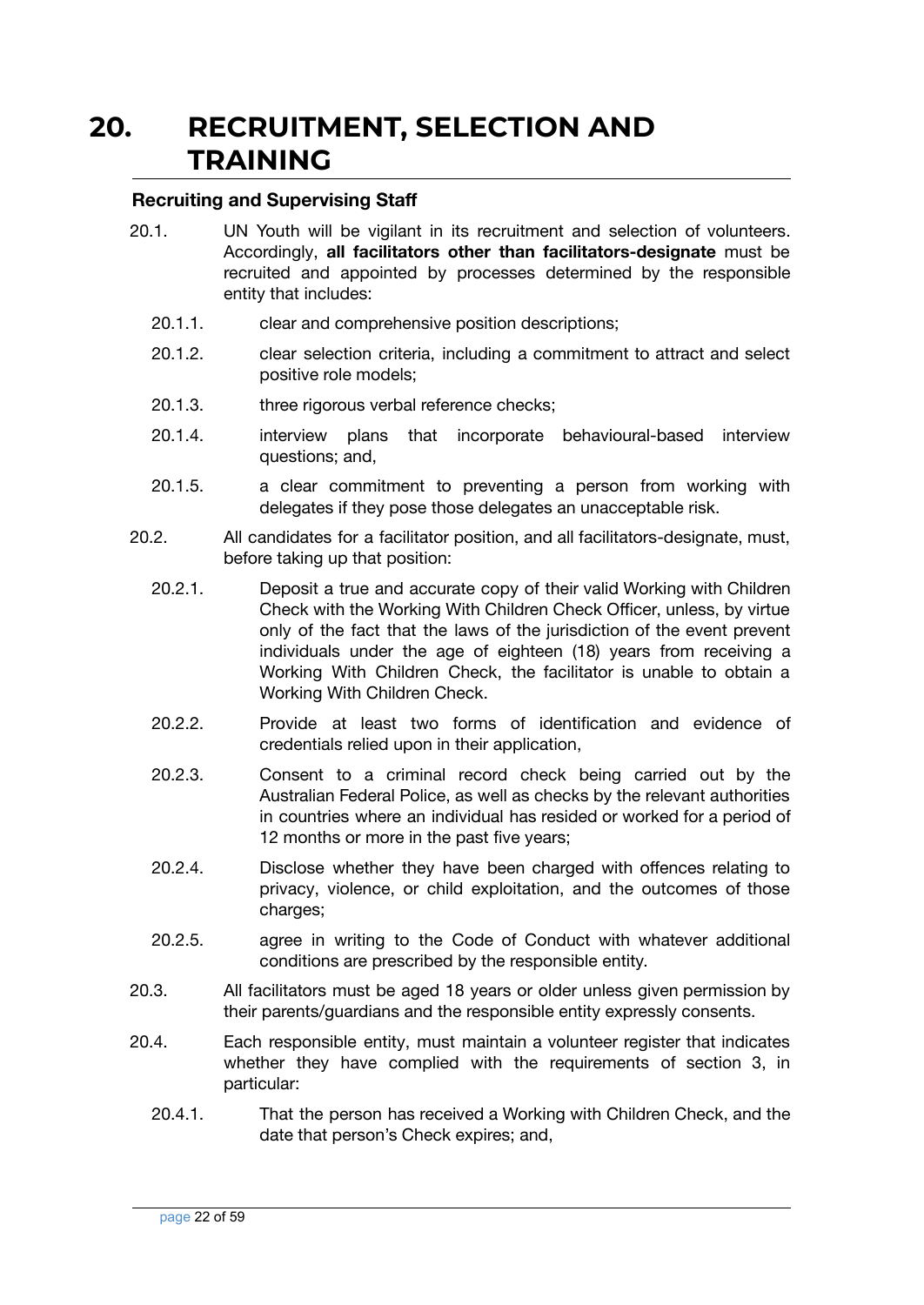- 20.4.2. When the volunteer left the organisation permanently, and the date the relevant state authority was informed, if applicable<sup>2</sup>
- 20.5. All parts of this Federal Welfare Policy apply to 'facilitator-designates', except as inconsistent with the following special rules for 'facilitatordesignates':
	- 20.5.1. The responsible entity shall designate as a "facilitator-designate" for an event any person who will serve in a facilitator's capacity in an environment with children, such that they will directly interact with those delegates over an extended period of time; and,
		- 20.5.1.1. Is not, and is not eligible to be, an Associate Member of the Company; and,
		- 20.5.1.2. Is not an employee of an employer who
			- 20.5.1.2.1. expects that person to work regularly with children;
			- 20.5.1.2.2. has screened that person in accordance with local legislation;
			- 20.5.1.2.3. binds that person to a code of conduct substantially similar to the Volunteer Code of Conduct in Section 2 of this Policy;
			- 20.5.1.2.4. has indicated, or can be reasonably assumed to have indicated, that the person's duties at the event are within the scope of their employment with that employer; and,
		- 20.5.1.3. Will not be supervised at all times by at least four qualified facilitators.
	- 20.5.2. The responsible entity must list the names of all facilitators- designate and the reason for their designation in their Risk Management Plan; any event at which a facilitator-designate is designated must have a Risk Management Plan notwithstanding exemption conveyed by other provisions in Section 3 of this Policy;
	- 20.5.3. The responsible entity or Convenor may prescribe special rules and requirements for facilitators-designate, provided such requirements do not exempt such a facilitator-designate from compliance with this Policy.

#### <span id="page-22-0"></span>**Training**

- 20.6. All candidates for a facilitator or facilitator-designate position must complete an introductory UN Youth Facilitator Training before taking up that position, including:
	- 20.6.1. child protection training,
	- 20.6.2. training in the use of this policy and other UN Youth policies,

<sup>&</sup>lt;sup>2</sup> In Queensland, the Commission for Children and Young People and the Child Guardian must be advised when a member leaves the organization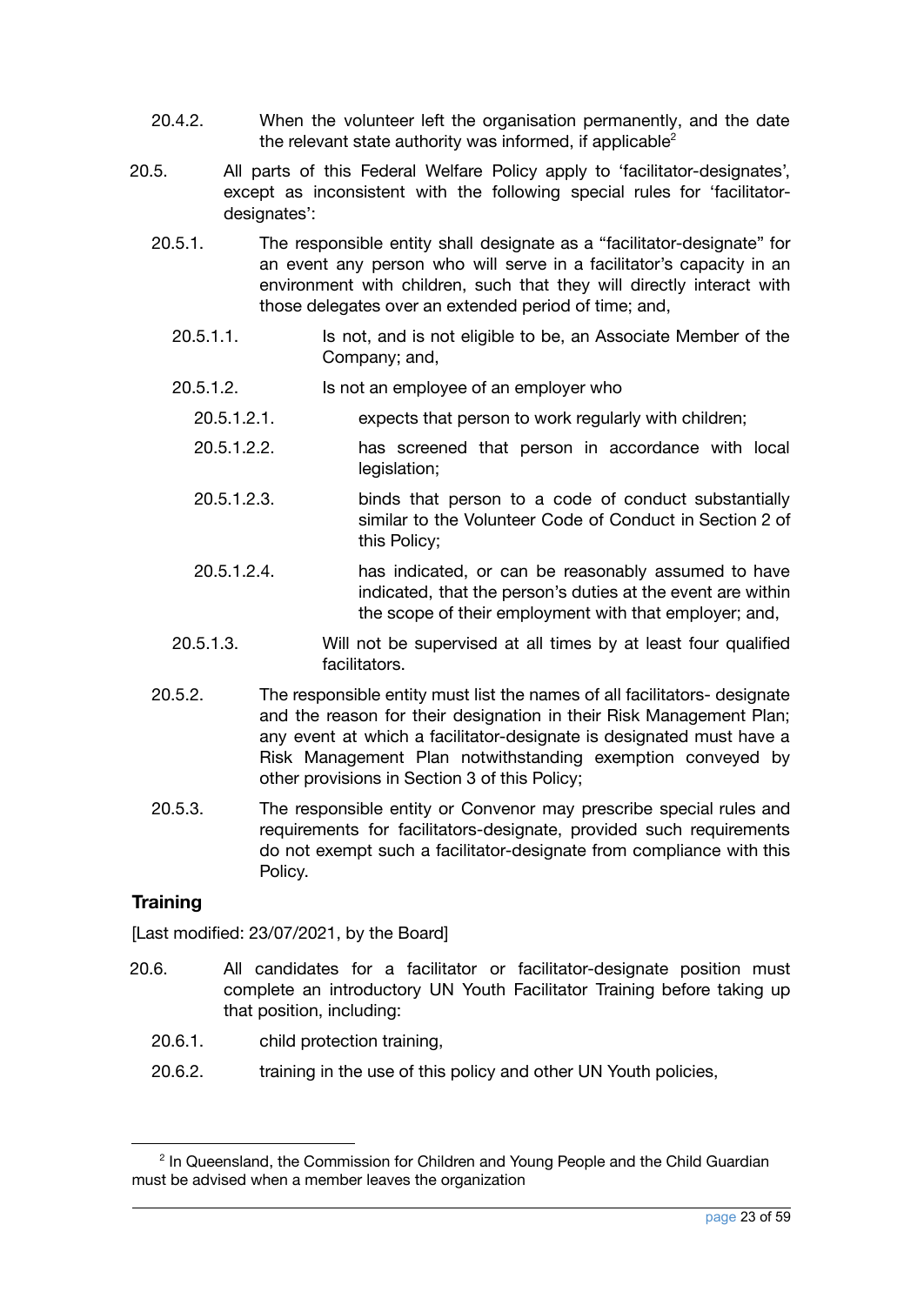- 20.6.3. training in identifying risks of harm and handling suspicions or disclosures of harm, and,
- 20.6.4. other material prescribed by the Board or the National Executive.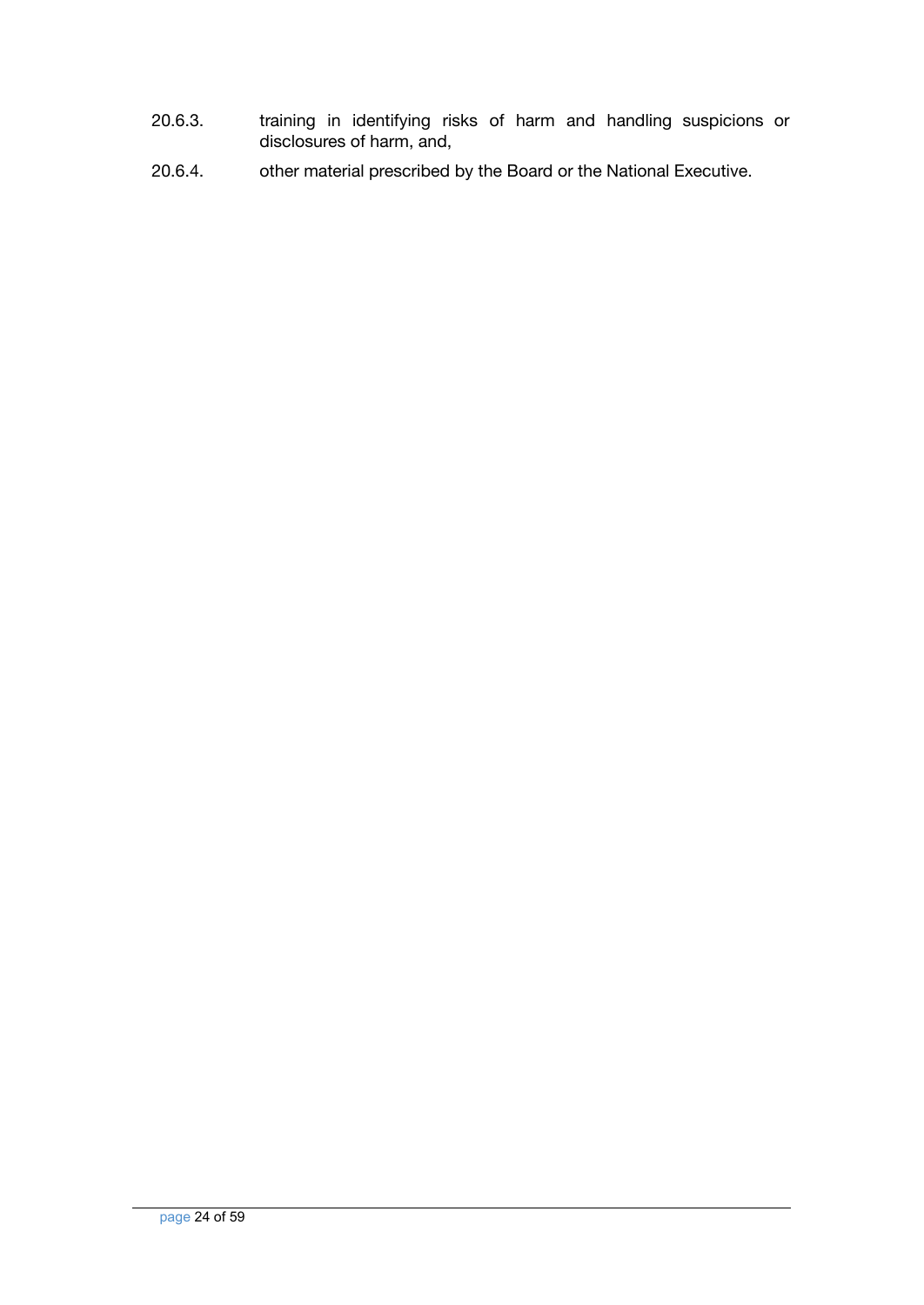### <span id="page-24-0"></span>**21. MISCONDUCT AND COMPLAINTS**

This section of the FWP sets out the principles and procedures for the investigation and resolution of Misconduct (both at and outside of events), including the processes for reviews and appeals.

#### <span id="page-24-1"></span>**What is Misconduct**

[Last modified: 30/03/2019, by the Board]

- 21.1. **Misconduct** occurs when any person affiliated with or involved with any body in UN Youth violates any provision of the Federal Welfare Policy, regardless of whether the breach was intentional or accidental.
- 21.2. **Serious Misconduct** occurs in any case where the relevant Welfare Arbitrator determines that Misconduct is serious, at their discretion.

**Note**: the decision that certain Misconduct is Serious Misconduct is a finding which is subject to the Review and Appeal procedures set out below.

- 21.3. Misconduct occurs at an Event when:
	- 21.3.1. The Misconduct is in the same place and at the same time as an Event,
	- 21.3.2. One or more of the parties in the Misconduct are either a participant or spectator at that event,
	- 21.3.3. The event is not a school event or social event (for Misconduct at a school event or social event, follow the process for Misconduct outside an Event).
	- **Note:** Under FWP 3.1.9.2, the following are not considered 'events' for the purposes of the FWP: those which are purely social in character, for which no financial responsibility is held by a Division or UN Youth Australia; and an internal meeting of a responsible entity or one of its committees, or a gathering of officers or members only for the purposes of organisational review or governance.
	- 'School events' and 'social events', which are covered by the FWP, are defined in FWP 3.2.1 and 3.2.2.
- 21.4. Any Misconduct that does not occur at an Event occurs outside an Event.
- 21.5. The processes for Investigation of Misconduct in this section apply to Misconduct that has occurred, is occurring, or may have occurred.
- 21.6. An Associate Member of UN Youth is obligated to report any reasonable suspicion of breach or harm under this policy.

**Note:** Associate Members should following the reporting processes set out in this Policy.

#### <span id="page-24-2"></span>**General Principles**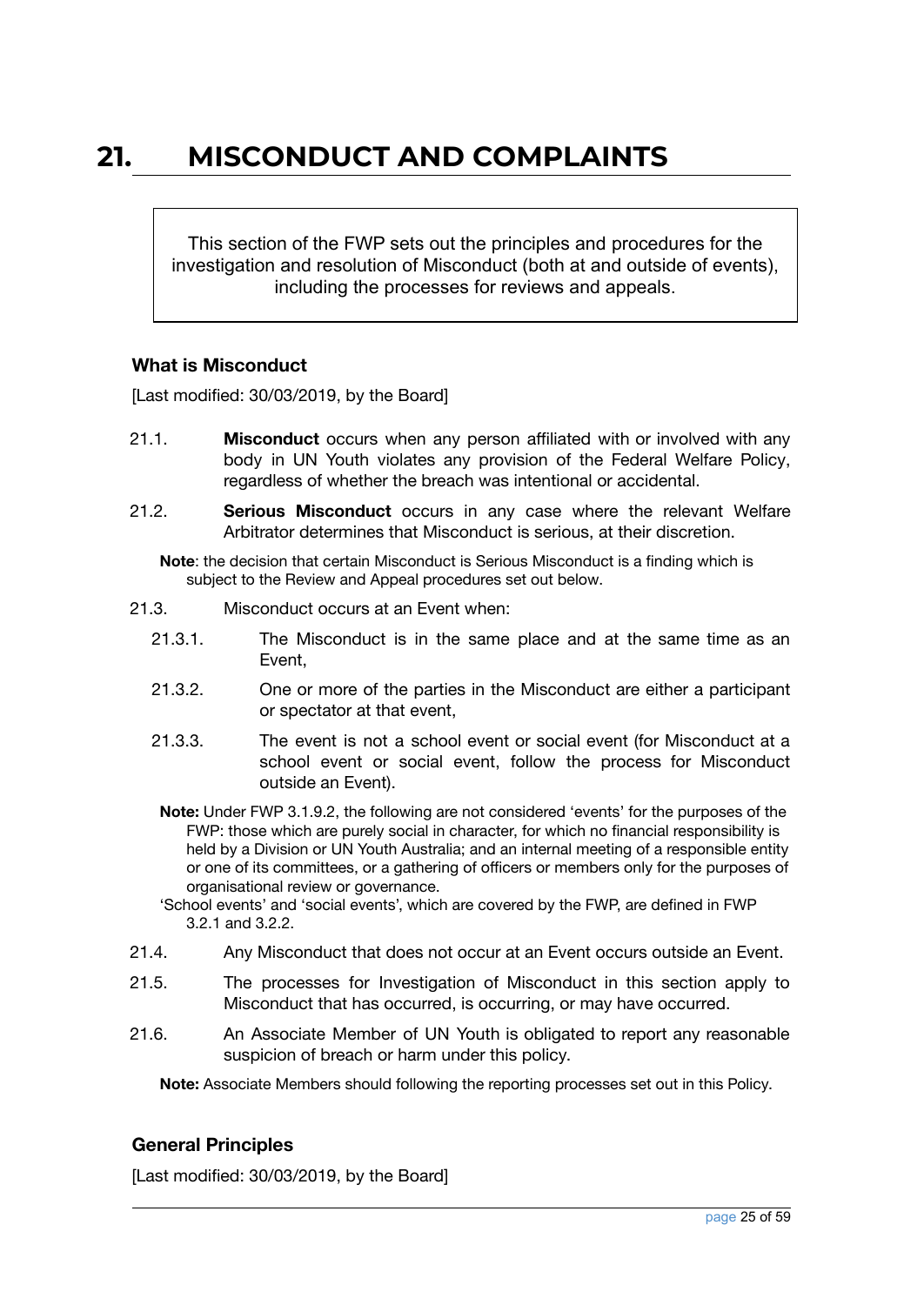- 21.7. The following principles apply to all Investigations, Reviews, Appeals and other decisions made under this section of the Federal Welfare Policy.
- 21.8. All people involved must be advised of their right to:
	- 21.8.1. Be provided with a copy of this policy,
	- 21.8.2. Decline to respond,
	- 21.8.3. Be provided with the substance of the allegations made against them and an opportunity to respond to these allegations, before any Sanctions are imposed on them,
	- 21.8.4. Be supported by an Associate Member of UN Youth who is physically present at the event as relevant, or is able to attend a phone call or meeting for any interview conducted under this Section.

**Note:** A support person is for mental and emotional well-being, not for partisan advocacy.

21.8.5. If practicable, remain anonymous to the alleged victim(s), witnesses, and/or the individual alleged to have committed the misconduct.

**Note:** Complainants should be made aware that choosing to remain completely anonymous may limit the potential outcomes of the investigation and the possible recourses available.

- 21.8.6. Speak with one of the following if they are aggrieved by the Investigation process whilst it is ongoing:
	- 21.8.6.1. If it is at an event, the Head of Welfare
	- 21.8.6.2. If it is outside an event, the National Welfare Supervisor
- **Note:** This is seperate from an Appeal, which may only be launched when the Investigation has concluded.
- 21.9. Each incident of Misconduct should be resolved in a way that ensures that:
	- 21.9.1. the mental and physical health and safety of all participants, especially children, is protected
	- 21.9.2. if the Misconduct has occurred at an event, the event is disrupted by the minimum necessary to remedy the breach and ensure the welfare of participants.
- 21.10. All Investigations, Reviews, Appeals and other decisions must:
	- 21.10.1. comply with standards of procedural fairness, including that Misconduct should be investigated and resolved speedily.

**Note:** While a Review or Appeal may result in the Welfare Arbitrator taking additional steps in relation to the Investigation or a new Welfare Arbitrator being appointed to conduct a new Investigation, care should be taken to ensure that this does not subject the individuals involved to repeated and extensive questioning beyond what is reasonably necessary to resolve the Misconduct.

- 21.10.2. Not unduly disrupt the welfare coverage of an event.
- 21.11. No Sanction may be issued in violation of the principles of due process and natural justice.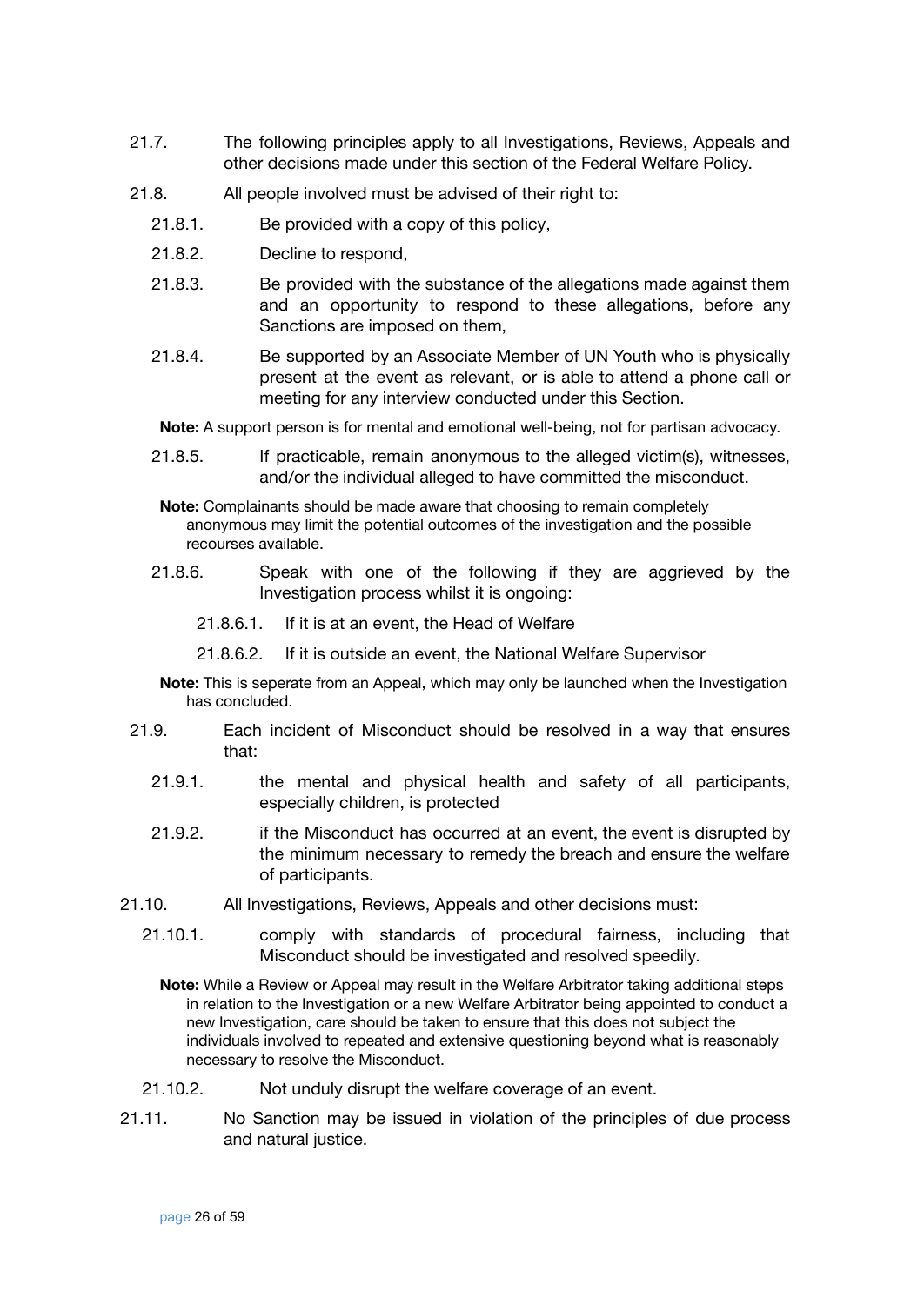- 21.12. It must be clear, to all participants or others, to whom one can make a complaint about UN Youth.
- 21.13. If the processes under this Policy do not effectively resolve participant's concerns, or those of their guardians, parents, or carers, UN Youth will provide them with information on where they can receive more information in relation to our practices and procedures, including but not limited to the relevant Child Safety Commission.

#### <span id="page-26-0"></span>**Investigation of Misconduct at an Event**

[Last modified: 29/10/2019, by the Board]

- 21.14. When a person becomes aware of Misconduct at an Event, they should:
	- 21.14.1. As applicable, take steps to prevent that Misconduct from continuing;
	- 21.14.2. If they are a delegate or spectator, report the incident to any facilitator or the Welfare Arbitrator;
	- 21.14.3. If they are a facilitator, report the incident to the Welfare Arbitrator.
- 21.15. When a Welfare Arbitrator becomes aware of Misconduct, they must conduct an Investigation:
	- 21.15.1. Unless they are satisfied that the complaint is vexatious, frivolous, or without any basis.
	- 21.15.2. Unless the complainant wishes to pursue an informal complaint in relation to sexual harassment or assault where there are no mandatory reporting requirements.

**Note:** More information on processes regarding complaints related to sexual harassment can be found in the Sexual Harassment Guidelines.

- 21.16. When conducting an Investigation, the Welfare Arbitrator must undertake the following steps:
	- 21.16.1. Ensure the Misconduct or circumstances giving rise to the Misconduct no longer pose an immediate risk to the health or safety of any participant;

**Note:** This may be done in consultation with the Welfare Officers - see below at 8.17.

21.16.2. Ask the person who reported the Misconduct to provide as much detail as possible about the circumstances of the Misconduct;

**Note:** Individuals should be made aware of their rights under section 8.8.

21.16.3. Seek out and interview any witnesses to the Misconduct, if practicable;

**Note:** Individuals should be made aware of their rights under section 8.8.

- 21.16.4. Interview the individual alleged to have committed the Misconduct, including at minimum:
	- 21.16.4.1. Providing them with the substance of the allegations made against them; and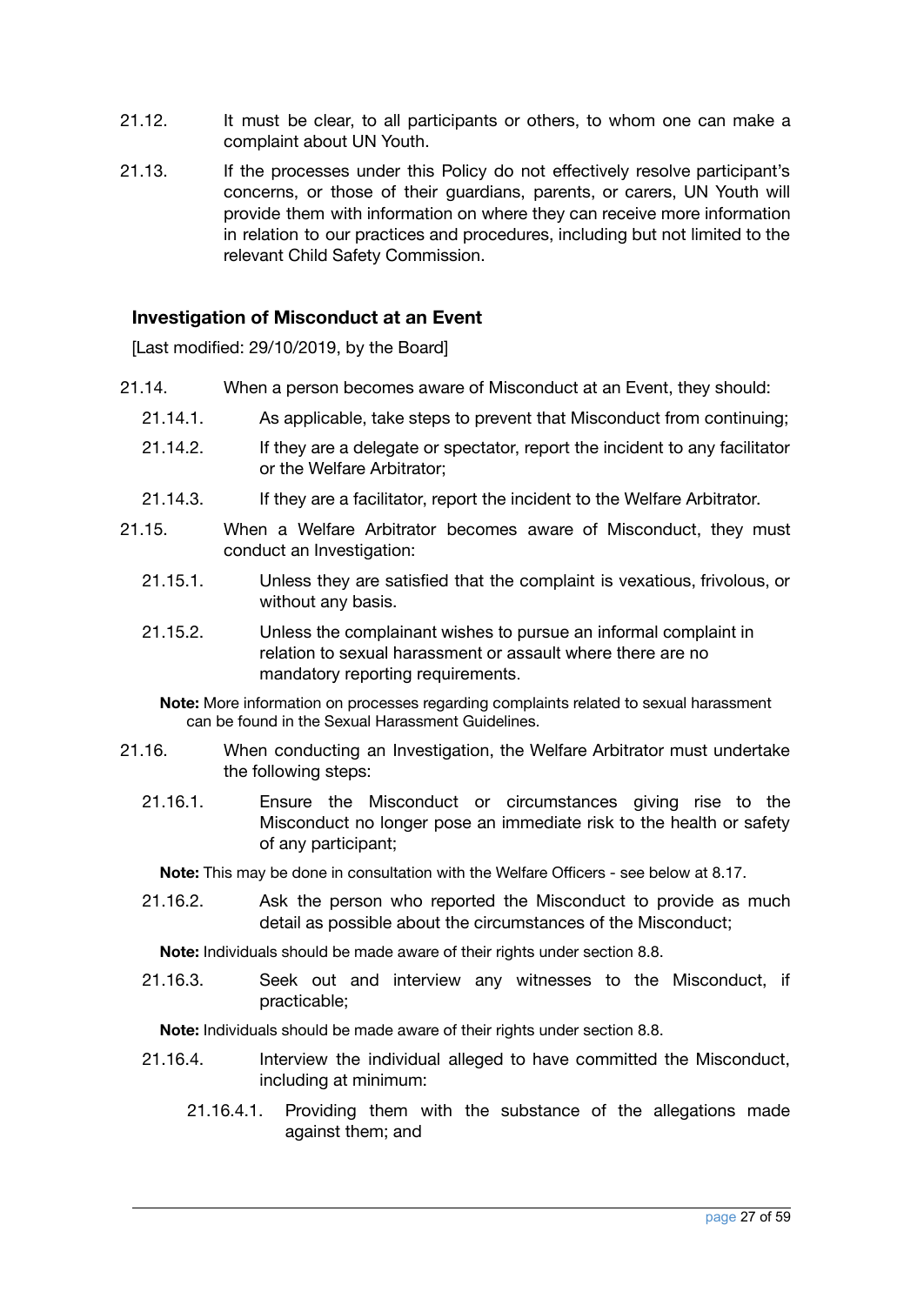#### 21.16.4.2. Providing them with an opportunity to respond to these allegations

- **Note:** Individuals should be made aware of their rights under section 8.8. Individuals have the right to be provided with the substance of the allegations made against the and an opportunity to respond to these allegations, before any Sanctions are imposed on them. If appropriate and requested, this should be done in such a way as to protect the anonymity of the complainant.
- 21.16.5. Make findings in respect of the Misconduct, including:
	- 21.16.5.1. Whether the Misconduct occurred; and
	- 21.16.5.2. The nature and seriousness of the Misconduct
- 21.16.6. Determine whether or not to impose Sanctions and the nature of those Sanctions;

**Note:** See section on Sanctions below.

- 21.16.7. Inform the following people of the substance of the findings, the Sanctions imposed, and the appeal process:
	- 21.16.7.1. The individual alleged to have committed the Misconduct;
	- 21.16.7.2. The person(s) who reported the Misconduct
	- 21.16.7.3. Anyone who was interviewed as part of the Investigation
	- **Note:** Where relevant, this should include the delegate/spectator who initially reported the misconduct at an Event and the facilitator they reported it to, where that person is not the Welfare Arbitrator.

The appeal process is outlined later in this document.

- 21.17. At any point during an Investigation, the Welfare Arbitrator may:
	- 21.17.1. Inform the Convenor of the Event of any information which may affect the operation of the Event;

**Note:** This may include the need to separate two or more parties for the duration of the investigation or the whole event, the need to create alternative activities or transport options, etc.

- 21.17.2. Inform the Welfare Officers of any information relevant to the welfare of a participant; and/or
	- **Note:** This may include pointing out participants that may require mental/emotional or physical first aid, etc.
- 21.17.3. Inform the National or relevant Divisional President of any information which may affect the operation of National or the Division
- 21.17.4. Seek advice from the Welfare Supervisor or Head of Welfare.
- 21.18. Once the Welfare Arbitrator has concluded the Investigation, they must submit a Welfare Incident Report Form.

**Note:** The Welfare Incident Report Form is defined and explained in Section 9.

#### <span id="page-27-0"></span>**Investigation of Misconduct outside an Event**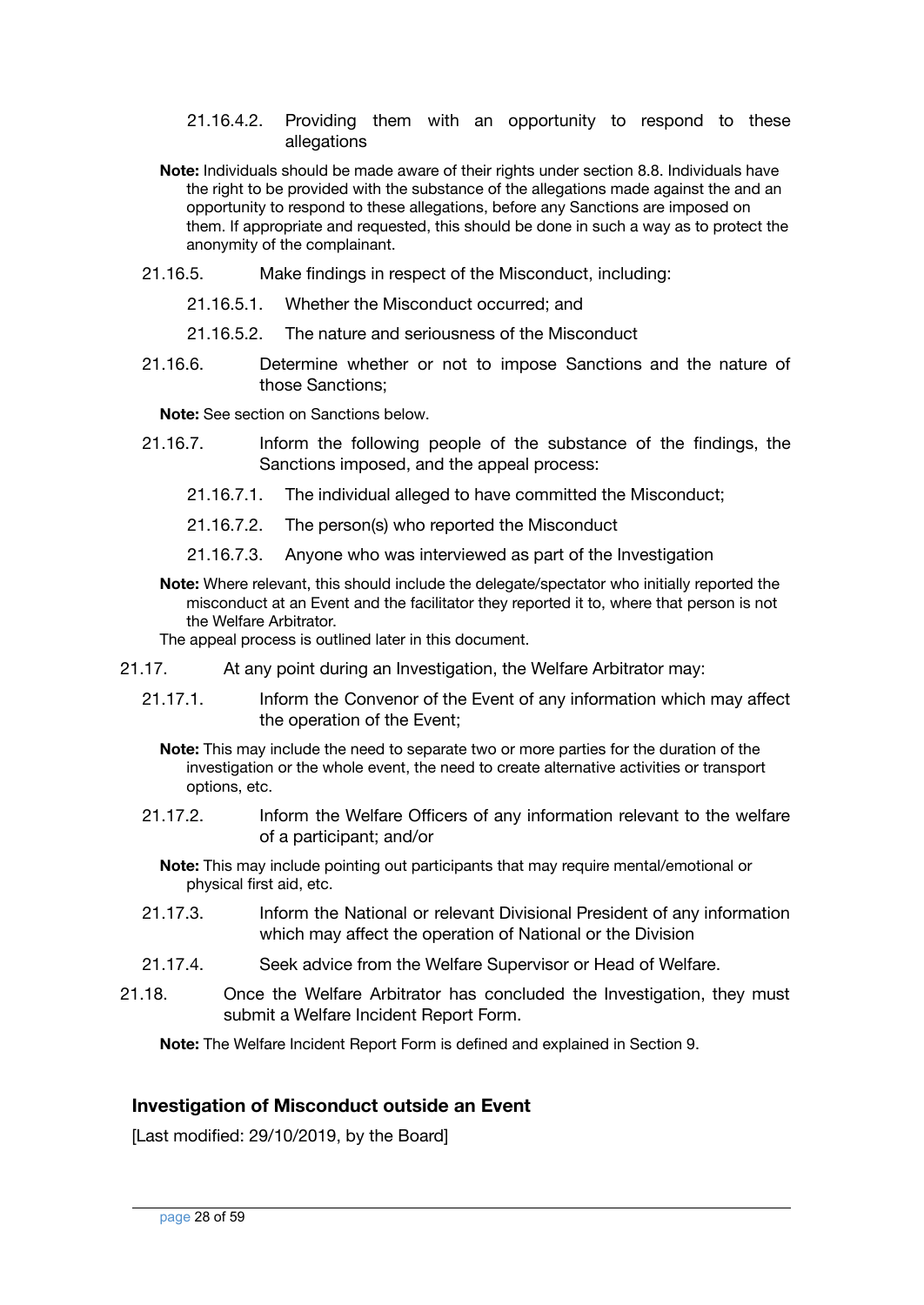- 21.19. Misconduct outside an event will be considered to have occurred in National if:
	- 21.19.1. It involves members of the Board, National Officers, or National Staff, unless they are acting solely in their capacity as a divisional member or office bearer;
	- 21.19.2. It involves members of multiple Divisions; or
	- 21.19.3. The relevant divisional Welfare Supervisor or the National Welfare Supervisor deem that multiple members of the relevant divisional executive have conflicts of interest.

**Note:** For definitions of 'conflict of interest', see 8.62.

21.19.4. If the complainant, victim or the person alleged to have committed the misconduct are on the divisional executive that would otherwise have jurisdiction over the arbitration.

**Note:** Divisional Welfare Supervisors always have the option to hand cases of misconduct occurring outside of an event over to the National Welfare Supervisor.

- 21.20. All other Misconduct outside an event will be considered to have occurred in the relevant Division.
- 21.21. When a person becomes aware of Misconduct outside an Event, they should:
	- 21.21.1. As applicable, take steps to prevent that Misconduct from continuing; and
	- 21.21.2. Report the incident to the relevant Welfare Supervisor.
- 21.22. The Welfare Supervisor must appoint a Welfare Arbitrator to investigate the Misconduct.

**Note:** They may appoint themselves.

- 21.22.1. For Misconduct occurring outside an Event in National the Welfare Supervisor must appoint a Welfare Arbitrator who is a member of the Welfare Arbitrator Pool.
- 21.23. When a Welfare Arbitrator becomes aware of Misconduct, they must conduct an Investigation:
	- 21.23.1. Unless they are satisfied that the complaint is vexatious, frivolous, or without any basis.
	- 21.23.2. Unless the complainant wishes to pursue an informal complaint in relation to sexual harassment or assault where there are no mandatory reporting requirements.

**Note:** More information on processes regarding complaints related to sexual harassment can be found in the Sexual Harassment Guidelines.

- 21.24. When conducting an Investigation, the Welfare Arbitrator must undertake the following steps:
	- 21.24.1. Ensure the Misconduct or circumstances giving rise to the Misconduct no longer pose an immediate risk to the health or safety of any participant;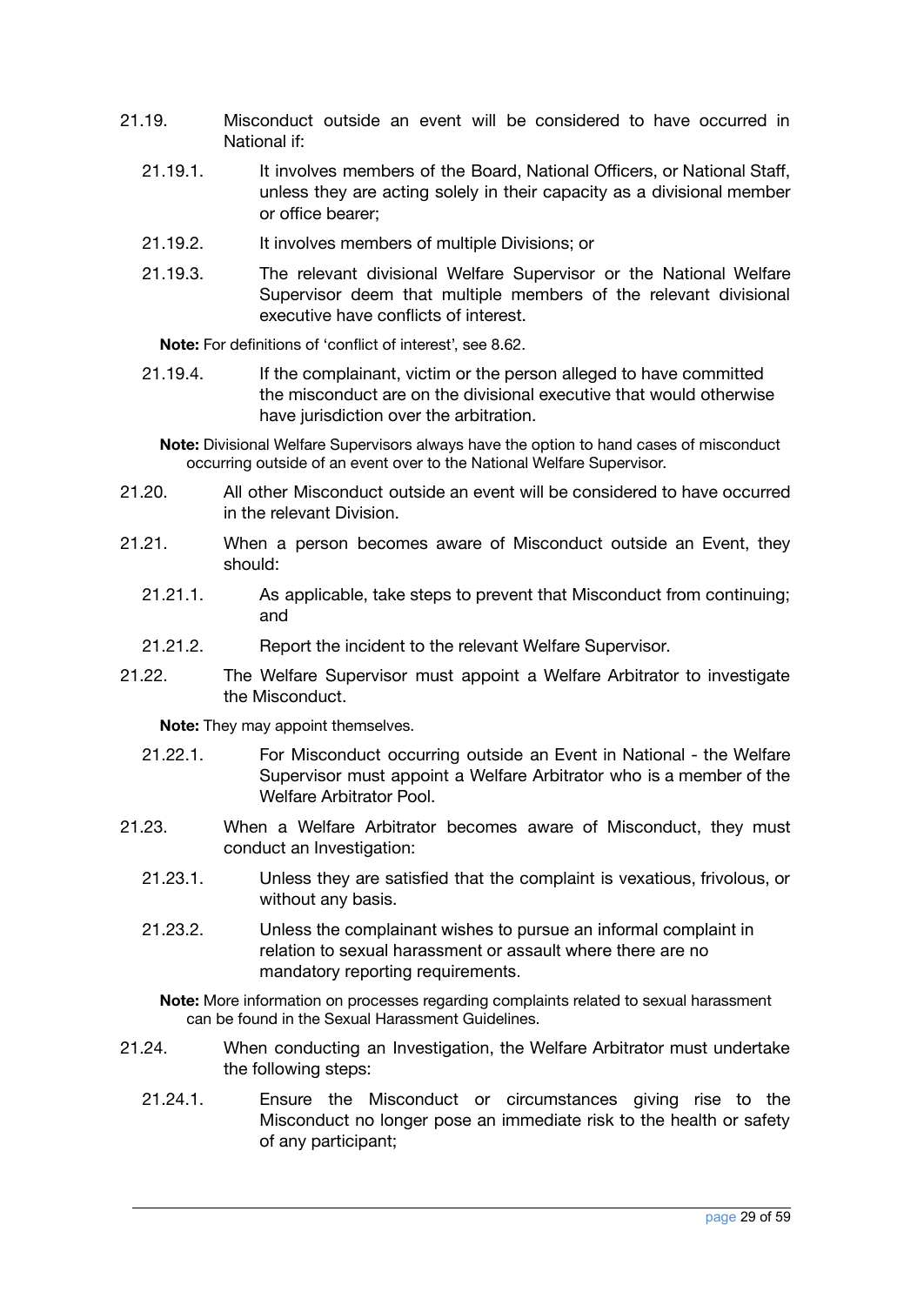- 21.24.2. Ask the person who reported the Misconduct to provide as much detail as possible about the circumstances of the Misconduct;
- 21.24.3. Seek out and interview any witnesses to the Misconduct, if practicable;

**Note:** Individuals should be made aware of their rights under section 8.8.

- **Note 2**: These interviews should preferably take place on mediums that can be recorded and kept by the arbitrator until the end of the appeal window. All participants must consent to being recorded.
- 21.24.4. Interview the individual alleged to have committed the Misconduct, including at minimum:
	- 21.24.4.1. Providing them with the substance of the allegations made against them; and
	- 21.24.4.2. Providing them with an opportunity to respond to these allegations

**Note:** Individuals should be made aware of their rights under section 8.8. Individuals have the right to be provided with the substance of the allegations made against the and an opportunity to respond to these allegations, before any Sanctions are imposed on them. If appropriate and requested, this should be done in such a way as to protect the anonymity of the complainant.

- 21.24.5. Make findings in respect of the Misconduct, including:
	- 21.24.5.1. Whether the Misconduct occurred; and
	- 21.24.5.2. The nature and seriousness of the Misconduct
- 21.24.6. Determine whether or not to impose Sanctions and the nature of those Sanctions;

**Note:** See section on Sanctions below.

- 21.24.7. Inform the following people of the substance of the findings, the Sanctions imposed, and the appeal process:
	- 21.24.7.1. The individual alleged to have committed the Misconduct;
	- 21.24.7.2. The person(s) who reported the Misconduct
	- 21.24.7.3. Anyone who was interviewed as part of the Investigation
	- **Note:** Where relevant, this should include the delegate/spectator who initially reported the misconduct at an Event and the facilitator they reported it to, where that person is not the Welfare Arbitrator.

The appeal process is outlined later in this document.

- 21.25. At any point during an Investigation, the Welfare Arbitrator may:
	- 21.25.1. Inform the National or relevant Divisional President of any information which may affect the operation of National or the Division; and/or
	- 21.25.2. Inform the relevant Welfare Supervisor of any information relevant to the welfare of a participant.
	- 21.25.3. Seek procedural advice from the National Welfare Supervisor.
- 21.26. Once the Welfare Arbitrator has concluded the Investigation, they must submit a Welfare Incident Report Form.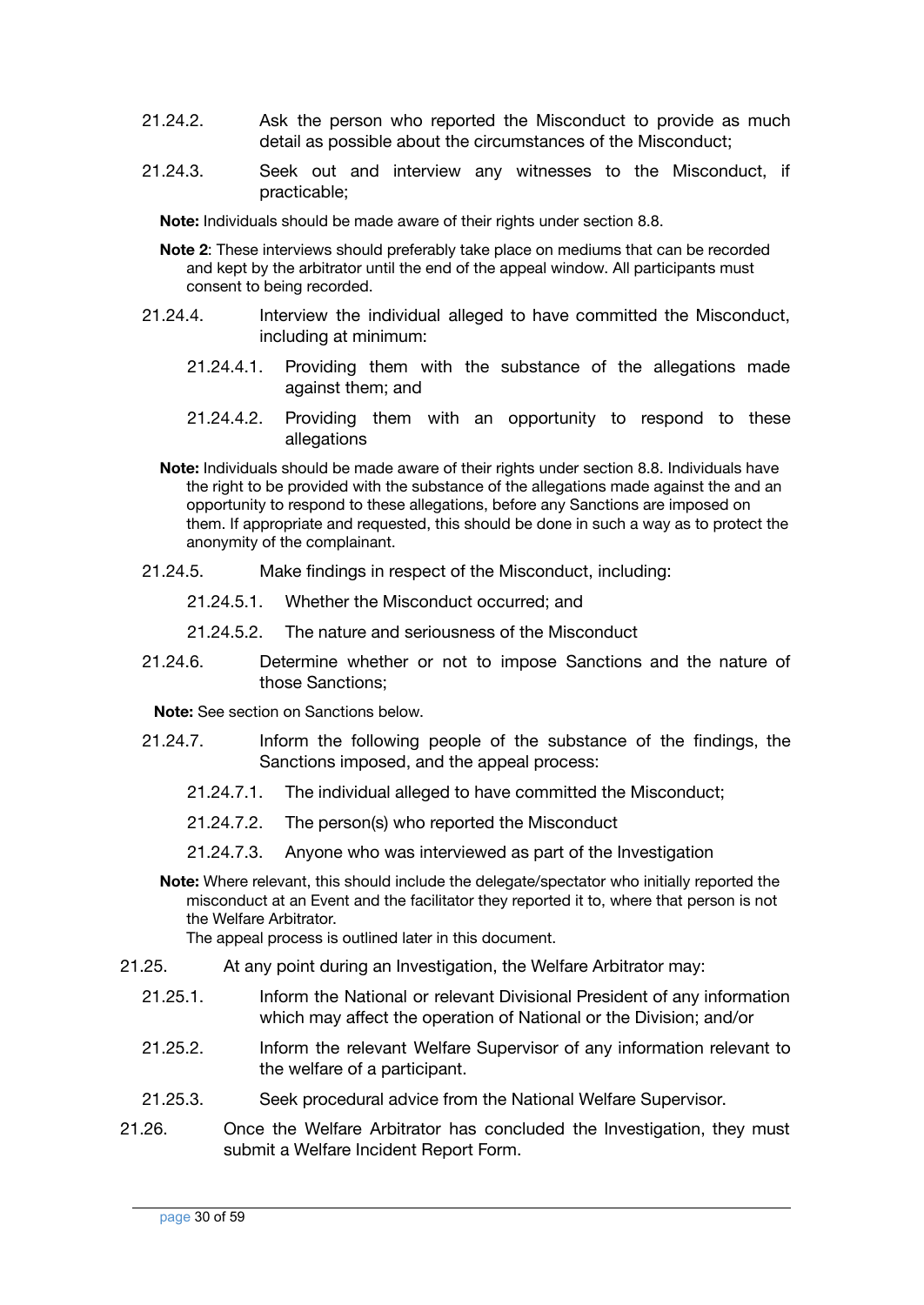**Note:** The Welfare Incident Report Form is defined and explained in Section 9.

- 21.27. In the instance that the investigation is occurring in National, the National Welfare Supervisor or National President, at their discretion, has the authority to:
	- 21.27.1. Recommend, that the Board of Directors convene a meeting of Directors to consider the removal of the respondent from the Register of Members until relevant investigations into misconduct are complete
	- 21.27.2. Recommend, through written representation, that the Board of Directors convene a meeting of Directors to consider the reinstatement of the respondent to the Register of Members
- 21.28. A respondent who is temporarily removed from the Register of Members is ordinarily suspended for the duration of the investigation process, but at the conclusion of the investigation may either become a full member again or be removed from the Register of Members at the discretion of the Board.
- 21.29. During the investigation period of temporary removal, respondents are required to abide by the Code of Conduct for all Members and Participants in order to be considered for a reinstatement of membership.

#### <span id="page-30-0"></span>**Sanctions**

[Last modified: 30/03/2019, by the Board]

21.30. The Welfare Arbitrator shall determine appropriate Sanctions in response to Misconduct, subject to the requirements in this section.

**Note:** Sanctions are also subject to the Review and Appeal procedures set out below.

- 21.31. Sanctions must take into consideration the health and well-being of all participants and prioritise outcomes that minimise harm.
- 21.32. For Misconduct at an Event, Sanctions must:
	- 21.32.1. Have a limited impact on the Event;
	- 21.32.2. Not lead to a child being unsupervised;
	- 21.32.3. If the proposed Sanction intends to limit a delegate's performance in a public competition, be determined in consultation with the Chair or head of any judging or assessment committee.
- 21.33. There are two tiers of Sanctions:
	- 21.33.1. General Sanctions for Misconduct, and
	- 21.33.2. Severe Sanctions for Serious Misconduct.
- 21.34. Severe Sanctions at an event are where a participant is:
	- 21.34.1. Sent home at their own expense, or
	- 21.34.2. if being sent home is impractical, excluded from some or all of the event.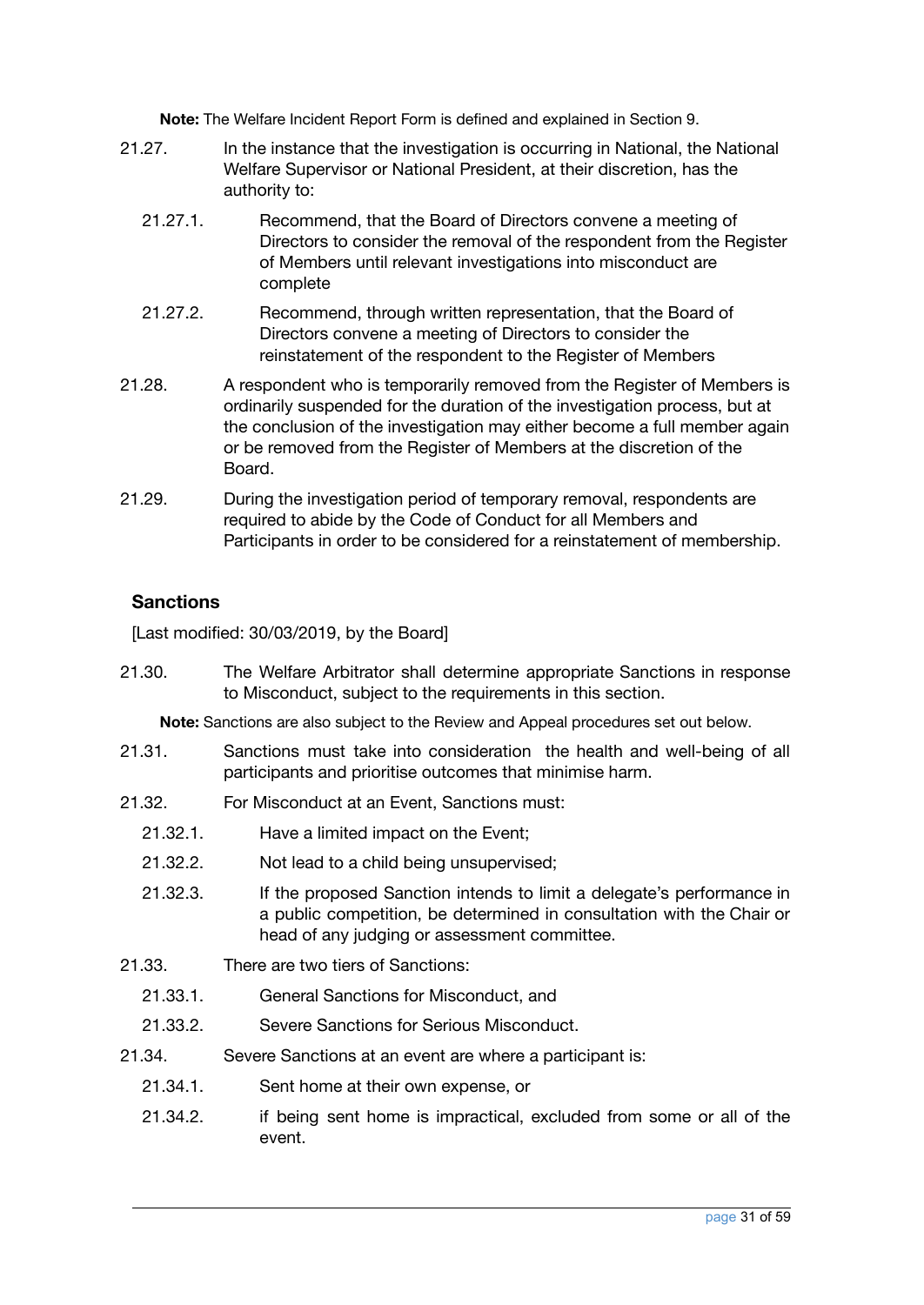**Note:** The Welfare Arbitrator should consult with the Event Convenor and other facilitators as relevant to determine the appropriateness of Severe Sanctions.

21.35. Additional Severe Sanctions may be imposed at the discretion of the responsible entity in relation to Serious Misconduct at an Event or outside an Event.

**Note:** Examples of Severe Sanctions include a temporary or permanent ban on facilitation, or revocation of membership (subject to relevant requirements in the relevant Constitution and Bylaws).

- 21.36. Severe Sanctions must be approved by the relevant Divisional Executive or National Executive (in response to Serious Misconduct that occurred in a Division or in National respectively) if the Serious Misconduct occurred:
	- 21.36.1. Outside an event,
	- 21.36.2. On an international activity, or
	- 21.36.3. At any event, but where the Severe Sanctions are not restricted in effect to that event.
- 21.37. Sanctions will not be imposed on any participant who:
	- 21.37.1. seeks medical treatment for an alcohol or other drug-related overdose, for the sole violation of using or possessing alcohol or drugs; this also extends to another person who seeks help for the intoxicated participant;
	- 21.37.2. brings notice of an alleged breach to the attention of facilitators in good faith and did not themselves breach the Code of Conduct.
- 21.38. Sanctions should be reduced for people who have breached the policy but subsequently brought the breaches of others to light.

#### <span id="page-31-0"></span>**Reviews and Appeals**

[Last modified: 23/07/2021, by the Board]

**Reviews** 

- 21.39. The ad hoc committee described in section 58.6 of this Policy will conduct a Review:
	- 21.39.1. If the investigation occurred in National and there was a finding that Misconduct occurred, regardless of the seriousness of the Misconduct, whether or not a Sanction was imposed, or the nature of the Sanction imposed;
	- 21.39.2. If the investigation occurred in a Division and there was a finding that Serious Misconduct occurred.
- 21.40. The purpose of a Review is to provide a check and balance on both the process undertaken by the original Arbitrator in an Investigation and the findings and Sanctions imposed. The as hoc committee conducts its Review on the basis of the information that was before the original Arbitrator, and does not conduct a new Investigation.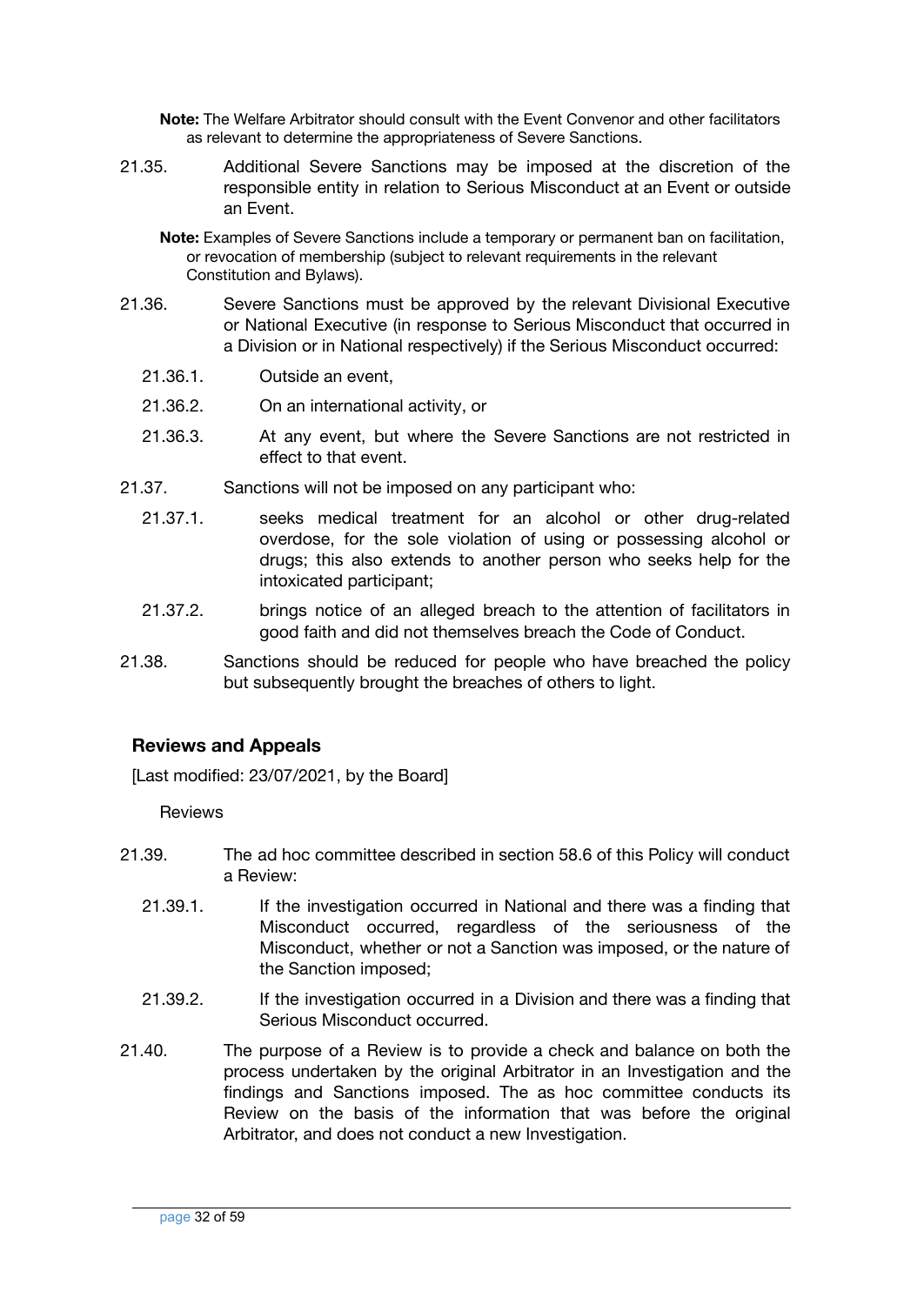- 21.41. When conducting a Review, the ad hoc committee must read the Welfare Incident Report Form as written, and may:
	- 21.41.1. Request clarification on any point from the Welfare Arbitrator; and/or
	- 21.41.2. Request existing evidence from the Welfare Arbitrator.

**Note:** Evidence may include contemporaneous notes taken by any party about the Misconduct or Investigation, notes or recordings of any interviews conducted, screenshots or records of emails, text messages, Slack messages, social media posts or any other forms of communication, photographs or videos, and/or any other material that was or may have been relevant to the Investigation.

- 21.42. Upon the conclusion of the Review, the ad hoc committee will decide on one of the following options:
	- 21.42.1. Accept the original findings and Sanctions;
	- 21.42.2. Modify the original findings and/or Sanctions;
	- 21.42.3. Request that the Welfare Arbitrator take additional steps in relation to the Investigation and update their findings and/or Sanctions as relevant
	- 21.42.4. Request that a new Welfare Arbitrator be appointed who will conduct a new Investigation
- 21.43. Where the Review relates to an Investigation of Misconduct at a Divisional Event or in a Division, and the ad hoc committee decides upon the option in 8.39.4, they may:
	- 21.43.1. Request that the Divisional Welfare Supervisor appoint a new Welfare Arbitrator from within the Division, or
	- 21.43.2. Refer the matter to the Chief Human Resources Officer to appoint a member of the Welfare Arbitrator Pool.
- 21.44. If 8.38.3 or 8.38.4 occur, a new Welfare Incident Report Form should be submitted, and the ad hoc committee will again conduct a Review if the threshold conditions in 8.36 are met.
- 21.45. Once the ad hoc committee makes a decision under 8.39, it will inform the following people of the outcome, the Findings, and the Sanctions imposed:
	- 21.45.1.1. The individual alleged to have committed the Misconduct;
	- 21.45.1.2. The person(s) who reported the Misconduct;
	- 21.45.1.3. The original Welfare Arbitrator
	- 21.45.1.4. The relevant Welfare Supervisor and President
	- **Note:** Where relevant, this should include the delegate/spectator who initially reported the misconduct at an Event and the facilitator they reported it to, where that person is not the Welfare Arbitrator.
- 21.46. A Review should be completed within 14 days of the Welfare Incident Report Form being submitted, unless this is not reasonably practicable.
- 21.47. If the ad hoc committee decides to consider an Appeal in accordance with 8.45, then the Appeal process will take place instead of the Review process if a Review is being conducted.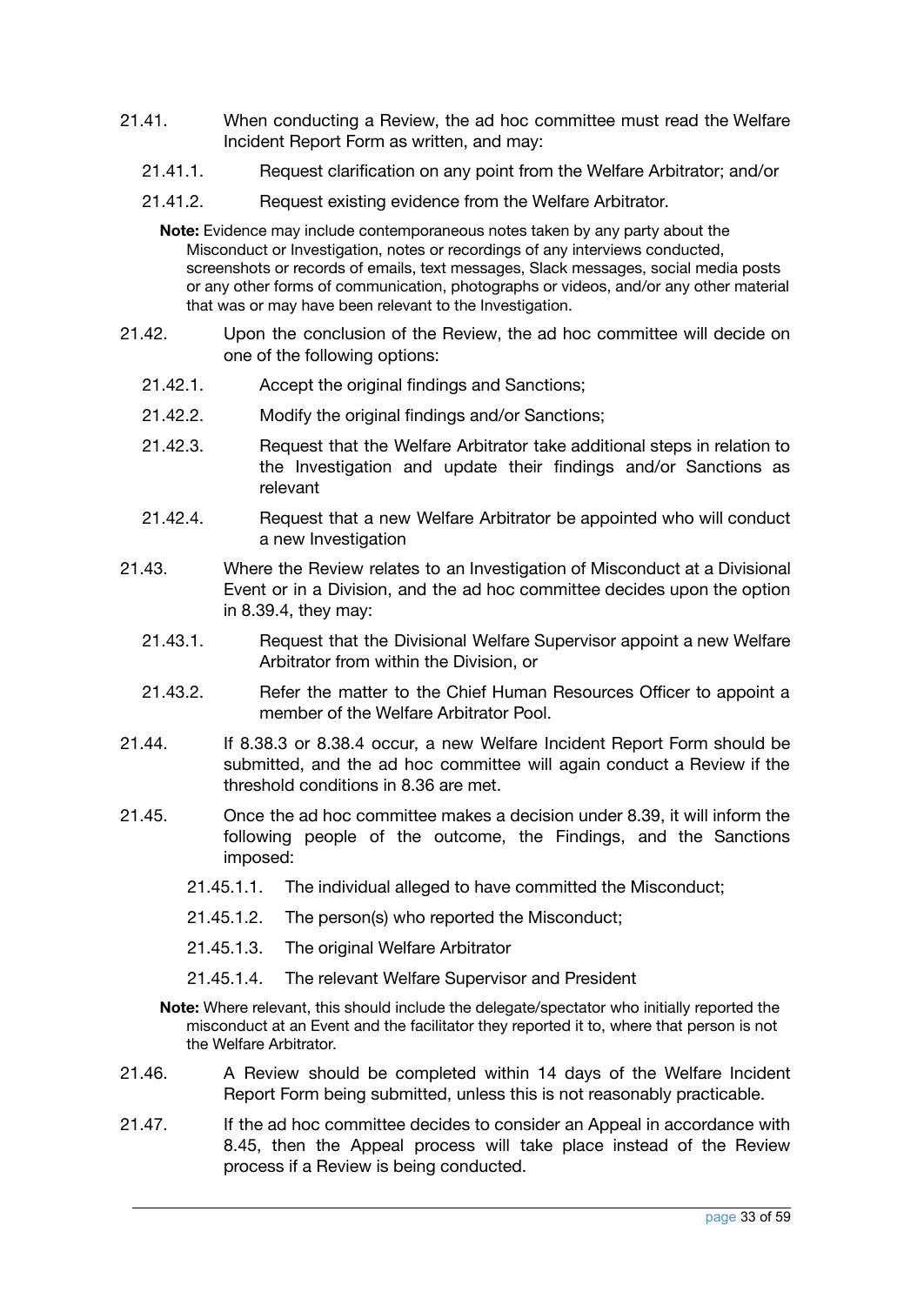Appeals

- 21.48. For any instance where an Investigation has occurred, the following people may Appeal the Investigation process, findings and/or Sanctions imposed (**an Appeal**):
	- 21.48.1. Any Associate member of UN Youth Australia, including those who are a witness in an Investigation of the Misconduct;
	- 21.48.2. The individual alleged to have committed the Misconduct;
	- 21.48.3. The person(s) who reported the Misconduct
- 21.49. An Appeal may relate to:
	- 21.49.1. The process by which the Investigation was carried out;
	- 21.49.2. The findings made in the Investigation;
	- 21.49.3. The Sanctions that were imposed in relation to the Investigation; or
	- 21.49.4. A combination of any of the above
- 21.50. An Appeal must be made to the Board in writing, and may include new or additional information for consideration by the ad hoc committee .
- 21.51. When an Appeal is made, the ad hoc committee must consider the Appeal unless it is satisfied that the Appeal is vexatious, frivolous, or completely without merit.
- 21.52. Notwithstanding 8.45, the ad hoc committee may, at their discretion, choose not to consider an Appeal if it has not been brought within 10 days unless this is not reasonably practicable.
- 21.53. When the ad hoc committee decides it will consider an Appeal, it must inform the following people that an Appeal has been lodged:
	- 21.53.1. The individual alleged to have committed the Misconduct;
	- 21.53.2. The person(s) who reported the Misconduct;
	- 21.53.3. The original Welfare Arbitrator
	- 21.53.4. The relevant Welfare Supervisor and President

**Note:** Where relevant, this should include the delegate/spectator who initially reported the misconduct at an Event and the facilitator they reported it to, where that person is not the Welfare Arbitrator.

- 21.54. At the discretion of the ad hoc committee, sanctions that include sending a participant home from an international activity may be suspended for the duration of the Appeal process.
- 21.55. When conducting an Appeal, the ad hoc committee must read the National Incident Report Form as written, all information submitted as part of the Appeal, and may:
	- 21.55.1. Request clarification on any point from the Welfare Arbitrator
	- 21.55.2. Request existing evidence from the Welfare Arbitrator

**Note:** Evidence may include contemporaneous notes taken by any party about the Misconduct or Investigation, notes or recordings of any interviews conducted,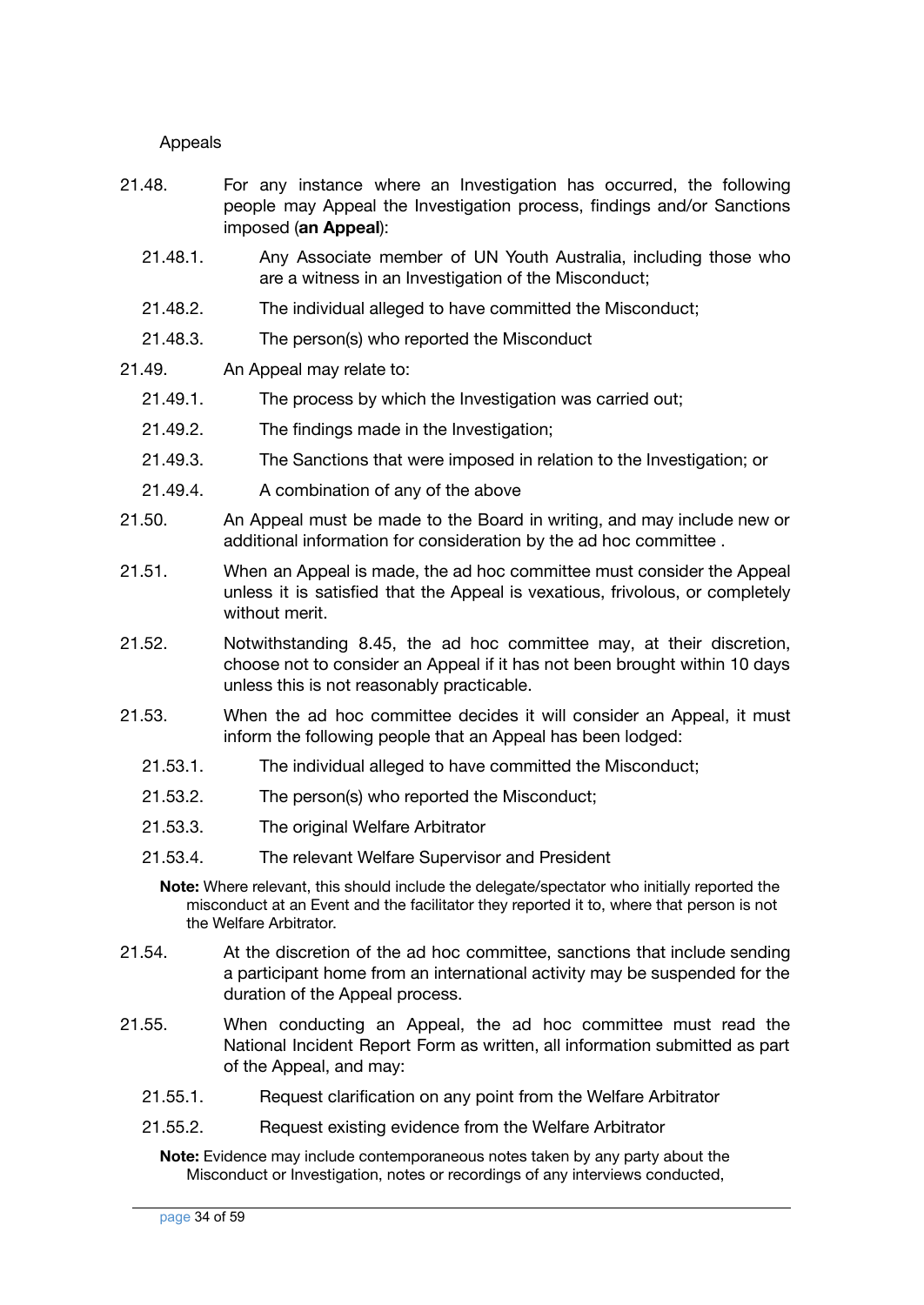screenshots or records of emails, text messages, Slack messages, social media posts or any other forms of communication, photographs or videos, and/or any other material that was or may have been relevant to the Investigation.

- 21.56. Upon the conclusion of the Appeal, the ad hoc committee will decide to:
	- 21.56.1. Accept the original findings and Sanctions;
	- 21.56.2. Modify the original findings and/or Sanctions;
	- 21.56.3. Request that the Welfare Arbitrator take additional steps in relation to the Investigation and update their findings and/or Sanctions as relevant
	- 21.56.4. Request that a new Welfare Arbitrator be appointed who will conduct a new Investigation
- 21.57. Where the Appeal relates to an Investigation of Misconduct at a Divisional Event or in a Division, and the ad hoc committee decides upon the option in 8.53.4, they may:
	- 21.57.1. Request that the Divisional Welfare Supervisor appoint a new Welfare Arbitrator from within the Division, or
	- 21.57.2. Refer the matter to the Chief Human Resources Officer to appoint a member of the Welfare Arbitrator Pool.
- 21.58. If 8.53.3 or 8.53.4 occur, a new Welfare Incident Report Form should be submitted, and the ad hoc committee will again conduct a Review if the threshold conditions in 8.36 are met.
- 21.59. Once the ad hoc committee makes a decision under 8.53, it will inform the following people of the outcome, the Findings, and the Sanctions imposed:
	- 21.59.1.1. The individual alleged to have committed the Misconduct;
	- 21.59.1.2. The person(s) who reported the Misconduct;
	- 21.59.1.3. The original Welfare Arbitrator
	- 21.59.1.4. The relevant Welfare Supervisor and President
	- **Note:** Where relevant, this should include the delegate/spectator who initially reported the misconduct at an Event and the facilitator they reported it to, where that person is not the Welfare Arbitrator.
- 21.60. An Appeal should be completed within 14 days of the Appeal being submitted to the ad hoc committee in writing, unless this is not reasonably practicable.

#### <span id="page-34-0"></span>**Board oversight of the Misconduct and Complaint Handling Process**

- 21.61. The Welfare Advisor will submit a standing Report to the Board each Board meeting which provides a brief summary, in relation to the period since the previous report, of:
	- 21.61.1. Each incident which was lodged via the Welfare Incident Report Form;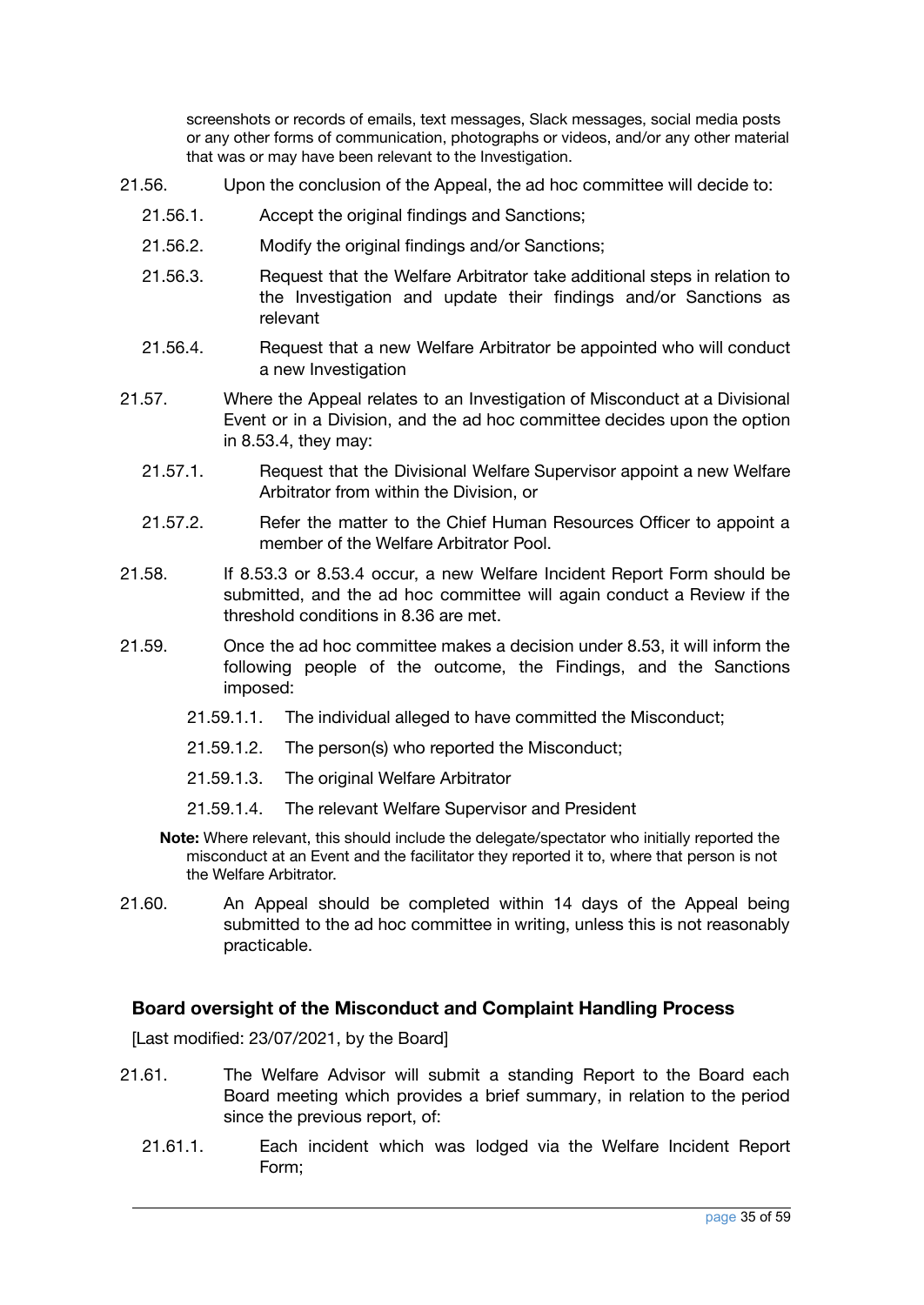- 21.61.2. Each investigation which was lodged via the Welfare Incident Report Form, and the Sanctions imposed;
- 21.61.3. The outcome of each Review and any Appeals conducted by the relevant ad hoc committee; and
- 21.61.4. The number of days taken to resolve each Review and Appeal.
- 21.62. The Board may request:
	- 21.62.1. the Welfare Incident Report Form for any individual incident, and any other information it deems appropriate from the ad hoc committee in relation to that incident.
	- 21.62.2. the Welfare Incident Report Form for any individual Investigation, and any other information it deems appropriate from the ad hoc committee in relation to an Investigation, Review or Appeal.
- 21.63. The Board may, on its own motion:
	- 21.63.1. take any action it deems necessary to respond to a suspicion or disclosure of harm reported in the Welfare Incident Report Form, whether or not the incident has been dealt with.
	- 21.63.2. supplant the decision of the ad hoc committee in relation to any Investigation, Review or Appeal, by:
		- 21.63.2.1. Modifying the Findings of the Review or Appeal;
		- 21.63.2.2. Varying or removing any or all Sanctions imposed;
		- 21.63.2.3. Directing that the ad hoc committee re-conduct the Review or Appeal; or
		- 21.63.2.4. Any other action deemed necessary.

#### <span id="page-35-0"></span>**Conflict of Interest**

[Last modified: 23/07/2021, by the Board]

21.64. A person must not exercise any function vested in them by Section 8 or Section 9 of the Federal Welfare Policy if they have a real or perceived conflict of interest.

**Note:** This includes receiving information, for example in relation to clauses 8.17, 8.25, 8.42, 8.50, 8.56, and 9.5.

- 21.65. Conflicts of interest for a person include, but are not limited to:
	- 21.65.1. Where there is a risk or perceived risk that the person's professional judgement or actions regarding the well-being of any participant or UN Youth will be unduly influenced by a secondary interest;
	- 21.65.2. Where the person is implicated in the Misconduct;
	- 21.65.3. Where the person is a facilitator at an international activity where another facilitator of that international activity is alleged to have committed the Misconduct.

Welfare Arbitrators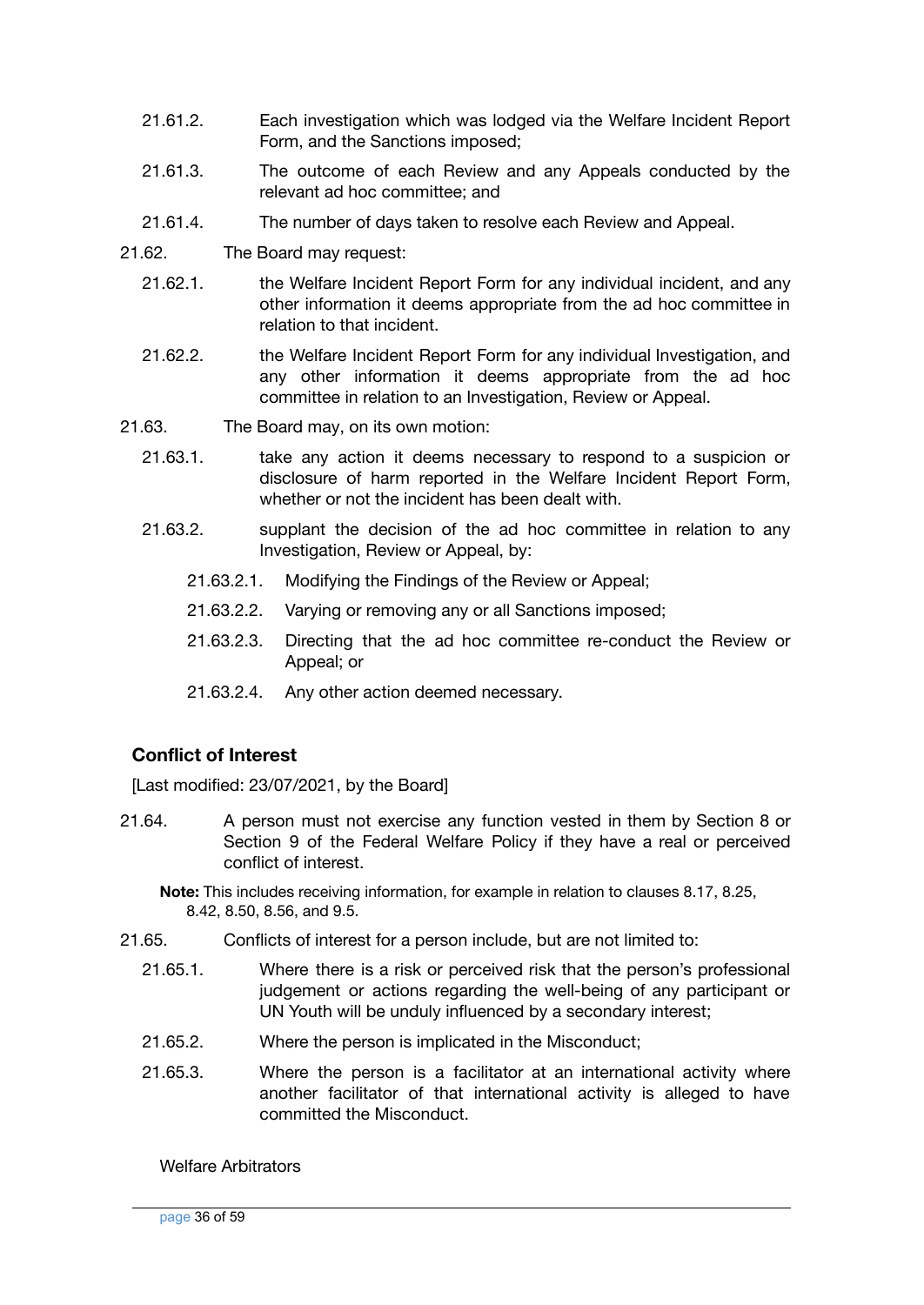- 21.66. When a Welfare Arbitrator becomes aware that they have a real or perceived conflict of interest, they must identify it to the Welfare Supervisor and recuse themselves from the Investigation.
	- **Note:** A recusal for a conflict of interest should be made in good faith. Dislike of performing a duty imposed by the Federal Welfare Policy is not sufficient to justify recusal.
- 21.67. The Welfare Supervisor may recuse any person from acting as a Welfare Arbitrator if they believe the person is subject to a conflict of interest, and must then appoint a replacement Welfare Arbitrator. The replacement person must conform to the usual requirements of the position, except that they are not required to be physically present at the relevant event.
	- **Note:** For the Welfare Arbitrator Pool, the Chief Human Resources Officer will not assign a Welfare Arbitrator to conduct an Investigation if that person has a real or perceived conflict of interest in relation that Investigation.

#### Welfare Supervisors

21.68. When a Welfare Supervisor becomes aware that they have a real or perceived conflict of interest, they must identify it to the responsible entity and recuse themselves from the activities that give rise to the conflict of interest.

**Note:** A recusal for a conflict of interest should be made in good faith. Dislike of performing a duty imposed by the Federal Welfare Policy is not sufficient to justify recusal.

- 21.69. The responsible entity may recuse any person from acting as a Welfare Supervisor on a temporary or permanent basis if they believe the person is subject to a conflict of interest.
- 21.70. The responsible entity will appoint a temporary or permanent replacement Welfare Supervisor.
	- 21.70.1. The replacement person must conform to the usual requirements of the position.

Directors, including ad hoc committee members

- 21.71. Directors are subject to the conflict of interest provisions at section 4.7.
- 21.72. Directors acting as part of the responsible entity must recuse themselves from any discussions for which they have a real or perceived conflict of interest.

Other conflicts of interest

- 21.73. If any other person is required to exercise a function under section 8 of the Federal Welfare Policy but they have a real or perceived conflict of interest, they must not exercise that function.
- 21.74. When the person becomes aware that they have a real or perceived conflict of interest, they must identify it to the responsible entity and recuse themselves from the activities that give rise to the conflict of interest.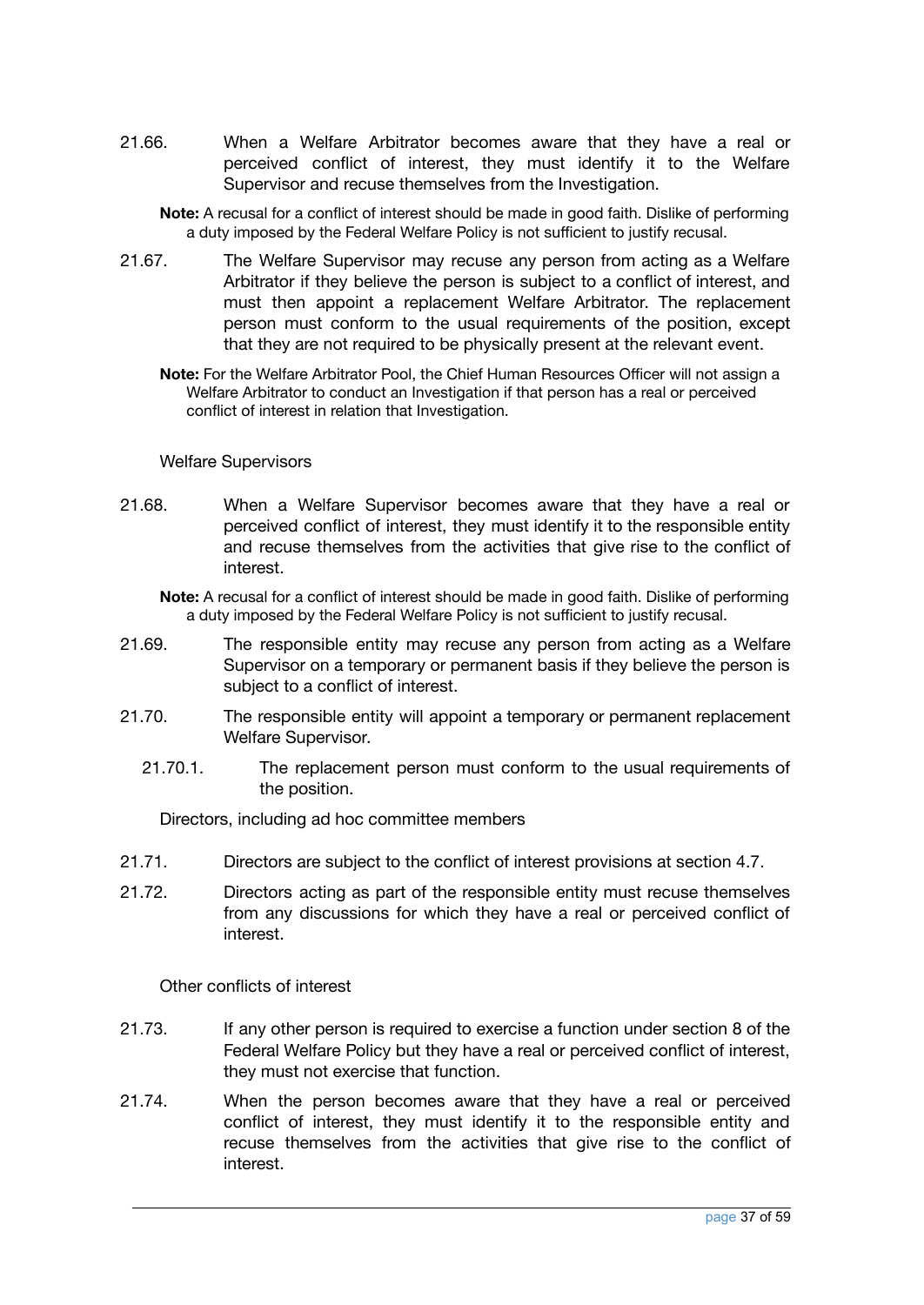**Note:** A recusal for a conflict of interest should be made in good faith. Dislike of performing a duty imposed by the Federal Welfare Policy is not sufficient to justify recusal.

- 21.75. The responsible entity may recuse any person from exercising a function under section 8 of the Federal Welfare Policy if they believe the person is subject to a conflict of interest.
- 21.76. The responsible entity must then appoint a temporary or permanent replacement. The replacement person must conform to the usual requirements of the position.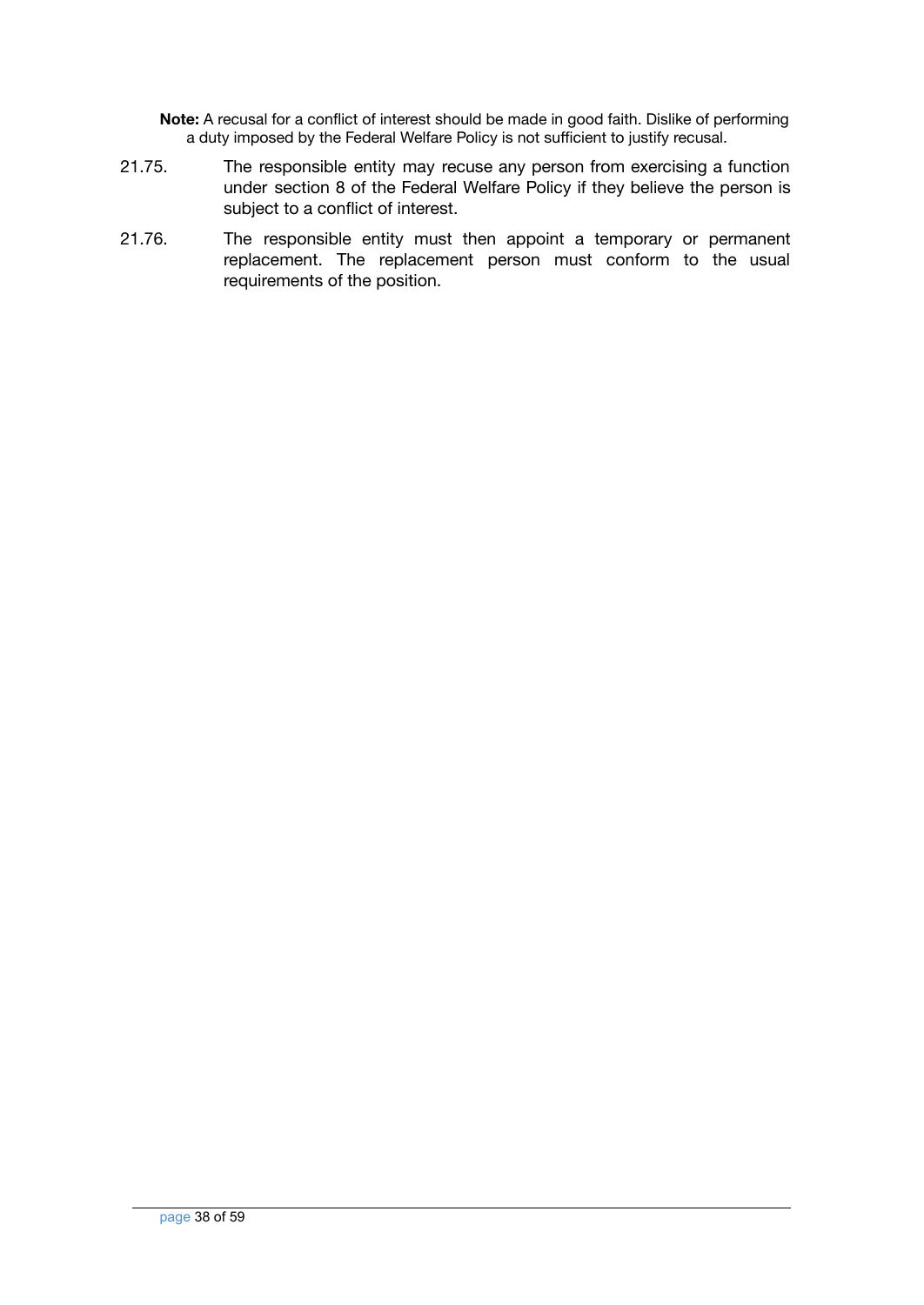### <span id="page-38-0"></span>**22. REPORTING OF WELFARE INCIDENTS AND INVESTIGATION**

This section outlines UN Youth's internal reporting procedures regarding Suspicion/Disclosures of harm and investigations into Misconduct.

#### <span id="page-38-1"></span>**Welfare Incident Report Form**

[Last modified: 23/07/2021, by the Board]

- 22.1. There is a Welfare Incident Report Form, which securely logs and transmits to responsible parties the results of Investigations into Misconduct conducted pursuant to section 8, and Suspicions/Disclosures of harm pursuant to section 10 of the FWP.
- 22.2. The Welfare Incident Report Form shall be completed:
	- 22.2.1. By the Welfare Arbitrator at the conclusion of any Investigation conducted pursuant to section 8, once any findings and Sanctions have been determined;
	- 22.2.2. By the relevant Welfare Arbitrator or Welfare Supervisor after a mandatory report has been made regarding Suspicion/Disclosure of harm pursuant to section 10.
- 22.3. The Welfare Incident Report Form must indicate, regarding investigation into misconduct:
	- 22.3.1. Whether the Misconduct occurred in National or in a Division (and if so, in which Division);

**Note:** See 8.19 and 8.20 for the definition of where Misconduct outside an Event occurs in National, as opposed to in a Division.

- 22.3.2. Details of the Misconduct, and the response taken to it;
- 22.3.3. A summary of the findings made by the Welfare Arbitrator;
- 22.3.4. A list of any Sanctions imposed by the Welfare Arbitrator, including whether or not any Sanction imposed amounted to a Severe Sanction;
- 22.3.5. The names (and where available, contact details) of any person who was subject to the Misconduct, alleged to have committed the Misconduct, witnessed the Misconduct, took steps in relation to the Misconduct, or was interviewed in the Investigation.
- 22.4. The Welfare Incident Report Form must indicate, regarding Suspicion/Disclosure of harm:
	- 22.4.1. Whether the Suspicion/Disclosure occurred in National or in a Division (and if so, in which Division);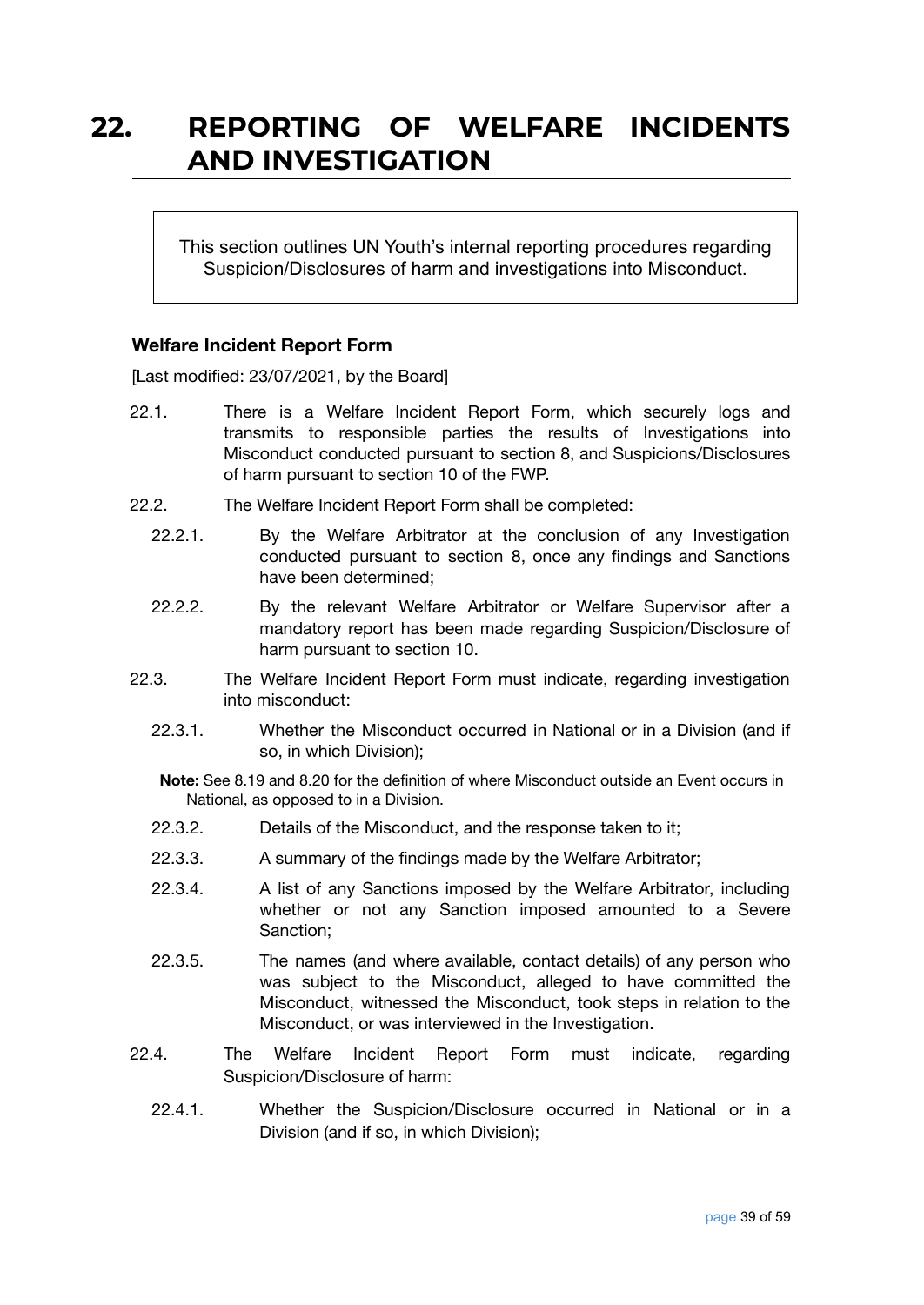**Note:** See 8.19 and 8.20 for the definition of where Misconduct outside an Event occurs in National, as opposed to in a Division.

- 22.4.2. Details of the Suspicion/Disclosure, and the response taken to it including which authorities were contacted;
- 22.4.3. The names (and where available, contact details) of the volunteer or facilitator-designate who reported the Suspicion/Disclosure of harm, the young person about whom the report was made, and any other relevant UN Youth volunteers involved.
- 22.5. Submissions to the Welfare Incident Report Form will be sent to the following persons except in cases covered under clause 8.61:
	- 22.5.1. Where the Misconduct occurs at a Divisional Event or outside an Event in a Division, and Severe Sanctions were not imposed, to:
		- 22.5.1.1. The Welfare Advisor and Chair of the Board; and
		- 22.5.1.2. The relevant Divisional Executive.
	- 22.5.2. Where the Misconduct occurs at a Divisional Event or outside an Event in a Division, and Severe Sanctions were imposed, to:
		- 22.5.2.1. The Board of Directors;
		- 22.5.2.2. The National President;
		- 22.5.2.3. The Chief Human Resources Officer; and
		- 22.5.2.4. The relevant Divisional Executive.
	- 22.5.3. Where the Misconduct occurs at a National Event or outside an Event 'in National', or in the case of a Suspicion/Disclosure to:
		- 22.5.3.1. The Board of Directors;
		- 22.5.3.2. The National President; and
		- 22.5.3.3. The Chief Human Resources Officer.
- 22.6. Nothing in this FWP Section 9 limits or modifies the effect of or obligations contained in FWP section 10.
	- **Note:** FWP 11.1 requires responsible entities to report all incident reports arising from breaches of the policy or other welfare-relevant problems to the Board, and to keep such records for at least seven years. FWP 11.7 sets out who shall have access to records pertaining to Welfare.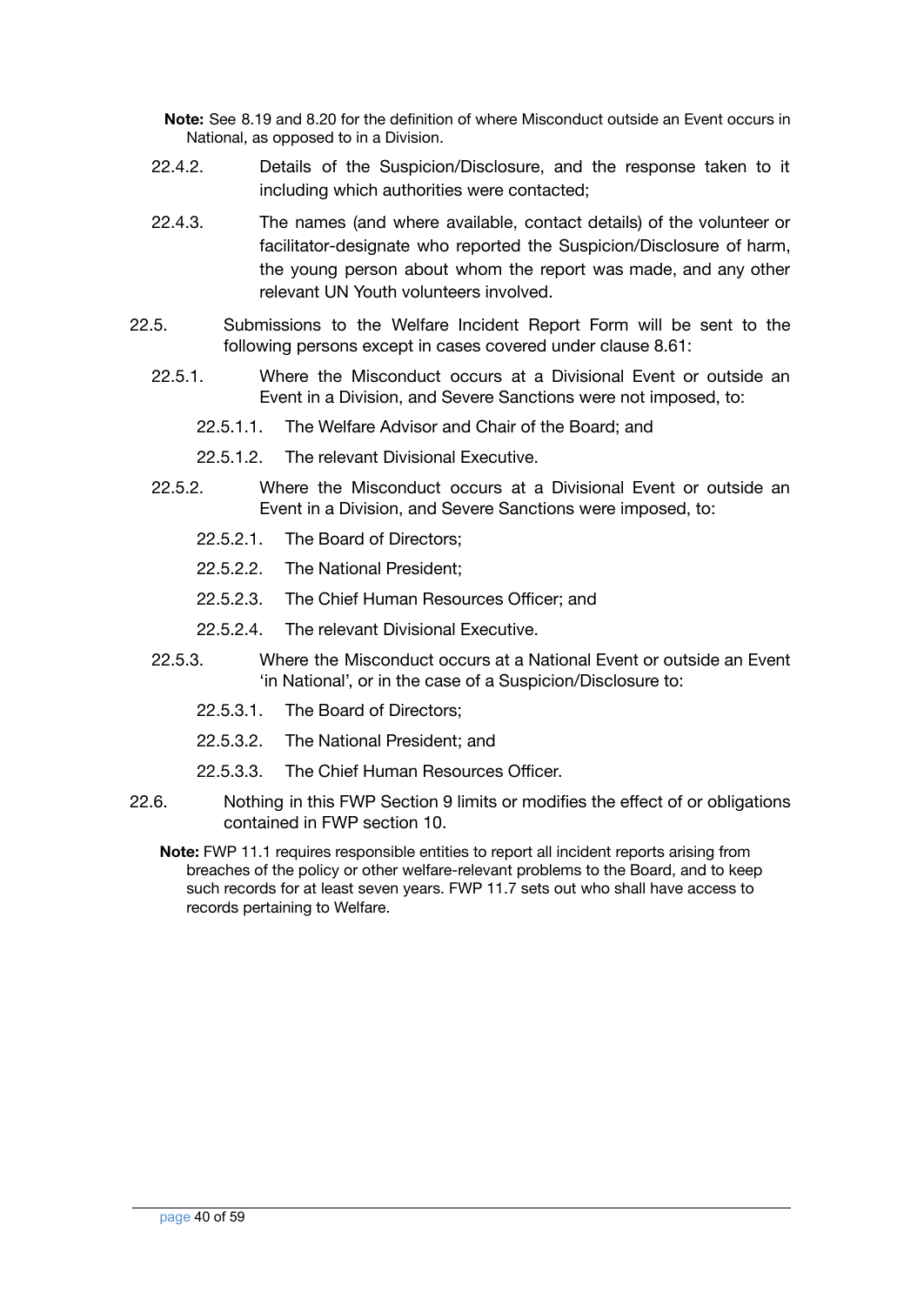### <span id="page-40-0"></span>**23. RESPONDING TO DISCLOSURES**

#### <span id="page-40-1"></span>**Principle**

[Last modified: 05/12/2019, by the Board]

23.1. In responding to disclosures of child abuse or neglect, UN Youth will always prioritise the safety and best interests of the child or young person concerned, and deal transparently with Child Protection Agencies and Police Services.

#### <span id="page-40-2"></span>**Mandatory Reporting**

- 23.2. A volunteer or facilitator-designate must notify the relevant Child Protection Agency if:
	- 23.2.1. 'suspect on reasonable grounds' includes, but is not limited to:
		- 23.2.1.1. verbal or written disclosures by a person under age 18;
		- 23.2.1.2. reasonable inferences from verbal cues, physical injury, or behaviour of a person under age 18, or in relation to a person under age 18;
		- 23.2.1.3. serious concerns expressed by an agency, NGO, or partner organisation;
		- 23.2.1.4. suspicious behaviour of a person in regard to sexual abuse or traficking of children.
	- 23.2.2. 'abuse' refers to previous, ongoing, and/or a reasonable risk of future:
		- 23.2.2.1. physical abuse;
		- 23.2.2.2. sexual abuse;
		- 23.2.2.3. abuse by omission of care (i.e. neglect);
		- 23.2.2.4. emotional/psychological abuse;
		- 23.2.2.5. exploitation, or;
		- 23.2.2.6. exposure to physical violence (e.g. a child witnessing violence between parents at home).
	- 23.2.3. 'harm' refers to instances of abuse, as well as:
		- 23.2.3.1. actions (or inaction, i.e. neglect) by a person that could reasonably be expected to significantly detriment or put at risk the wellbeing of a person under the age of 18 but does not amount to abuse, or;
		- 23.2.3.2. suicidal intent or self-harm.
	- 23.2.4. 'in the course of their duties' applies if a person receives information that relates to the suspicion of harm whilst in the role of a volunteer of facilitator-designate with UN Youth;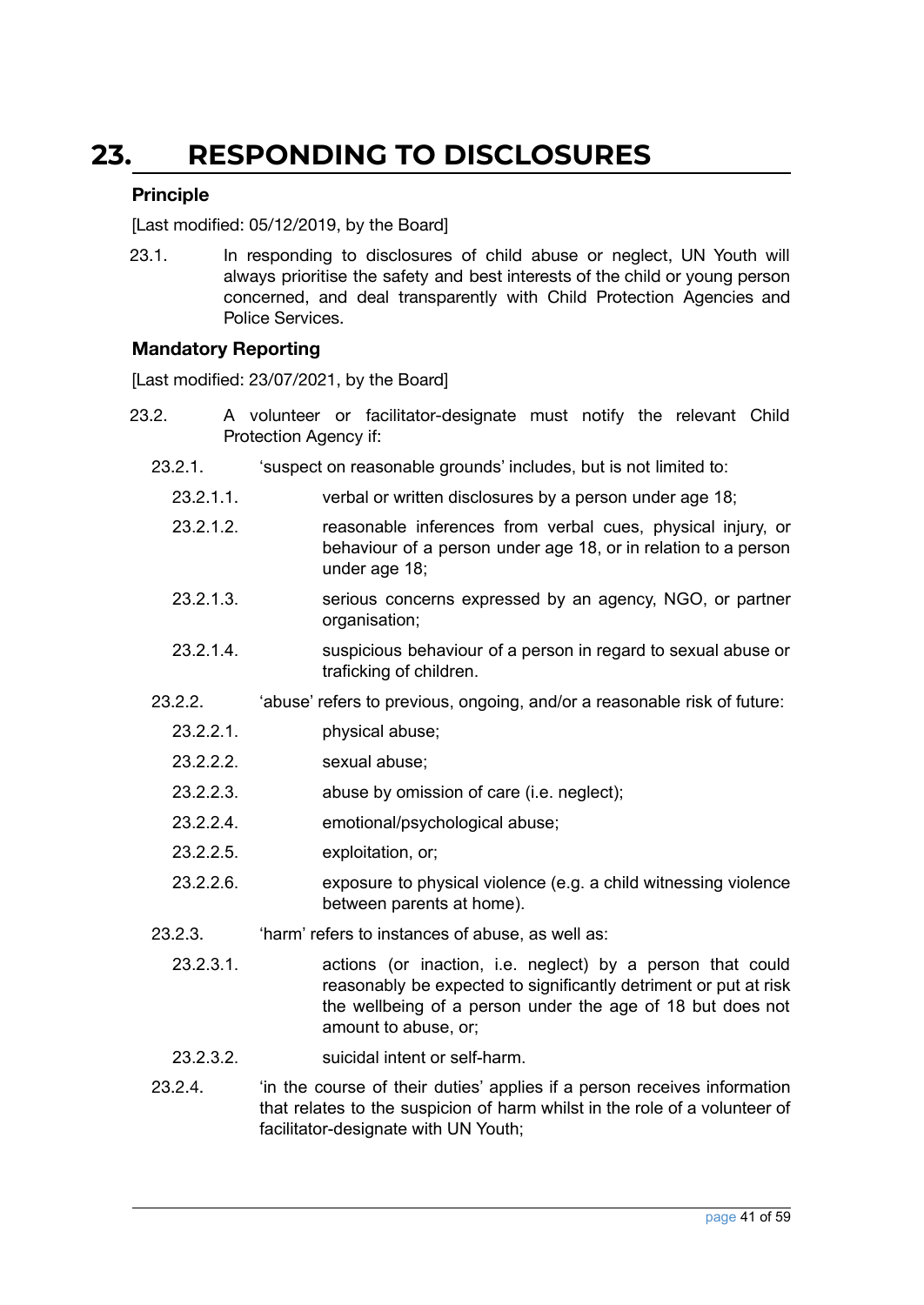- 23.3. If a volunteer or facilitator-designate suspects on reasonable grounds that a person under age 18 **has been, is being, or is at risk of being** abused or harmed **in their home**, and that suspicion was formed in the course of their duties, they must:
	- 23.3.1. **must complete the mandatory reporting decision making tree** for the State or Territory where the child normally resides, **and if prompted notify the relevant Child Protection Agency**; or
	- 23.3.2. if the mandatory reporting decision making tree is not available for the State or Territory where the child normally resides, **notify the relevant Child Protection Agency**.

**Note:** To make a report, the volunteer or facilitator-designate should complete the mandatory reporting decision making tree covering the State or Territory where the child normally resides. For instance, the NSW decision tree can be found here: [https://reporter.childstory.nsw.gov.au/s/mrg.](https://reporter.childstory.nsw.gov.au/s/mrg) If prompted, the volunteer or facilitator-designate should contact the child protection intake service covering the local government area where the child normally resides.

If the relevant State or Territory does not have a decision making tree or it cannot be located by the volunteer of facilitator-designate, they should directly notify the relevant Child Protection Agency. The relevant Child Protection Agency will likely ask for information listed in section 10.5.

23.4. If a volunteer or facilitator-designate suspects on reasonable grounds that a person under age 18 is **at immediate risk of being** abused or harmed, and that suspicion was formed in the course of their duties**,** they **must notify the relevant Police Service**.

> **Note:** To make a report, the volunteer or facilitator-designate should contact the police service covering the local government area where the child normally resides. The relevant Police Service will likely ask for information listed in section 10.5.

23.5. A volunteer or facilitator-designate should attempt to clarify the following information pertaining to a suspicion or disclosure of harm if it appears to be important but stop if it causes the person under age 18 distress:

> **Note:** When making a disclosure, the relevant Child Protection Agency or Police Service is expected to ask a volunteer or facilitator-designate for this information. A report should still be made, even if the volunteer or facilitator-designate does not have all the information listed in sections 10.5.1 to 10.5.9.

- 23.5.1. details the child's or young person's name, age and address (if at an event, this can often be taken from registration information).
- 23.5.2. indicators of harm the reason for believing that the injury or behaviour is the result of abuse or neglect.
- 23.5.3. reason for reporting  $-$  the reason why the report is being made now (for example, a child or young person has made a disclosure).
- 23.5.4. safety assessment assessment of immediate danger to the child or children. For example, information may be sought on the whereabouts of the alleged abuser or abusers.
- 23.5.5. description a description of the injury or behaviour observed, or of the disclosure.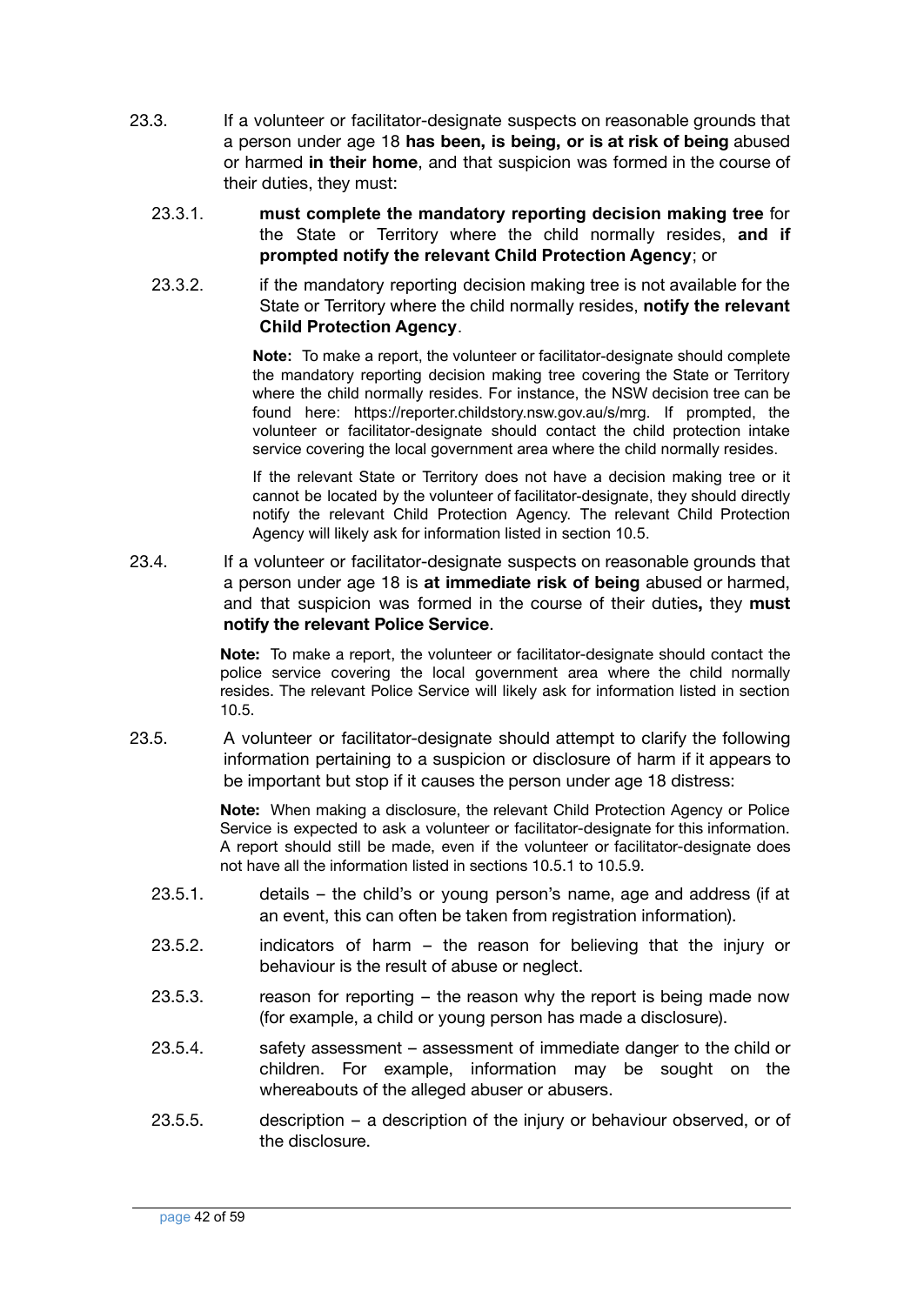- 23.5.6. child's whereabouts the current whereabouts of the child or young person.
- 23.5.7. other services your knowledge of other services involved with the family.
- 23.5.8. family information any other information about the family.
- 23.5.9. cultural characteristics any specific cultural or other details that will help to care for the child, for example, cultural origins, interpreter or accessibility needs.

**Note:** In all jurisdictions, the legislation protects the reporter's identity from disclosure. The reporter's identity is protected unless they provide written consent for it to be disclosed or it is required by order of the Court. The legislation provides that as long as the report is made in good faith, the reporter cannot be liable in any civil, criminal or administrative proceeding.

- 23.6. The relevant Welfare Supervisor or Welfare Arbitrator should be notified of any case covered under sections 10.3 or 10.4.
	- 23.6.1. This should happen as soon as practicable, but should not be prioritised if urgent intervention is required.
	- 23.6.2. The Welfare Supervisor or Arbitrator must then fill out the Welfare Incident Report Form.
	- 23.6.3. The Welfare Advisor must check in with Welfare Supervisor/Arbitrator and/or volunteer for support and if required, conduct a debrief. The Welfare Supervisor must also be aware of any changes under section 10.7.1.
- 23.7. After the above procedures have concluded, a volunteer or facilitator-designate is not required or expected to continue communication with a person under 18 who disclosed to them, and should not initiate contact.
	- 23.7.1. If, however, the minor in question initiates contact and the volunteer or facilitator-designate feels comfortable doing so, they are not prohibited by this policy from providing ongoing support, but should be in contact with the Welfare Supervisor to update them about the extent to which they are involved.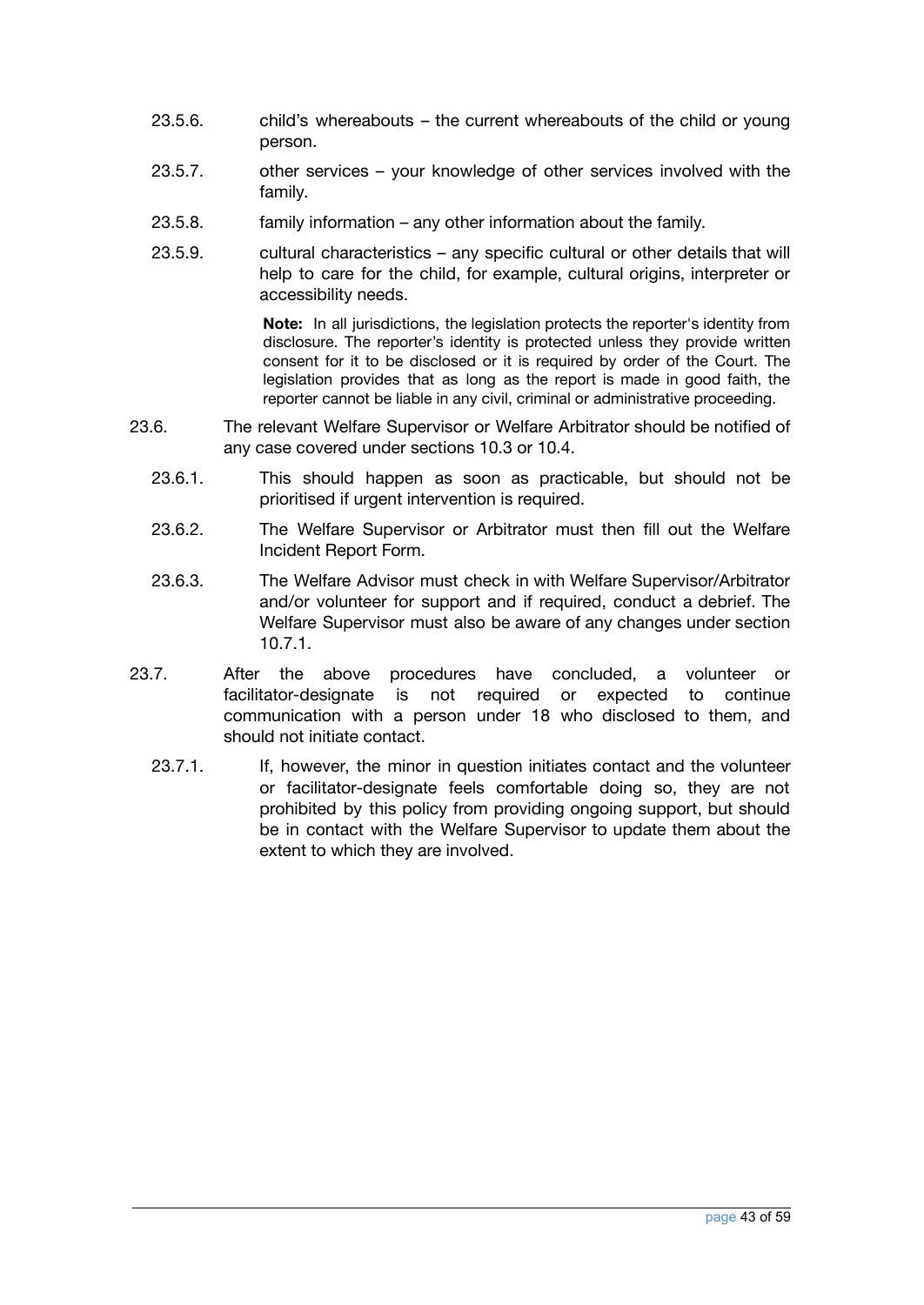### <span id="page-43-0"></span>**24. RECORD-KEEPING AND PRIVACY**

#### <span id="page-43-1"></span>**Reporting and Record-Keeping**

[Last modified: 23/07/2021, by the Board]

- 24.1. Each responsible entity shall report the following records to the Board, and keep themselves for at least seven years:
	- 24.1.1. All approved risk management plans (reporting to the Board's Audit & Risk Committee;
	- 24.1.2. Incident reports arising from any breaches of this policy or other welfare-relevant problems (reported to the Welfare Advisor);
	- 24.1.3. The volunteer register of that Division.

#### <span id="page-43-2"></span>**Privacy Policy**

- 24.2. UN Youth shall comply with the Australian Privacy Principles contained in Schedule 1 of the *Privacy Act 1988* (Cth) in the manner in which it collects, retains, uses, discloses and destroys personal information.
- 24.3. In all of its activities, UN Youth will not collect personal information unless the information is reasonably necessary for one or more of its functions or activities.
- 24.4. UN Youth will not collect sensitive information about an individual unless:
	- 24.4.1. the individual has consented; or
	- 24.4.2. the collection is required by law; or
	- 24.4.3. the collection is necessary to prevent or lessen a serious and imminent threat to the life or health of any individual.
- 24.5. UN Youth (the organisation) will not use or disclose personal information about an individual for a purpose (the "**secondary purpose**") other than the primary purpose of collection unless:
	- 24.5.1. both of the following apply:
		- 24.5.1.1. the secondary purpose is related to the primary purpose of collection; and
		- 24.5.1.2. the individual would reasonably expect the organisation to use or disclose the information for the secondary purpose;
	- 24.5.2. the individual has consented to the use or disclosure;
	- 24.5.3. if the information is not sensitive information and the secondary purpose relates to direct marketing:
		- 24.5.3.1. it is impractical for the organisation to seek the individual's consent before that particular use; and
		- 24.5.3.2. the organisation will not charge the individual for giving effect to a request not to receive direct marketing communications; and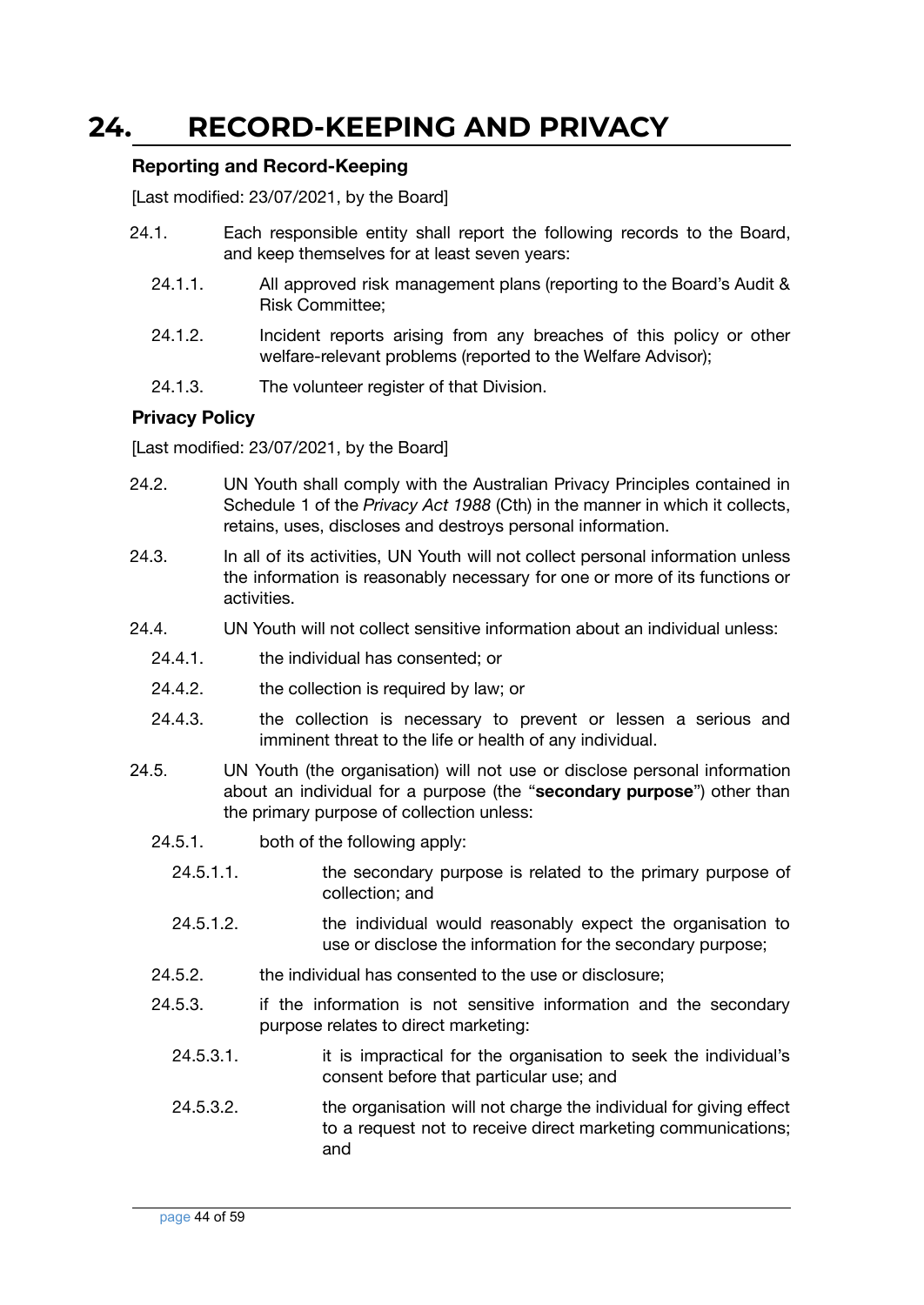- 24.5.3.3. the individual has not made a request to the organisation not to receive direct marketing communications; and
- 24.5.3.4. in each direct marketing communication with the individual the organisation draws to the individual's attention or prominently displays a notice, that he or she may express a wish not to receive any further direct marketing communications; and
- 24.5.3.5. each written direct marketing communication by the organisation with the individual (up to and including the communication that involves the use) sets out the organisation's business address and telephone number and, if the communication with the individual is made by fax, telephone or other electronic means, a number or address at which the organisation can be directly contacted electronically;
- 24.5.4. the organisation reasonably believes that the use or disclosure is necessary to lessen or prevent a serious and imminent threat to an individual's life, health or safety;
- 24.5.5. the organisation has reason to suspect that unlawful activity has been, is being or may be engaged in, and uses or discloses the personal information as a necessary part of its investigation of the matter or in reporting its concerns to relevant persons or authorities;
- 24.5.6. the use or disclosure is required or authorised by or under law.
- 24.6. UN Youth will protect the personal information from misuse, interference and loss, and from unauthorised access, modification or disclosure. UN Youth will store all information in a secure form accessible only by the responsible entity, authorised event staff, medical practitioners, and legal authorities as appropriate.
	- 24.6.1. UN Youth will not use or disclose personal information about an individual to **an overseas recipient** who is not in Australia or an external Territory unless it is reasonably sure that the overseas recipient does not breach the Australian Privacy Principles in relation to the information.
- 24.7. All records pertaining to welfare, including reports of medical emergencies, incident reports, investigation reports and other sensitive records, but not risk management plans, shall only be accessed by the following individuals, and only if necessary for the performance of their roles:
	- 24.7.1. The Board of Directors;
	- 24.7.2. The National Executive;
	- 24.7.3. A Divisional Executive if the records were generated by that Division's event or substantially relate to a member of that Division;
	- 24.7.4. Any person mentioned in such a record (and/or their parents/guardians if they are a minor), with the names of all other persons redacted in the excerpt that person receives;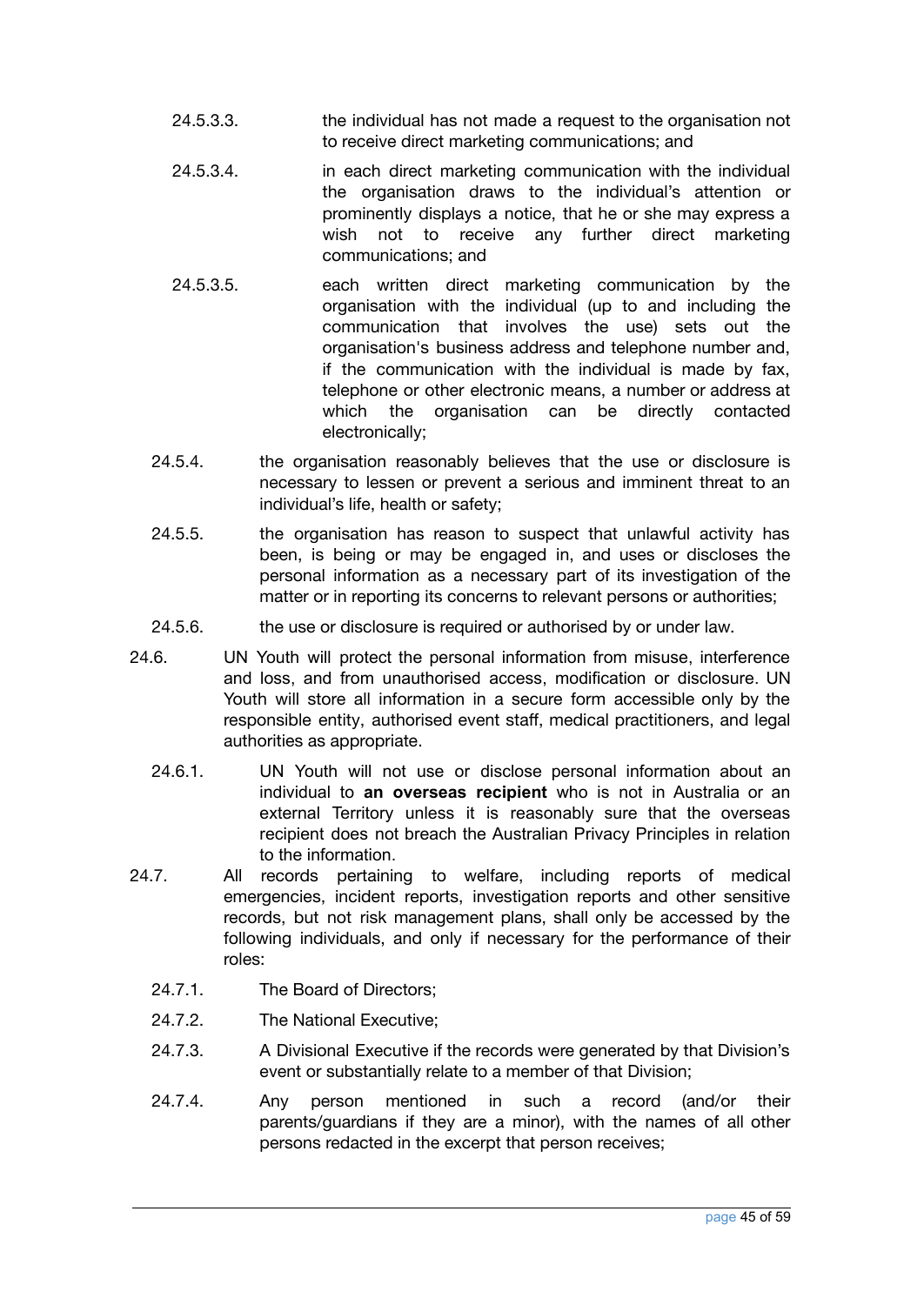- 24.7.5. To the police and other authorities upon legitimate request; and,
- 24.7.6. Associate Members not otherwise entitled to access them, if and only if the information has had all personally identifiable content redacted, and has been included by the Board or the National Executive in a formal report to National Council.
- 24.8. All volunteer police checks, references, and working with children check records shall be held only by the responsible entity for which that individual is or has applied to be a volunteer, and the Chief Human Resources Officer. Only Directors and officers (including Convenors), or the relevant responsible entity, the Chief Human Resources Officer or members of the Board may access these records, and only in the course of their duties.
- 24.9. UN Youth will destroy this information or ensure that this information is de‑identified (except information included in an incident report) when the purpose for which it is requested concludes. It shall be the responsibility of the Welfare Supervisor to check that this information has been destroyed.
- 24.10. If UN Youth holds personal information about an individual, it must provide the individual with access to the information on request by the individual or, in the case of a child, their parent and/or guardian, except to the extent that:
	- 24.10.1. providing access would pose a serious and imminent threat to the life or health of any individual; or
	- 24.10.2. providing access would have an unreasonable impact upon the privacy of other individuals; or
	- 24.10.3. the request for access is frivolous or vexatious; or
	- 24.10.4. the information relates to existing or anticipated legal proceedings between the organisation and the individual, and the information would not be accessible by the process of discovery in those proceedings; or
	- 24.10.5. giving access would reveal the intentions of the organisation in relation to negotiations with the individual in such a way as to prejudice those negotiations; or
	- 24.10.6. giving access would be unlawful; or
	- 24.10.7. denying access is required or authorised by or under law; or
	- 24.10.8. giving access would be likely to prejudice one or more enforcement related activities conducted by, or on behalf of, an enforcement body; or
	- 24.10.9. an enforcement body performing a lawful security function asks the organisation not to provide access to the information on the basis that providing access would be likely to cause damage to the security of Australia; or
	- 24.10.10. giving access would reveal evaluative information generated within the organisation in connection with a commercially sensitive decision‑making process; or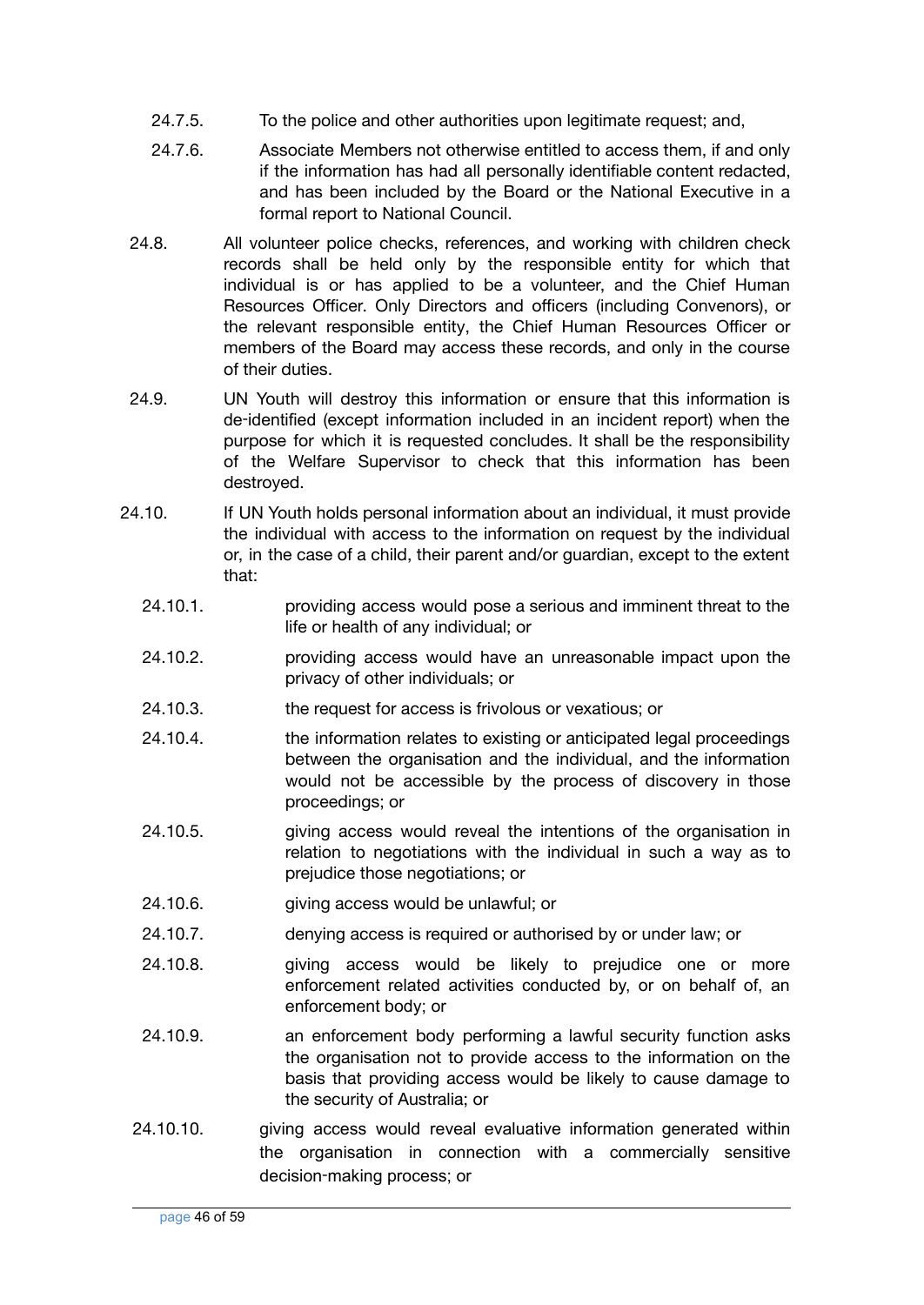- 24.10.11. both of the following apply:
	- 24.10.11.1. the organisation has reason to suspect that unlawful activity, or misconduct of a serious nature, that relates to the entity's functions or activities has been, is being or may be engaged in; and
	- 24.10.11.2. giving access would be likely to prejudice the taking of appropriate action in relation to the matter.
- 24.11. If UN Youth refuses to give access to the personal information because of section 11.10, the organisation must give the individual a written notice that sets out:
	- 24.11.1. the reasons for the refusal except to the extent that, having regard to the grounds for the refusal, it would be unreasonable to do so; and
	- 24.11.2. the mechanisms available to complain about the refusal; and
	- 24.11.3. any other matter prescribed by the policy.
- 24.12. If UN Youth refuses to give access to the personal information because of section 11.10,11., the reasons for the refusal may include an explanation for the commercially sensitive decision.
- 24.13. UN Youth will provide a copy of this section 11 to any individual upon request.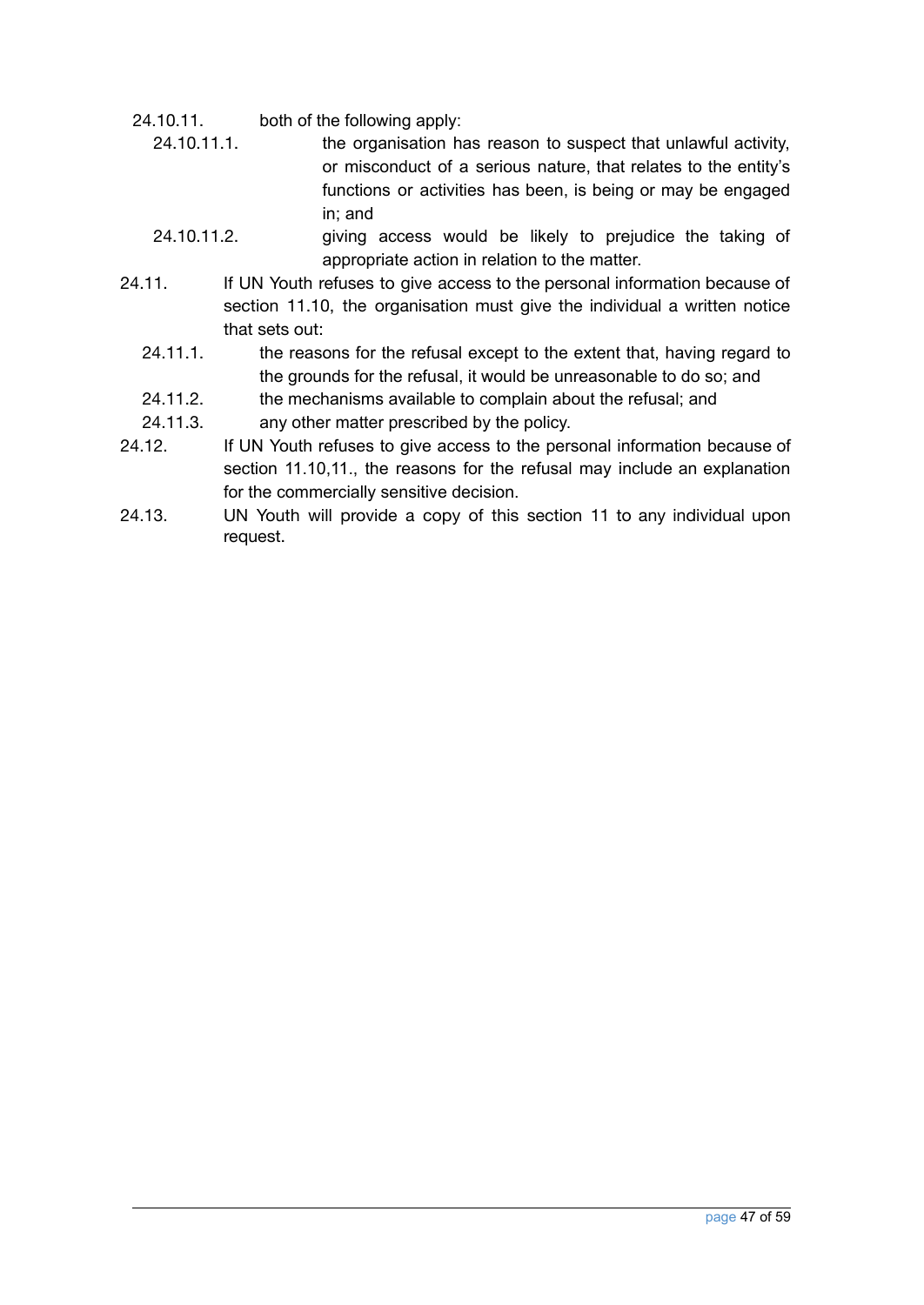### <span id="page-47-0"></span>**25. CONTINUOUS IMPROVEMENT**

#### <span id="page-47-1"></span>**Review**

- 25.1. The Governance Committee of the Board shall review this policy at least once each year, considering changes to applicable legislation, and issue a report, including recommended changes, at the AGM of UN Youth Australia.
- 25.2. It is the exclusive responsibility of the Board to make any amendments to this Policy. To that end the Board of Directors may, at any time, require the Governance Committee to complete a review of this policy, or any section thereof.
- 25.3. Divisions must adopt any changes so approved within two months of that approval.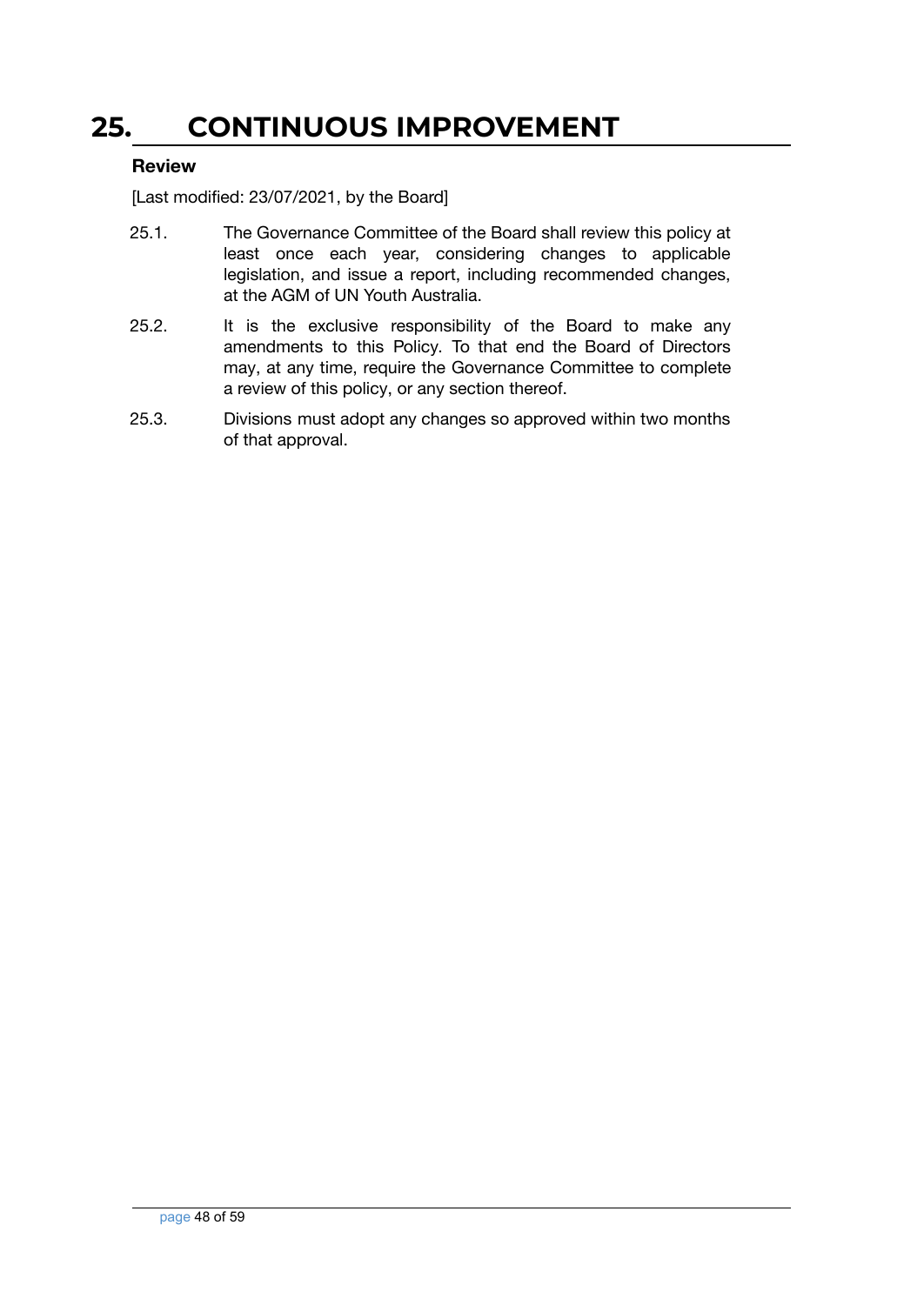### <span id="page-48-0"></span>**APPENDICES**

#### <span id="page-48-1"></span>**Appendix 1 – List of Required Items in a First Aid Kit**

A First Aid Kit must contain, at minimum, the following items:

| Quantity                | Item                         |
|-------------------------|------------------------------|
| 10                      | Antihistamines               |
| 20                      | Ibuprofen 200mg              |
| 20                      | Paracetamol 500mg            |
| 1                       | Pack of electrolyte tablets  |
| 10                      | <b>Strepsils</b>             |
| 1                       | Salbutamol MDI               |
| 1                       | Spacer                       |
| 1                       | <b>Scissors</b>              |
| 5                       | Safety pins                  |
| 1                       | Thermometer                  |
| 1                       | Tweezers                     |
| 1                       | Safety mask for CPR          |
| $\overline{c}$          | Instant ice pack             |
| $\overline{2}$          | Instant heat pad             |
| 1                       | Heat pack (can be stored     |
|                         | elsewhere)                   |
| 1                       | Emergency thermal blanket    |
| 5                       | Normal saline for irrigation |
| 1                       | Antiseptic (liquid)          |
| 1                       | Antiseptic (cream)           |
| 1                       | Liquid hand sanitizer        |
| 1                       | Pack of jelly beans          |
| 5                       | Ziplock bags                 |
| 5                       | Nitrile gloves               |
| 10                      | Sanitary pads                |
| 10                      | Condoms                      |
| 3                       | Vomit bags                   |
| 1                       | Triangular bandage           |
| $\overline{c}$          | Conforming bandage           |
| $\overline{\mathbf{c}}$ | Heavy crepe bandage          |
| 5                       | Non stick dressing (5x5cm)   |
| 1                       | Micropore tape (2.5cm)       |
| 1                       | Eyepad                       |
| 5                       | Gauze (5x5cm, 5pk)           |
| 10                      | Adhesive island dressings    |
|                         |                              |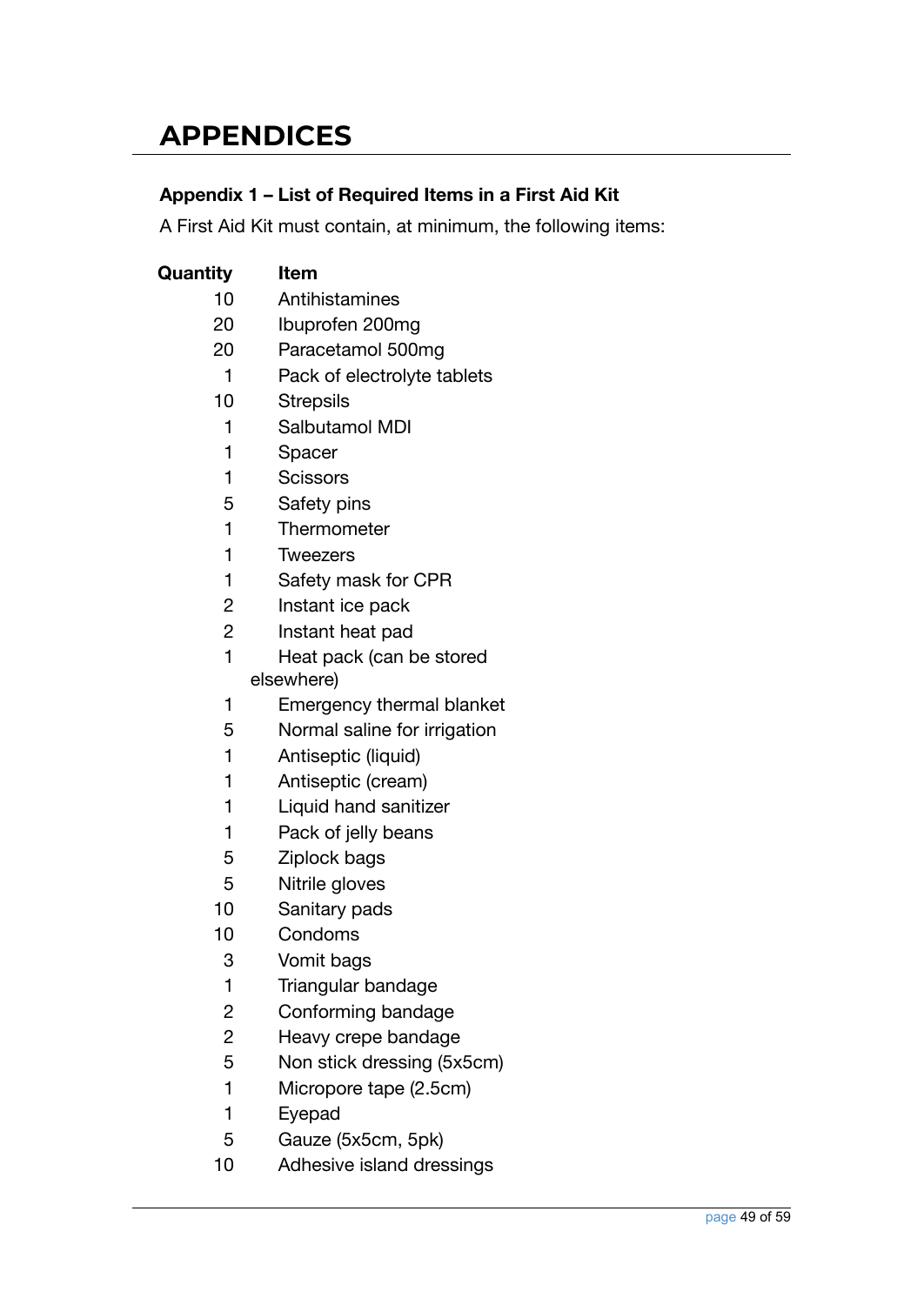- Box of bandaids
- Pack of cotton pads or equivalent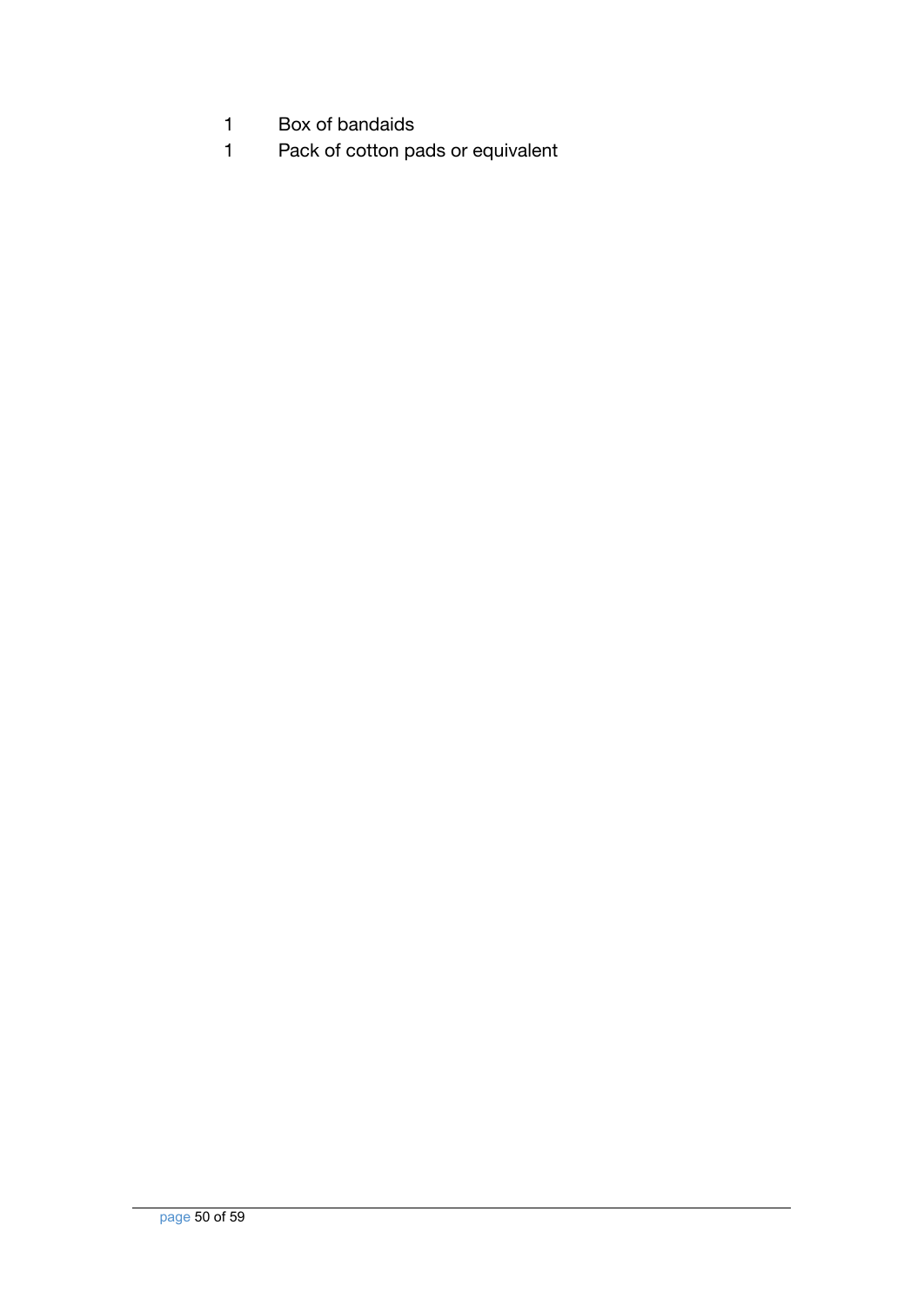#### <span id="page-50-0"></span>**Appendix 2 – Conditions of Participation – DIVISIONAL ACTIVITY**

By completing the application and ticking the relevant box to accept the terms and conditions, I, the Participant, or my legal guardians or teacher acting on my behalf if I am a minor, agree to the following conditions on my participation in the **[ACTIVITY NAME**] (hereafter "the Activity"). If this registration is completed by someone other than the Participant, then I warrant that the Participant agrees to the terms and conditions. Any reference to "I" or "my" throughout this document shall be taken to be a reference to either or both the Participant's legal guardian, parent/teacher and/or the Participant as the context permits:

- 1. I understand that my registration fee for this event is refundable only at the discretion of my local UN Youth **[STATE/TERRITORY]** Division management committee (hereafter "the Executive"); in particular, I understand that if I do not withdraw my child's registration in writing to **[CONVENOR EMAIL ADDRESS]** at least **[X –** *DEPENDING ON ACTIVITY***]** working days prior to the event, I will remain liable for the cost of my full registration;
- 2. I have read and will follow and respect the UN Youth Australia Code of Conduct (available at www.unyouth.org.au/who-we-are/governance), and will comply with any sanctions imposed on me as a result of my breach of the Code of Conduct, including but not limited to being sent home at my expense;
- 3. I will comply with all rules and conditions set by Activity venues, the reasonable directions of Activity staff (or, if I am a facilitator, the Activity's organiser) and accept that any decisions made by Activity staff pertaining to my selection for another event, or for prizes or awards, are absolutely final and may not be appealed;
- 4. I will attend all events at the Activity, and not leave the Activity without permission from the Activity's organiser;
- 5. I give permission for me to be transported during the Activity in a private vehicle if I am either (i) a facilitator or (ii) suffering from illness or injury short of an emergency and cannot be practically transported otherwise;
- 6. I give permission for the appropriate first aid, including medicine for temporary pain relief (unless I indicate otherwise on the Activity medical information form), to be administered to me by the Activity staff if I require first aid;
- 7. In the case of an emergency, where it is impractical to communicate with me, I consent to any member of the Activity staff obtaining for me on my behalf and at my expense any emergency medical assistance, treatment and transport as deemed reasonably necessary;
- 8. I understand it is my responsibility to inform Activity staff of any medical conditions, allergies, food restrictions or any other special needs I may have;
- 9. I grant permission to UN Youth Australia to use my photograph and/or comments and/or a video recording of me in print, broadcast, online and social media, without further consent and free of charge, at this or any other date, acknowledging UN Youth Australia's right to crop or treat the photograph at its discretion and waiving any right to inspect or approve the finished product, including written copy, wherein my likeness or comments appear;
- 10. I acknowledge and agree that, subject to UN Youth Australia complying with applicable privacy and health records legislation, UN Youth Australia may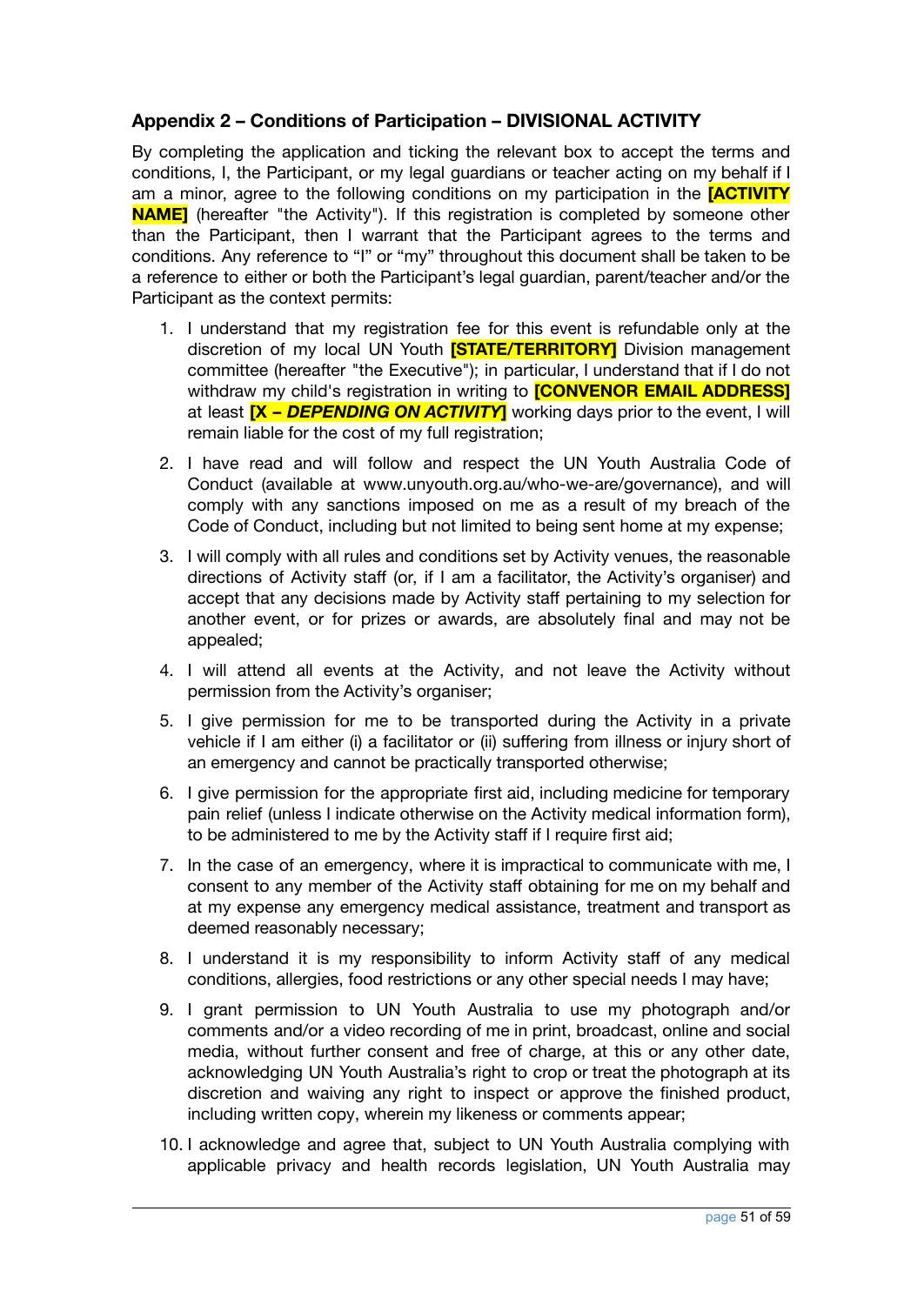collect and store my personal information, and contact me using my personal information in order to organise the Activity, or conduct any post-Activity selection, or to solicit feedback or inquiries, or advise me of events, special offers and other like activities offered by UN Youth Australia except where permitted or required by law. Notwithstanding anything in this clause, in pursuance of a sponsorship agreement with **[NAME OF SPONSOR]**, UN Youth **[STATE]** Inc. may share my information with **[NAME OF SPONSOR]**; {*If you have a sponsorship agreement required detail-sharing, include the "Notwithstanding…" clause}*

- 11. I agree to release, hold harmless, defend and indemnify UN Youth Australia, and its employees, officers and directors, from and against any damage, liability, loss or claim which in any way may arise from or relate to my participation in the Activity;
- 12. I agree to reimburse UN Youth Australia with respect to any claim, loss, demand, cause of action, cost or liability (including reasonable attorney's fees and expenses) which may be asserted against or incurred by UN Youth Australia which is incurred by my participation in the Activity;
- 13. In any event, I acknowledge that if I have any complaints about the conduct of the event or the selection process for other activities (finals, other conferences, and so on) these must be submitted in writing to UN Youth **[STATE]** Inc. at **[ADMIN EMAIL ADDRESS]** within one week following the incident that gave rise to the complaint; the Executive's decision on the complaint is final; if I am a member, I waive my right to mediation under the local UN Youth Division's Constitution in consequence of any grievances;
- 14. I understand that any reference in this document to "UN Youth Australia" is taken to include both UN Youth Australia, an Australian company limited by guarantee, and all of its Divisions.
- 15. I, the participant named on this form, have read and agreed to the Conditions of Participation outlined above. My name, typed below, serves as my electronic signature. I also acknowledge that if I am under the age of 18, I have obtained the prior permission of a parent or guardian over the age of 18 to participate**\***
- 16. I, the parent/guardian of the participant named on the form or otherwise have authority from the child or children's parent or guardian to do so on their behalf, have read and agreed to the Conditions of Participation outlined above. My name, typed below, serves as my electronic signature. **\***
- 17. NOTE: REFUND AND CANCELLATION POLICY
	- Without limiting condition 1, if a cancellation occurs less than 7 days prior to the Activity, no refund applies.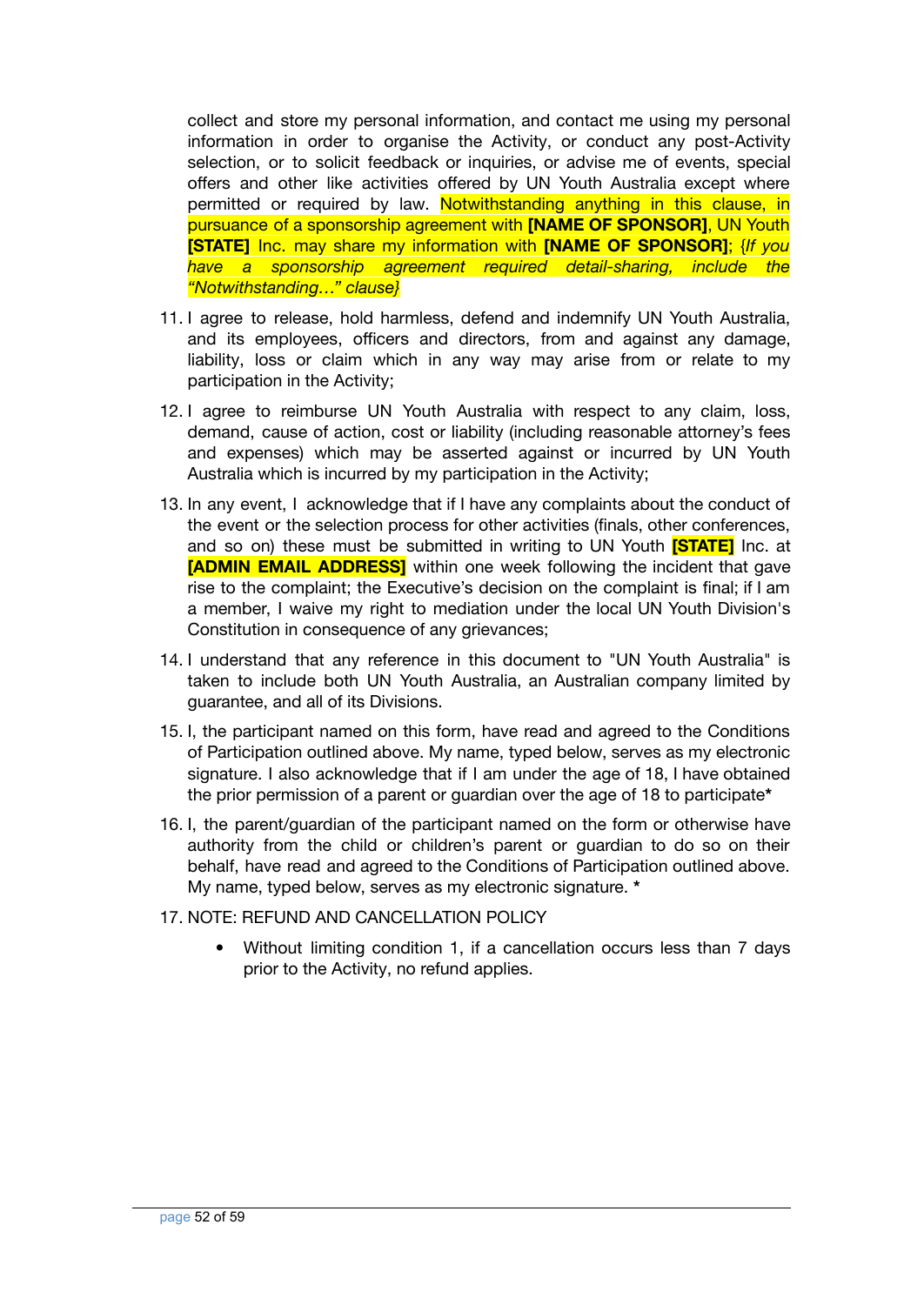#### <span id="page-52-0"></span>**Appendix 3 – Conditions of Participation – NATIONAL ACTIVITY**

By completing the application and ticking the relevant box to accept the terms and conditions, I, the Participant, or my legal guardians or teacher acting on my behalf if I am a minor, agree to the following conditions on my participation in the **[ACTIVITY NAME**] (hereafter "the Activity"). If this registration is completed by someone other than the Participant, then I warrant that the Participant agrees to the terms and conditions. Any reference to "I" or "my" throughout this document shall be taken to be a reference to either or both the Participant's legal guardian, parent/teacher and/or the Participant as the context permits:

1. a. I understand that my registration fee for this event is refundable only at the discretion of the UN Youth Australia National Executive (hereafter "the National Executive"); in particular, I understand that if I do not withdraw my child's registration in writing to **[CONVENOR EMAIL ADDRESS]** at least 7 weeks prior to the commencement of the activity, my registration fee will not ordinarily be refunded;

b. I understand that if I fail to make payment of the registration fee for the Activity or any instalment thereof, UN Youth Australia reserves the right to remove the participant from the Activity and that in the event that the participant is removed from the Activity I will only be refunded the total sum of money already paid towards the Activity registration fee minus any non-recoverable payments already made by UN Youth Australia to third parties.

- 2. I have read and will follow and respect the UN Youth Australia Code of Conduct and the other provisions of the Federal Welfare Policy (available at www.unyouth.org.au/who-we-are/governance), and will comply with any sanctions imposed on me as a result of my breach of the Federal Welfare Policy, including but not limited to being sent home at my expense;
- 3. I will comply with all rules and conditions set by Activity venues, the reasonable directions of Activity staff (or, if I am a facilitator, the Activity's organiser) and accept that any decisions made by Activity staff pertaining to my selection for another event, or for prizes or awards, are absolutely final and may not be appealed;
- 4. I will attend all mandated events comprising the Activity as described in writing by the organizers from time to time, and not leave the Activity without permission from the Activity's organiser;
- 5. I give permission for me to be transported during the Activity in a private vehicle if I am either (i) a facilitator or (ii) suffering from illness or injury short of an emergency and cannot be practically transported otherwise;
- 6. I give permission for the appropriate first aid, including medicine for temporary pain relief (unless I indicate otherwise on the Activity medical information form), to be administered to me by the Activity staff if I require first aid;
- 7. In the case of an emergency, where it is impractical to communicate with me, I consent to any member of the Activity staff obtaining for me on my behalf and at my expense any emergency medical assistance, treatment and transport as deemed reasonably necessary;
- 8. I understand it is my responsibility to inform Activity staff of any medical conditions, allergies, food restrictions or any other special needs I may have;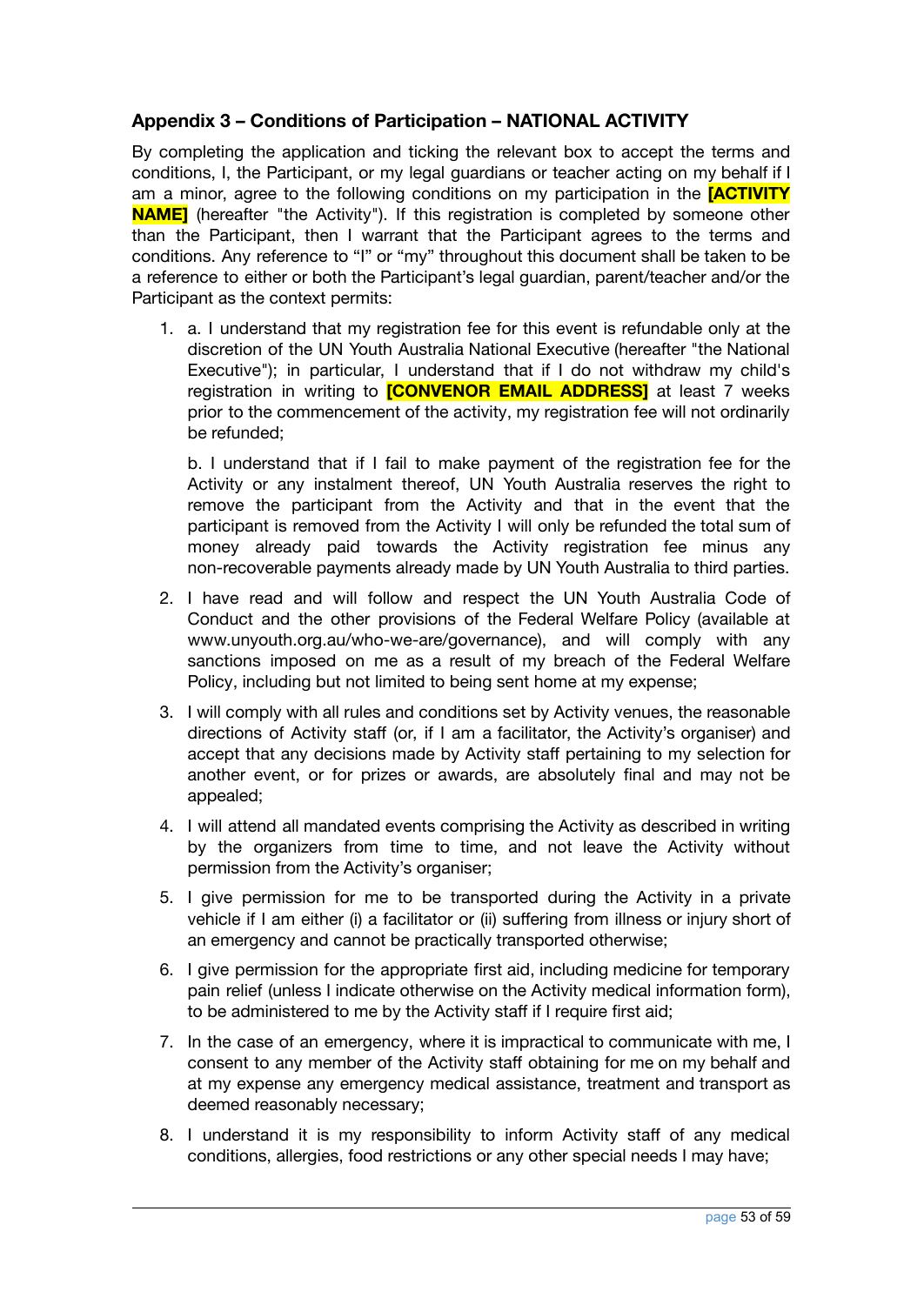- 9. I grant permission to UN Youth Australia to use my photograph and/or comments and/or a video recording of me in print, broadcast, online and social media, without further consent and free of charge, at this or any other date, acknowledging UN Youth Australia's right to crop or treat the photograph at its discretion and waiving any right to inspect or approve the finished product, including written copy, wherein my likeness or comments appear;
- 10. I acknowledge and agree that, subject to UN Youth Australia complying with applicable privacy and health records legislation, UN Youth Australia may collect and store my personal information, and contact me using my personal information in order to organise the Activity, or conduct any post-Activity selection, or to solicit feedback or inquiries, or advise me of events, special offers and other like activities offered by UN Youth Australia except where permitted or required by law. Notwithstanding anything in this clause, in pursuance of a sponsorship agreement with **[NAME OF SPONSOR]**, UN Youth **[STATE]** Inc. may share my information with **[NAME OF SPONSOR]**; {*If you have a sponsorship agreement required detail-sharing, include the "Notwithstanding…" clause}*
- 11. I agree to release, hold harmless, defend and indemnify UN Youth Australia, and its employees, officers and directors, from and against any damage, liability, loss or claim which in any way may arise from or relate to my participation in the Activity;
- 12. I agree to reimburse UN Youth Australia with respect to any claim, loss, demand, cause of action, cost or liability (including reasonable attorney's fees and expenses) which may be asserted against or incurred by UN Youth Australia which is incurred by my participation in the Activity;
- 13. In any event, I acknowledge that if I have any complaints about the conduct of the event or the selection process for other activities (finals, other conferences, and so on) these must be submitted in writing to the National Executive at secretary@unyouth.org.au within one week following the incident that gave rise to the complaint; the National Executive's decision on the complaint is final;
- 14. I understand that any reference in this document to "UN Youth Australia" is taken to include both UN Youth Australia, an Australian company limited by guarantee, and all of its Divisions.
- 15. I, the participant named on this form, have read and agreed to the Conditions of Participation outlined above. My name, typed below, serves as my electronic signature. I also acknowledge that if I am under the age of 18, I have obtained the prior permission of a parent or guardian over the age of 18 to participate**\***
- 16. I, the parent/guardian of the participant named on the form or otherwise have authority from the child or children's parent or guardian to do so on their behalf, have read and agreed to the Conditions of Participation outlined above. My name, typed below, serves as my electronic signature.
- 17. NOTE: REFUND AND CANCELLATION POLICY
	- Without limiting condition 1, if a cancellation occurs less than 7 weeks prior to the commencement of the Activity, no refund applies.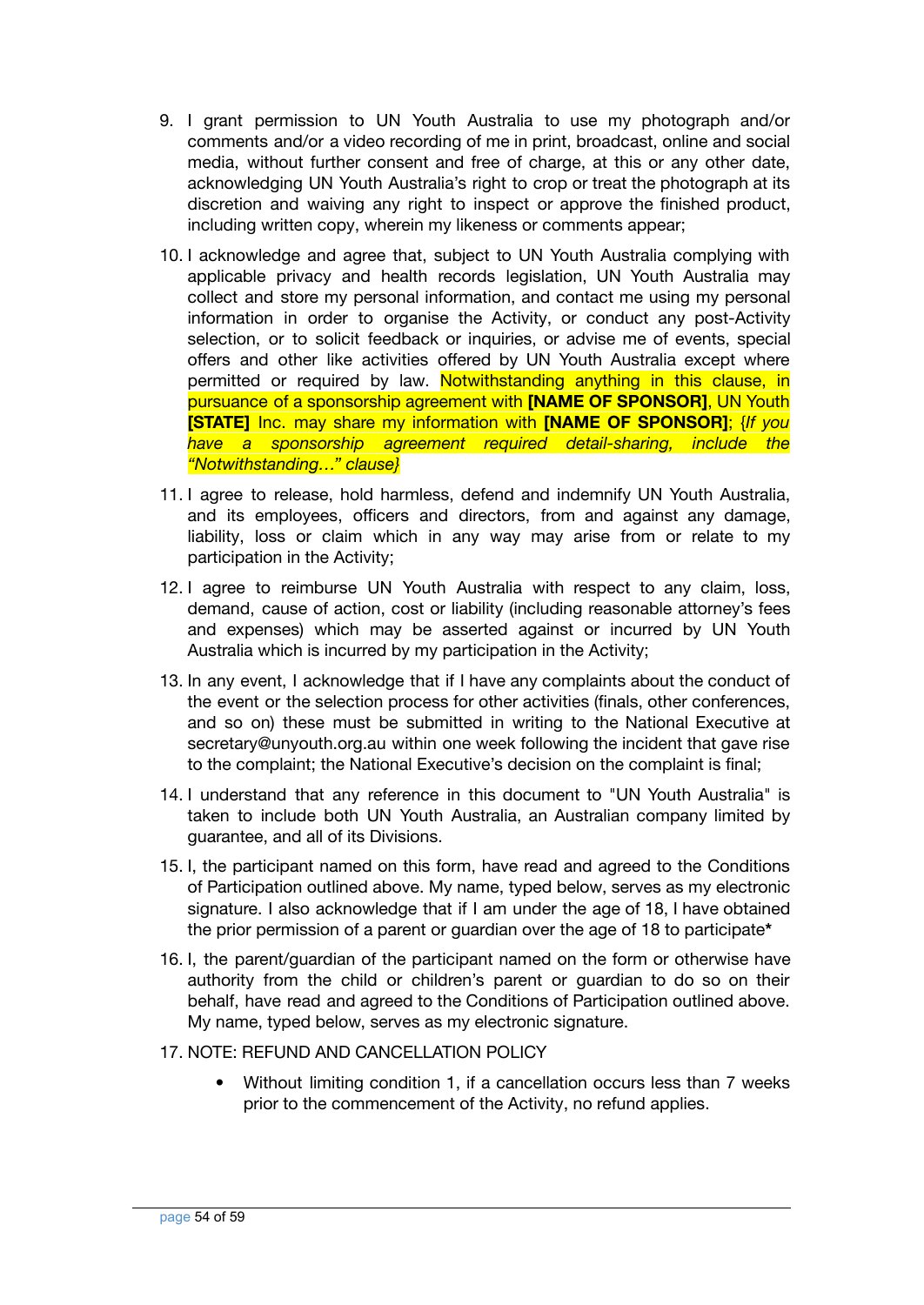#### <span id="page-54-0"></span>**Appendix 4 – Conditions of Participation – INTERNATIONAL ACTIVITY**

By completing the application and ticking the relevant box to accept the terms and conditions, I, the Participant, or my legal guardians or teacher acting on my behalf if I am a minor, agree to the following conditions on my participation in the **[ACTIVITY NAME**] (hereafter "the Activity"). If this registration is completed by someone other than the Participant, then I warrant that the Participant agrees to the terms and conditions. Any reference to "I" or "my" throughout this document shall be taken to be a reference to either or both the Participant's legal guardian, parent/teacher and/or the Participant as the context permits:

- 1. a. I understand that my registration fee for this event is refundable only at the discretion of the UN Youth Australia National Executive (hereafter "the National Executive"); in particular, I understand that I must withdraw my child's registration in writing to **[CONVENOR EMAIL ADDRESS]** with the following conditions:
	- If I withdraw my child's registration after paying the first instalment of the registration fee, UN Youth Australia will provide a full refund of the total sum of money already paid towards the registration fee minus the non-refundable deposit and any non-recoverable payments already made by UN Youth Australia to third parties; and
	- If I withdraw my child's registration less than 8 weeks prior to the commencement of the activity after paying the full registration fee, UN Youth Australia will not ordinarily provide a refund.

b. I understand that if my child fails to make payment of the registration fee for this event or any instalment thereof, UN Youth Australia reserves the right to remove the participant from the tour and that in the event that my child is removed from the tour I will only be refunded the total sum of money already paid towards the event registration fee minus any non-recoverable payments already made by UN Youth Australia to third parties.

- 2. I have read and will follow and respect the UN Youth Australia Code of Conduct and the other provisions of the Federal Welfare Policy (available at www.unyouth.org.au/who-we-are/governance), and will comply with any sanctions imposed on me as a result of my breach of the Federal Welfare Policy, including but not limited to being sent home at my expense;
- 3. I will comply with all rules and conditions set by Activity venues, the reasonable directions of Activity staff (or, if I am a facilitator, the Activity's organiser), any tour group operators involved with organising the Activity, and accept that any decisions made by Activity staff pertaining to my selection for another event, or for prizes or awards, are absolutely final and may not be appealed;
- 4. I will attend all mandated events comprising the Activity as described in writing by the organizers from time to time, and not leave the Activity without permission from the Activity's organiser;
- 5. I give permission for me to be transported during the Activity in a private vehicle if I am either (i) a facilitator or (ii) suffering from illness or injury short of an emergency and cannot be practically transported otherwise;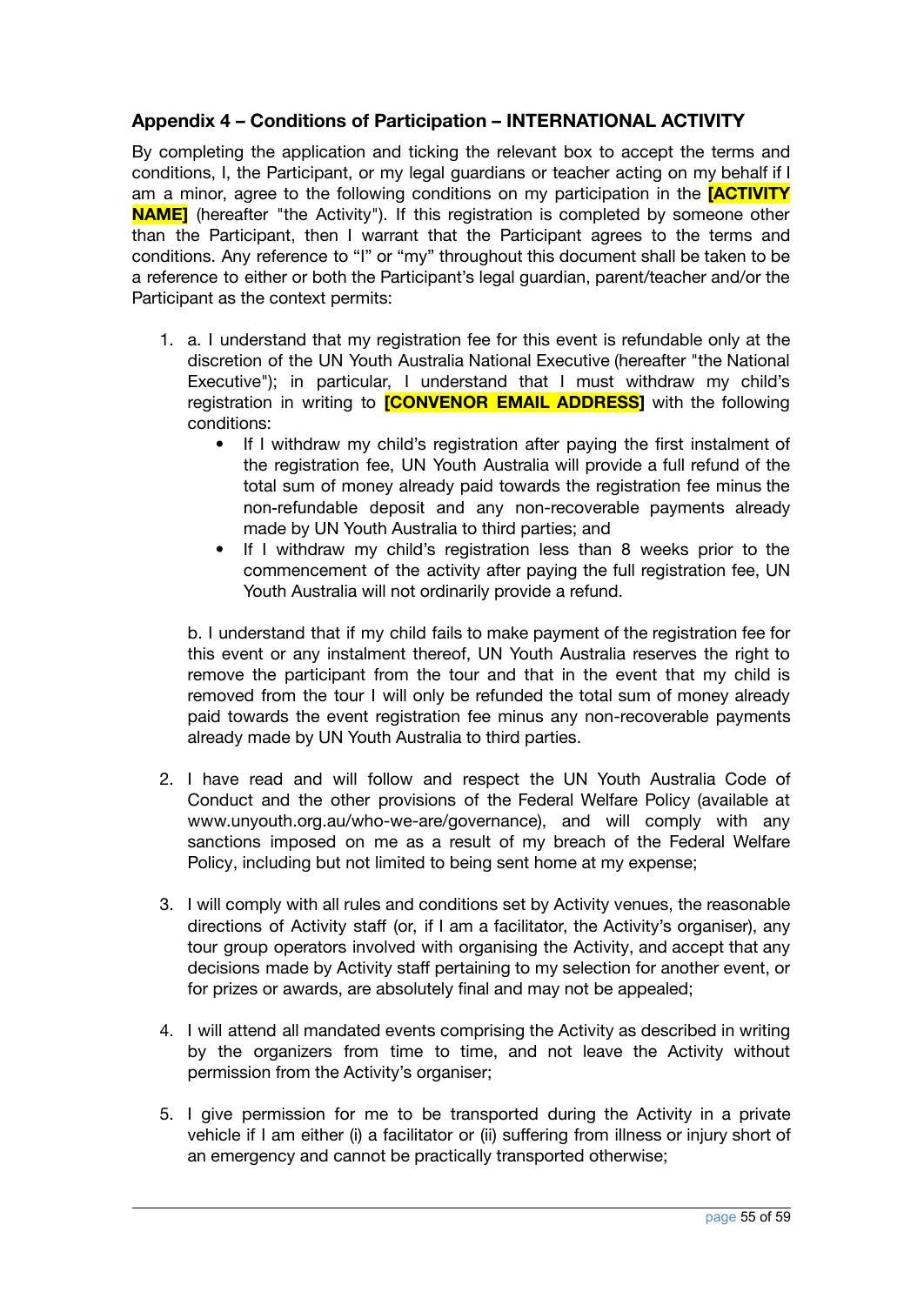- 6. I give permission for the appropriate first aid, including medicine for temporary pain relief (unless I indicate otherwise on the Activity medical information form), to be administered to me by the Activity staff if I require first aid;
- 7. In the case of an emergency, where it is impractical to communicate with me, I consent to any member of the Activity staff obtaining for me on my behalf and at my expense any emergency medical assistance, treatment and transport as deemed reasonably necessary;
- 8. I understand it is my responsibility to inform Activity staff of any medical conditions, allergies, food restrictions or any other special needs I may have;
- 9. I grant permission to UN Youth Australia to use my photograph and/or comments and/or a video recording of me in print, broadcast, online and social media, without further consent and free of charge, at this or any other date, acknowledging UN Youth Australia's right to crop or treat the photograph at its discretion and waiving any right to inspect or approve the finished product, including written copy, wherein my likeness or comments appear;
- 10. I acknowledge and agree that, subject to UN Youth Australia complying with applicable privacy and health records legislation, UN Youth Australia may collect and store my personal information, and contact me using my personal information in order to organise the Activity, or conduct any post-Activity selection, or to solicit feedback or inquiries, or advise me of events, special offers and other like activities offered by UN Youth Australia except where permitted or required by law. Notwithstanding anything in this clause, in pursuance of a sponsorship agreement with **[NAME OF SPONSOR]**, UN Youth Australia. may share my information with **[NAME OF SPONSOR]**; {*If you have a sponsorship agreement required detail-sharing, include the "Notwithstanding…" clause}*
- 11. I agree to release, hold harmless, defend and indemnify UN Youth Australia, and its employees, officers and directors, from and against any damage, liability, loss or claim which in any way may arise from or relate to my participation in the Activity;
- 12. I agree to reimburse UN Youth Australia with respect to any claim, loss, demand, cause of action, cost or liability (including reasonable attorney's fees and expenses) which may be asserted against or incurred by UN Youth Australia which is incurred by my participation in the Activity;
- 13. In any event, I acknowledge that if I have any complaints about the conduct of the event or the selection process for other activities (finals, other conferences, and so on) these must be submitted in writing to the National Executive at secretary@unyouth.org.au within one week following the incident that gave rise to the complaint; the National Executive's decision on the complaint is final;
- 14. I understand that any reference in this document to "UN Youth Australia" is taken to include both UN Youth Australia, an Australian company limited by guarantee, and all of its Divisions.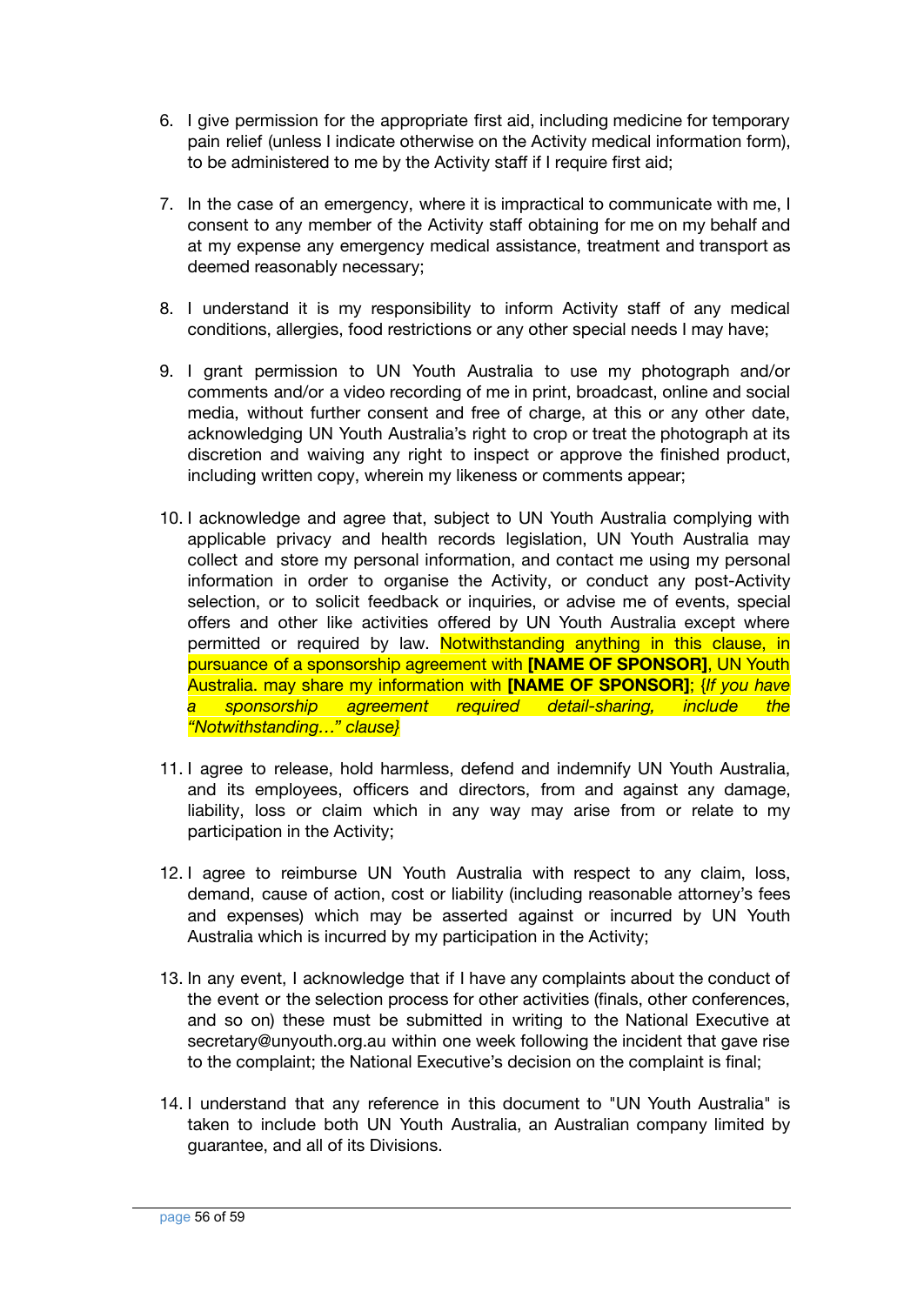- 15. I, the participant named on this form, have read and agreed to the Conditions of Participation outlined above. My name, typed below, serves as my electronic signature. I also acknowledge that if I am under the age of 18, I have obtained the prior permission of a parent or guardian over the age of 18 to participate**\***
- 16. I, the parent/guardian of the participant named on the form or otherwise have authority from the child or children's parent or guardian to do so on their behalf, have read and agreed to the Conditions of Participation outlined above. My name, typed below, serves as my electronic signature. **\***

#### 17. NOTE: REFUND AND CANCELLATION POLICY

• Without limiting condition 1, if a cancellation occurs less than 8 weeks prior to the commencement of the Activity, no refund applies.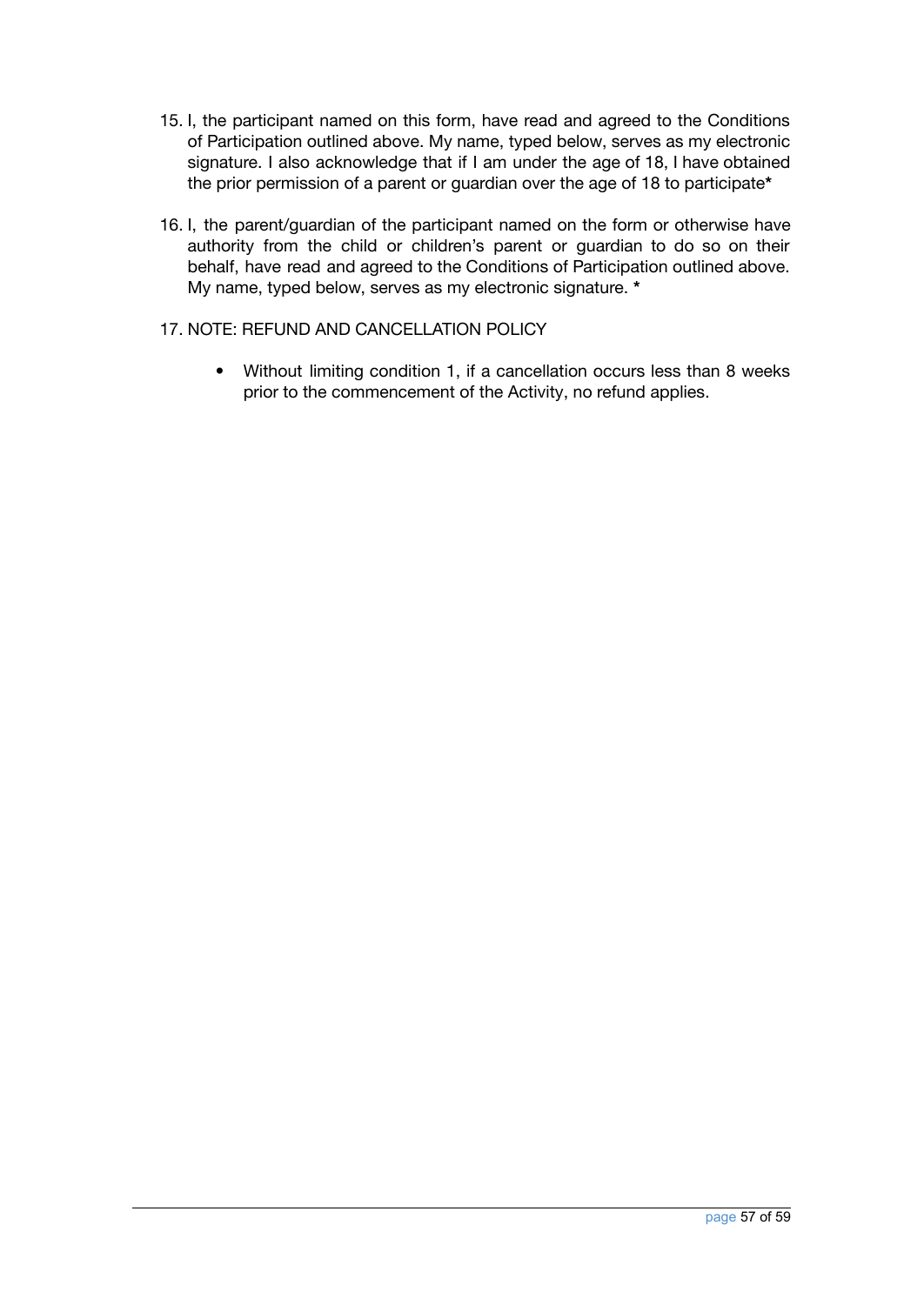#### <span id="page-57-0"></span>**Appendix 5 – National Prescribed Conditions for Associate Membership**

An individual's membership in UN Youth Australia Ltd. (hereafter "the Company") is granted by virtue of that individual's membership in a UN Youth Australia member Division (hereafter "the Division"). Accordingly, by checking the box below, I agree to the following terms and conditions:

- 1. I consent to becoming an Associate member of the Company and a member of the UN Youth association incorporated in the Australian state or territory in which I reside;
- 2. I agree to contribute the amount of the proposed guarantee of up to but not more than \$20 which is to be contributed as may be required to pay the Company's debts and costs of winding up provided in the Company's constitution attached to this document;
- 3. I consent to the terms of the Company's constitution and the constitution of the Division to which I am applying, available at [www.unyouth.org.au/who-we-are/governance.](http://www.unyouth.org.au/who-we-are/governance)
- 4. I agree to support the objects and purposes of the Division and the Company, as follows:
	- a. To promote the aims of the United Nations Charter and to support the United Nations in achieving those aims;
	- b. To instill in every young Australian a deeper understanding of global issues and the work of the United Nations;
	- c. To promote respect for and awareness of universal human rights; empower young people at every level of decision-making;
	- d. To provide young people with the skills and opportunities to realise their full potential as decision makers;
	- e. To facilitate discussion and debate throughout the community on issues of global significance;
	- f. To support the Members in the Company's shared and continuing mission to open young eyes to the world; and,
	- g. To foster a membership of committed volunteers who act on the basis of goodwill, giving shape and hope to our future.
- 5. I understand that my contact details, entered into this form, may be shared with other Divisions or the Company, and, when agreed to by the National Board of Directors, the National Executive or the Division's Executive, with third parties with whom the Association has a partnership agreement. I consent to the use of my personal contact details by any and all of these entities in order to further the objectives of the Divisions or National Association.
- 6. I understand and agree that my participation in the Company or Division may be conditional upon my agreement to other policies set by the governing bodies of the Division or the Company, most particularly but not exclusively the Federal Welfare Policy promulgated by the same.
- 7. I hereby agree to transfer to the Company and all of its constituent Divisions, all rights and interests, including copyright, in any ideas or materials that I